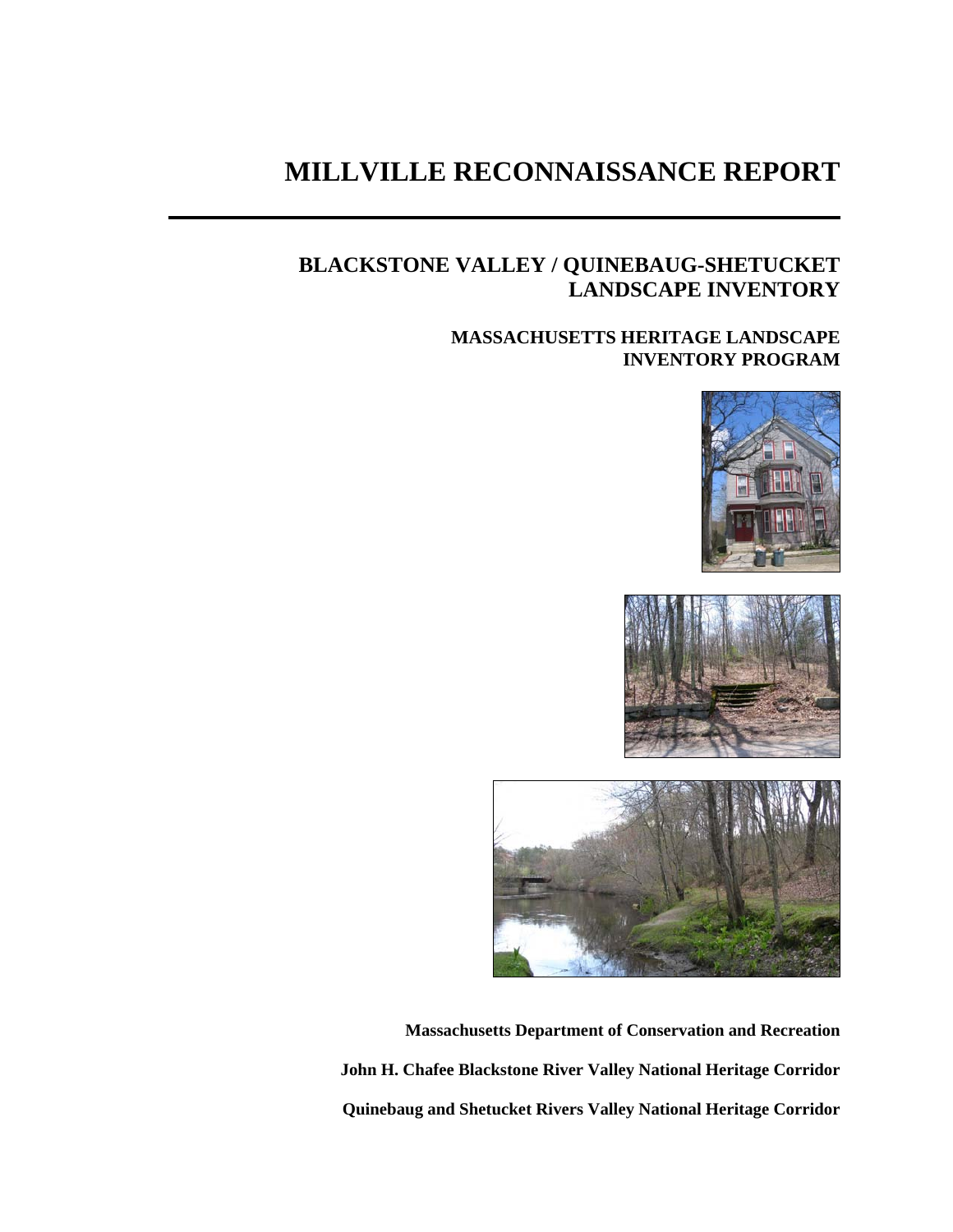#### **PROJECT TEAM**

#### **Massachusetts Department of Conservation and Recreation**

Jessica Rowcroft, Preservation Planner Division of Planning and Engineering

**John H. Chafee Blackstone River Valley National Heritage Corridor Commission**  Joanna Doherty, Community Planner

**Project Consultants**  Elizabeth Vizza, Elizabeth Vizza Consulting Electa Kane Tritsch, Oakfield Research Daniel Wells, Hyla Ecological Services Inc.

#### **Local Project Coordinator**

Susan Gray-McNamara, Town Clerk

#### **Local Heritage Landscape Participants**

Mary Lou Anderson Margaret Carroll Janet Davis Susan Gray-McNamara Alice Parker Steve Parker Joe Rapoza Val Stegemoen

**June 2007** 

**Cover Photos:** Banigan City residence Banigan City Schoolyard Blackstone River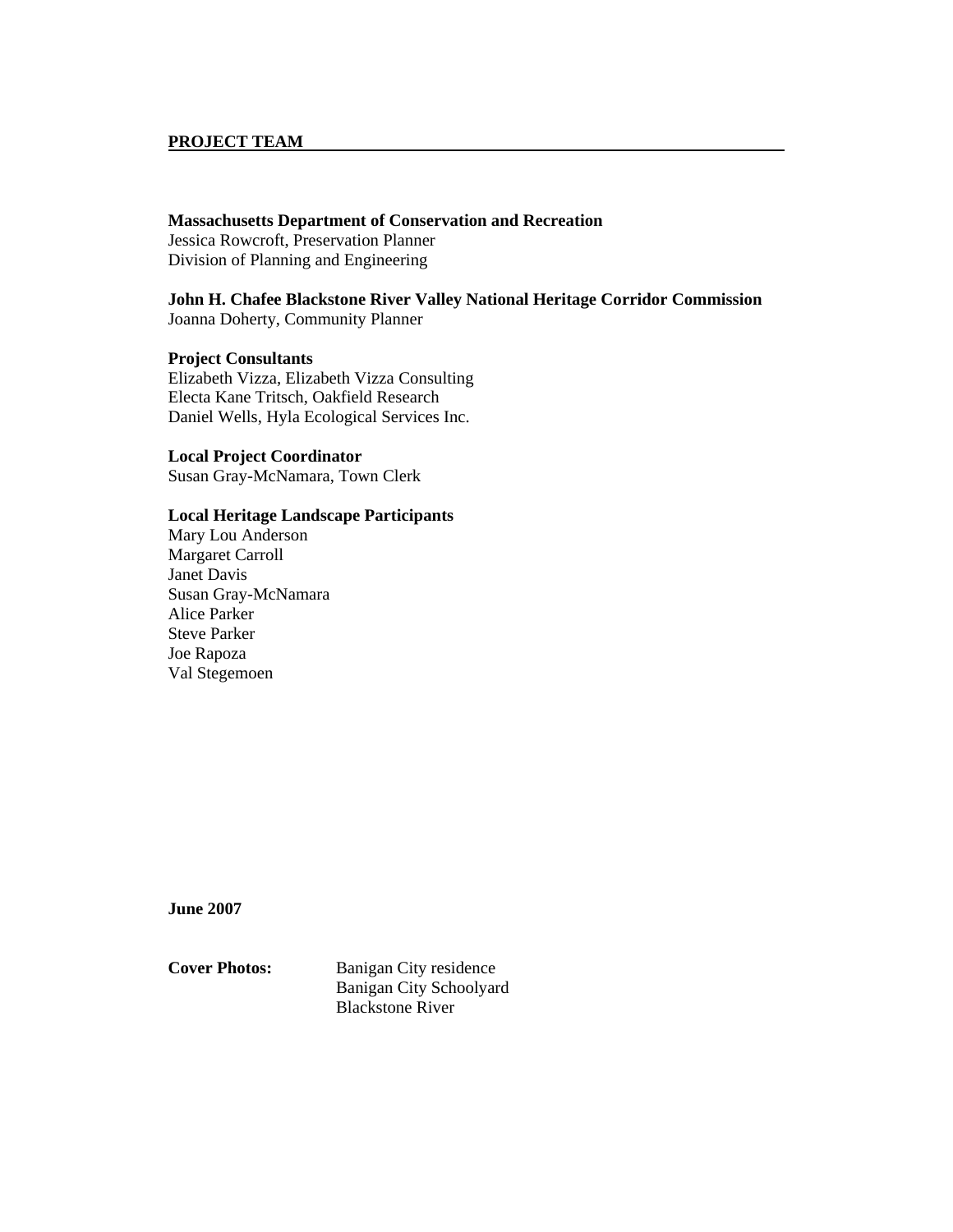## **CONTENTS**

| <b>Introduction</b>                                                                                                                                                                       |
|-------------------------------------------------------------------------------------------------------------------------------------------------------------------------------------------|
| Part I: Millville's Heritage Landscapes                                                                                                                                                   |
|                                                                                                                                                                                           |
|                                                                                                                                                                                           |
| <b>Blackstone River</b><br>"The Oval"<br>Woonsocket Rubber Co. Mill Office<br>Edward S. Hall House<br><b>Banigan City Workers Housing</b><br>Banigan City Schoolyard<br><b>Udor Tower</b> |
| Part II: Building a Heritage Landscape Toolkit                                                                                                                                            |
|                                                                                                                                                                                           |
|                                                                                                                                                                                           |
| <b>Conclusion</b>                                                                                                                                                                         |
|                                                                                                                                                                                           |
| Landscapes                                                                                                                                                                                |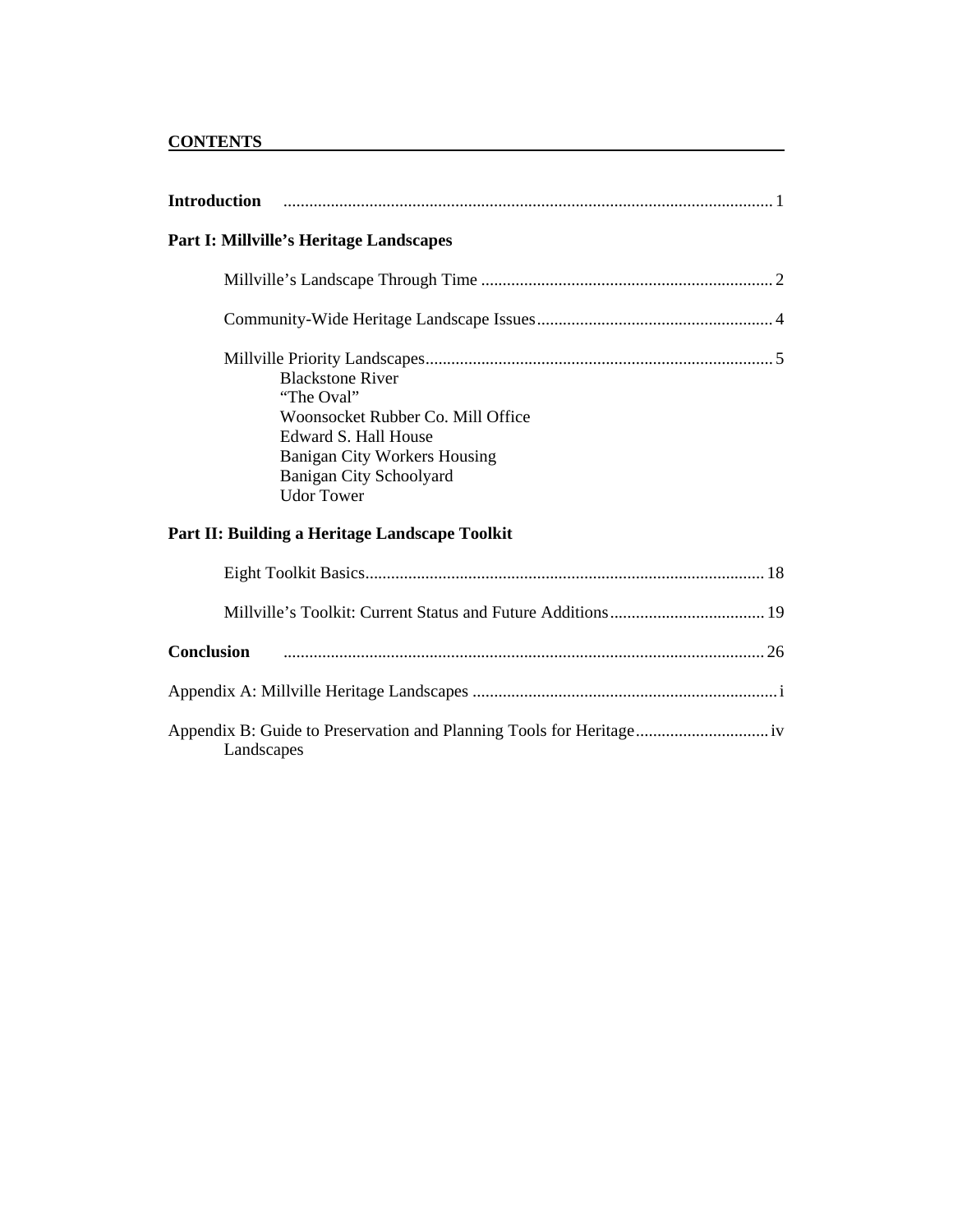#### **INTRODUCTION**

The 22 Massachusetts communities within the John H. Chafee Blackstone River Valley National Heritage Corridor (BRV) and the Quinebaug and Shetucket Rivers Valley National Heritage Corridor (Q-S) are linked by a common heritage of agriculture and industry powered by the rivers and streams that dominate the landscape of south central Massachusetts. River Corridor towns extend from Mendon on the east to Brimfield on the west. While they range in size from the city of Worcester to the compact town of Hopedale, each is equally shaped by the interaction of nature and culture over time.

Heritage landscapes are special places created by human interaction with the natural environment that help define the character of a community and reflect its past. They are dynamic and evolving; they reflect the history of a community and provide a sense of place; they show the natural ecology that influenced land use patterns; and they often have scenic qualities. This wealth of landscapes is central to each community's character, yet heritage landscapes are vulnerable and ever changing. For this reason it is important to take the first step toward their preservation by identifying those landscapes that are particularly valued by the community – a favorite local farm, a distinctive neighborhood or mill village, a unique natural feature or an important river corridor.

To this end, the Massachusetts Department of Conservation and Recreation (DCR) and the two National Heritage Corridors (BRV and Q-S) have collaborated to bring the Heritage Landscape Inventory program to communities in south central Massachusetts. The primary goal of the program is to help communities identify a wide range of landscape resources, particularly those that are significant and unprotected. One focus is to identify landscapes that have not been previously surveyed or documented. Another important goal of the program is to provide communities with strategies for preserving heritage landscapes.

The methodology for the Heritage Landscape Inventory program was developed in a pilot project conducted in southeast Massachusetts and refined in Essex County. It is outlined in the DCR publication *Reading the Land*, which has provided guidance for the program since its inception. In summary, each participating community appoints a Local Project Coordinator (LPC) to assist the DCR-BRV/Q-S consulting team. The LPC organizes a heritage landscape identification meeting during which residents and town officials identify and prioritize the landscapes that embody the community's character and its history. This meeting is followed by a fieldwork session including the consulting team and the LPC, accompanied by interested community members. This group visits the priority landscapes identified in the meeting and gathers information about the community.

The final product for each community is this Reconnaissance Report. It outlines the community's landscape history; discusses broader land planning issues identified by the community; describes the priority heritage landscapes and issues associated with them, and concludes with preservation recommendations. Two appendices include a list of all of the heritage landscapes identified at the community meeting and a reference listing of land protection tools and procedures.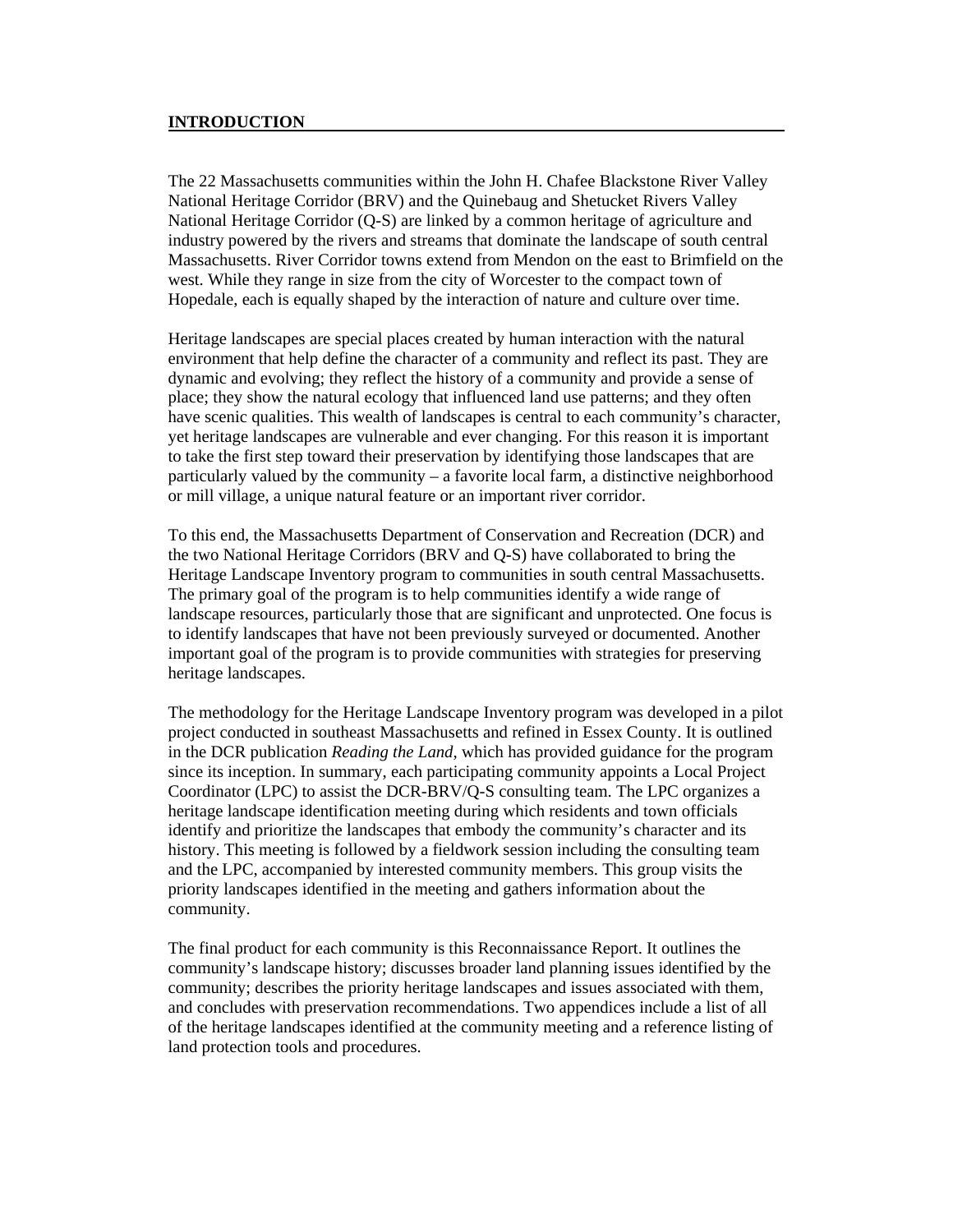

# **PART I**

# **MILLVILLE'S HERITAGE LANDSCAPES**

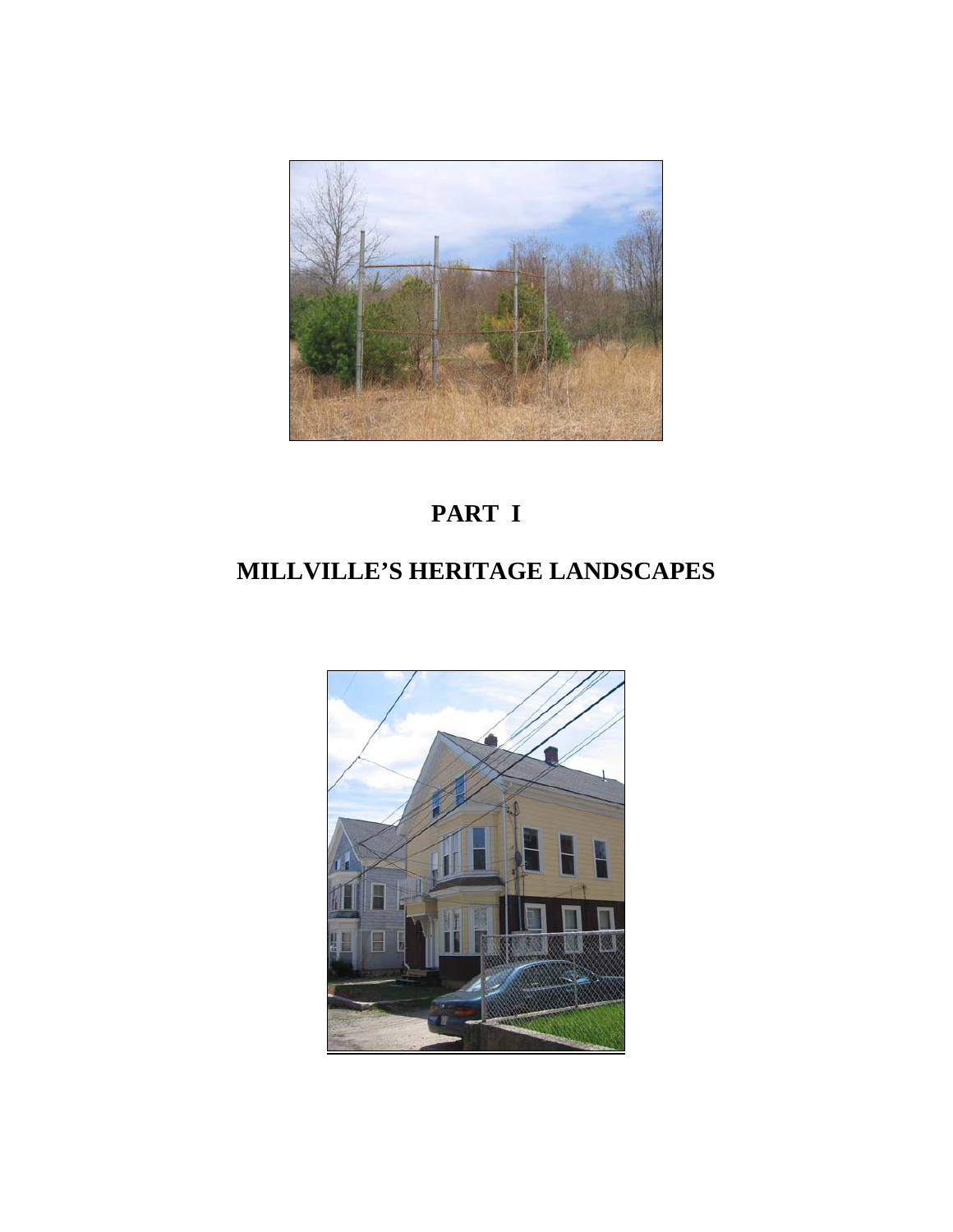#### **MILLVILLE'S LANDSCAPE THROUGH TIME**

The town of Millville is situated on the Rhode Island border, in Worcester County. To the west lies Uxbridge, to the north Mendon, and to the east Blackstone. The town is a long, five square mile rectangle with the Blackstone River dividing the southern third of the town from the north. The soil, mainly Gloucester sandy loam, is suitable for the cultivation of hay and grains, as well as for market gardens and orchards. There is one small pond, Mansfield Pond*,* in the central part of town, and several streams including Angelica Brook, Spring Brook, and Hood's Brook, which drain into the Blackstone.

In the Contact and Plantation Periods (1500-1675), Millville's natural resources offered good seasonal hunting and fishing and later also provided good fields, meadows and pasture to colonial settlers. Early Native American trails likely included what are now Chestnut Hill Road and Central Street, running generally north-south from the Worcester area into Rhode Island. Millville was an outlying settlement of the Mendon Grant of 1667. A century later the area that would become Millville was established as Mendon's Third Parish and the Chestnut Hill Meeting House was built in 1769. The north-centrally located meetinghouse became the focus of early settlement and farming.

Towards the end of the Federal Period (1775-1830) the settlement changed dramatically. Prior to that time, three small pre-industrial mills including a grist mill in 1727 drew on the waterpower of the Blackstone River. Water powered textile industry came to the village with a cotton mill as early as 1796. In 1814, the first woolen mill on the Blackstone was built at the falls in Millville, joined by a second in 1825, as well as a scythe manufactory. In 1828, however, with the opening of the Blackstone Canal, the village of Millville attained new importance as a distribution center for raw materials and manufactured goods produced by a growing number of factories up and down the Valley. While the northern portion of Millville remained agricultural, the southern third, hugging the river and canal, became increasingly commercial and industrial. Millville shared this new identity with a similar industrial neighborhood downstream and in 1845, the two villages separated from Mendon to form the new town of Blackstone.

While the Blackstone Canal's failure in 1848 did away with the brisk river commerce, it also had a beneficial side effect: portions of the canal through Millville were converted to power canals and new, more substantial textile industries such as the Hall Woolen Mills provided residents with a replacement source of income. Furthermore, rail transport was built through the valley in the mid-19<sup>th</sup> century, including the Providence & Worcester in 1847 and the Norfolk County, later Boston, Hartford & Erie, in 1849. The competing railroads followed the river across town, bracketing the village center with their rail lines.

In 1877, following a serious economic depression, the Lawrence Felting Co. and the Woonsocket Rubber Co. bought the Millville water privilege and built large adjacent factories between 1882 and 1878. Streetcar service was introduced between Woonsocket and Worcester, along Main Street. The village's commercial center thus developed on the north side of the river, focused at the Main Street/Central Street intersection, while the focus of workers' housing, schools and churches was on the river's south side. By the end of the 19<sup>th</sup> century, both companies merged with the U.S. Rubber Company, and Millville's history over the next thirty-five years was dominated by its reliance on U.S. Rubber for economic support. Most smaller businesses had disappeared, and textiles had been replaced by the manufacture of rubber boots and wool and felt boot linings.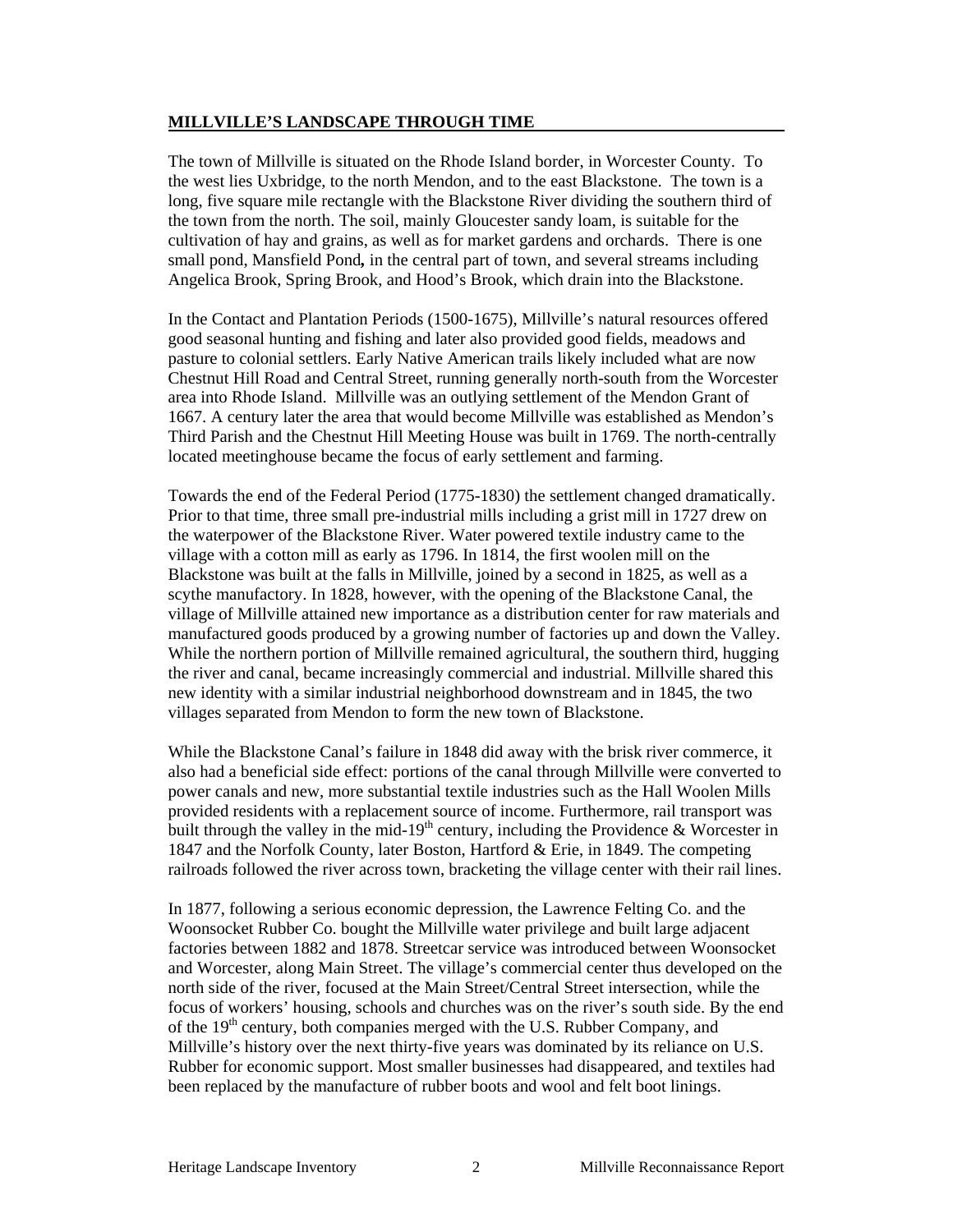In 1916 Millville, proud of its new, late-industrial corporate identity, incorporated as a town independent of Blackstone. Production, however, ceased with the stock market crash of 1929. Soon after, during the Great Depression, U.S. Rubber closed its Millville plant and the Lawrence Felting Mill was destroyed by flood. The town's property valuation dropped while expenses – especially poor relief – continued to rise. Initially the discrepancy was made up by raising the tax valuation on industrial machinery and buildings, but U.S. Rubber protested, and was granted a tax abatement by the Commonwealth. The town, unable to raise money through taxes or bank loans, was forced into bankruptcy. From 1933 to 1945 Millville was put into receivership, its affairs managed by the state-appointed Municipal Finance Commission. The town's population dropped to half its former level, and residents looked beyond its borders for paid employment.

Subsequent attempts to revive Millville's industry were only partially successful, and those effectively ended when two major fires in 1976 and 1977 destroyed the remaining mill complexes. Today Millville describes itself as a *small rural town in the heart of the Blackstone Valley.* Its population has returned to pre-Depression levels, made up almost entirely of families whose incomes derive from non-local sources.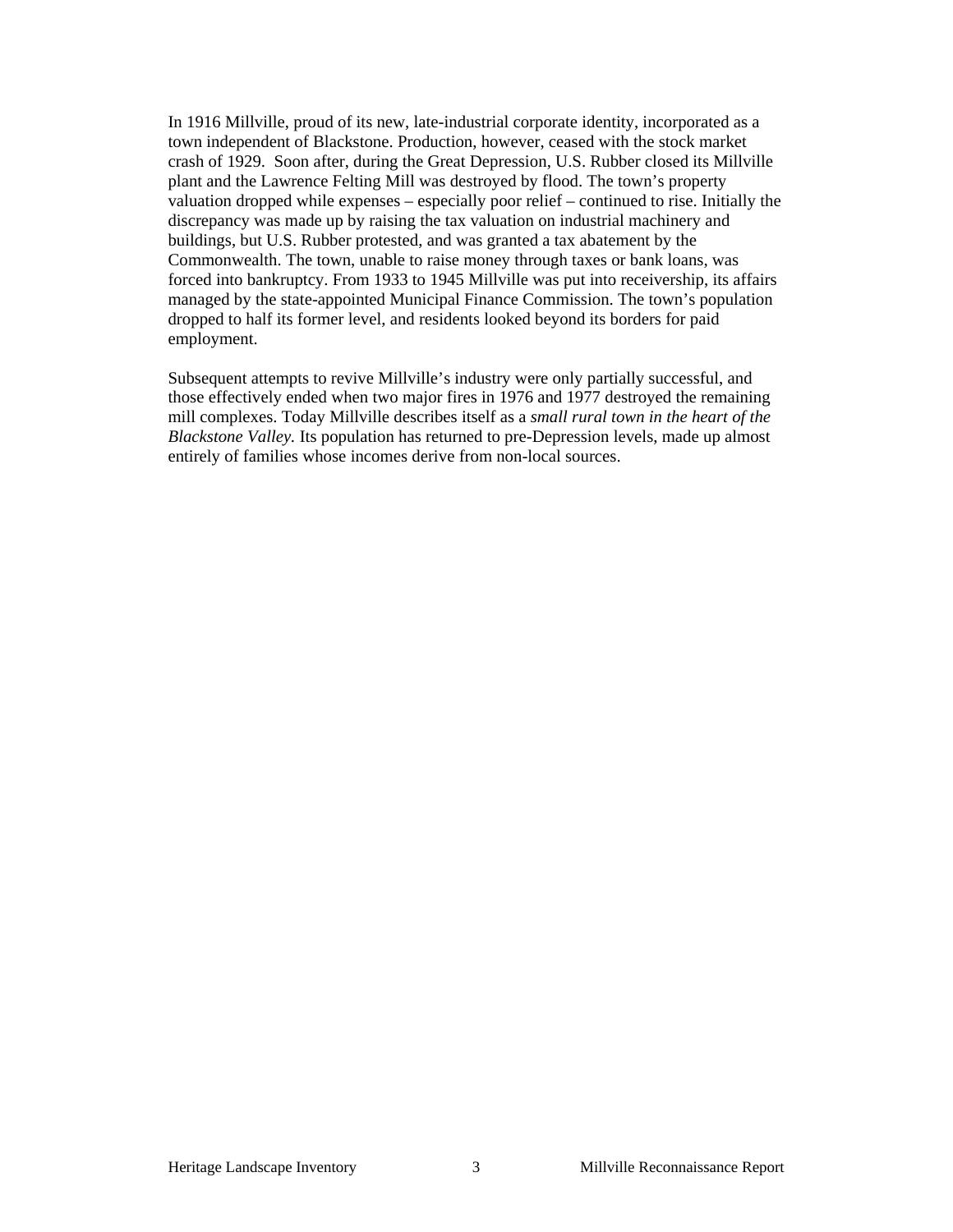#### **COMMUNITY-WIDE HERITAGE LANDSCAPE ISSUES**

Concern for heritage landscapes is not new to Millville. The Chestnut Hill Meetinghouse, one of the earliest intact meetinghouses in Massachusetts, and its surrounding colonialera graveyard, were accepted to the National Register in 1984. A number of studies and surveys, especially during the 1990s, focused local and regional attention on the historic and natural resources of the Blackstone River Corridor, and laid out solid plans for recreational development and landscape preservation. The corridor area includes three National Register Districts, and substantial acreage on both sides of the river is municipally owned.

Millville's Heritage Landscape Identification meeting, attended by interested residents including many representing town boards and local non-profit organizations, was held on March 15, 2007. During the meeting, residents compiled a lengthy list of the town's heritage landscapes, which is included as Appendix A of this report. As the comprehensive list was being created, attendees were asked to articulate the value of each landscape and identify issues relating to its preservation and use. In Millville, a number of related issues stood out at the meeting, and were reinforced by observations during the subsequent fieldwork.

A majority of the valued landscapes and features were located in the central river corridor that cuts across the town, which was the historic impetus for Millville's development. Municipal focus on this area began over ten years ago when the town acquired a 9-acre riverfront parcel, 181 Main Street, on the Blackstone. A planning session looking at potential uses and development of this riverfront property took place in 2001, but action on the recommendations has been stalled since that time.

At this year's Heritage Landscape Identification meeting, this riverfront area was again emphasized, associated with broad issues related to heritage landscapes and community character, that went beyond concern for a single, particular place. Residents identified four overarching issues.

#### **Local identity**:

Millville has not been successful in creating a new, positive local identity since the loss of its economic base.

#### **Shortage of funds**:

The limited attention and funds of this small town and its residents have been diverted from pro-active development and preservation projects to education, welfare, and public safety needs.

#### **Lack of control**:

Millville needs empowerment to negotiate successfully with corporate and governmental entities that have vested interests in Millville.

#### **Limited popular support**:

Millville needs broad-based local support for preservation and landscape enhancement efforts.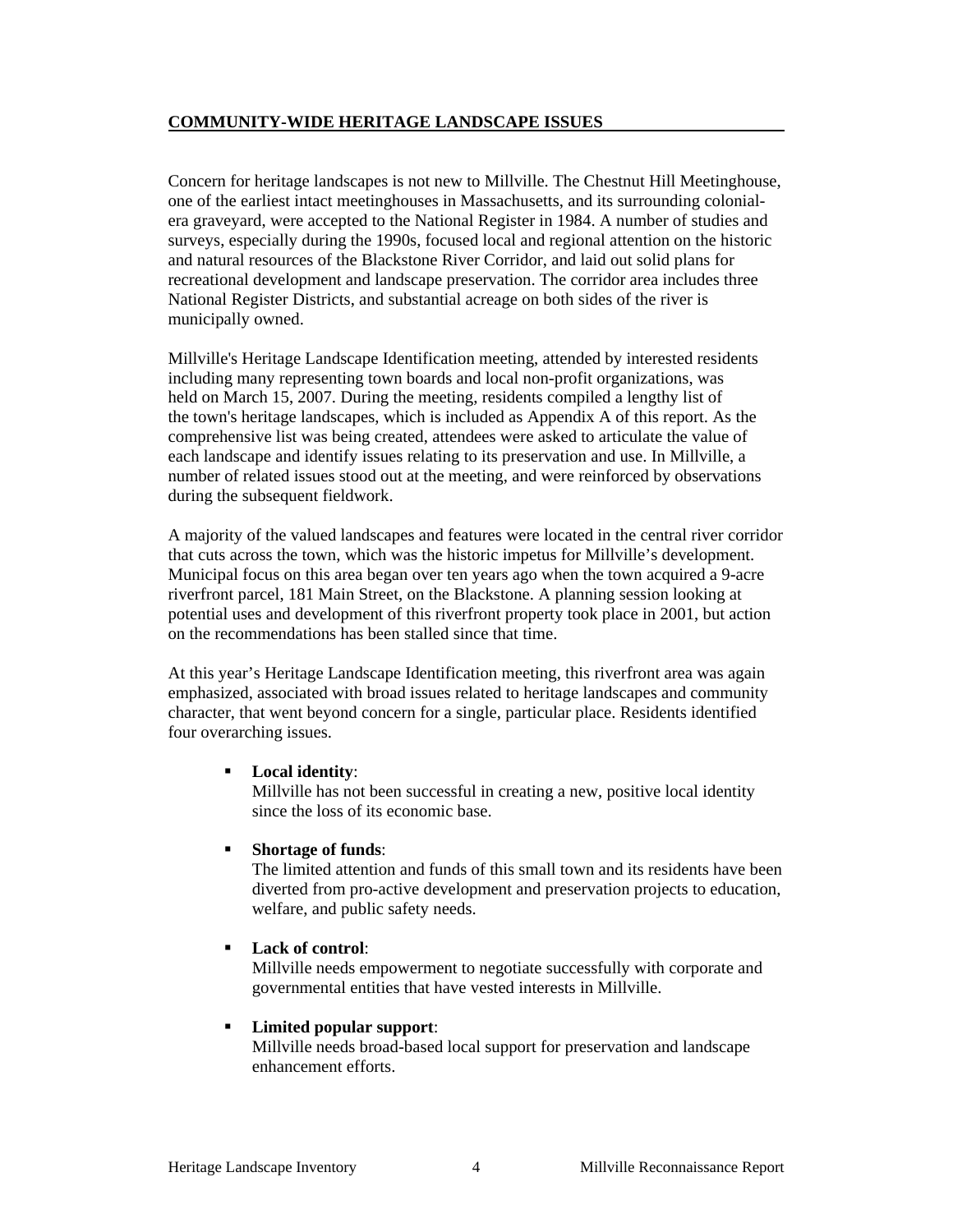#### **PRIORITY HERITAGE LANDSCAPES**

Based on information gathered at the community meeting, attendees identified a group of priority landscapes for the consulting team to focus on, through field survey, documentation, and planning assessment. Each of the priority landscapes is highly valued and contributes to community character. None of them has any permanent form of protection.

The landscapes which were given priority status by Millville's community meeting represent a range of scales and types of resources. Together, they constitute elements of a larger, river-centered landscape that is both the birthplace of the town and the location of its defining industrial heritage.

Natural and cultural features, individual and civic histories, combine to present property owners and concerned citizens with a complex combination of present-day issues and opportunities. The descriptions and recommendations that follow are intended to be first steps and constructive examples for what needs to be an ongoing process: to identify what is valued and irreplaceable in the community, and develop strategies that will preserve and enhance Millville's landscape heritage.

#### **Blackstone River**

Description: The Blackstone River flows approximately 1.5 miles across Millville from west to east. It has only one significant fall over that length, which is marked by the Central Street bridge crossing of the river and the historic archaeological sites associated with Millville's industries. The Blackstone Canal parallels the river along its south bank. Its trenched canal no longer carries water in most sections; dumping has occurred along the bank and much of it is overgrown, but the berm is in good condition and is used by residents as a recreational walking path. The towpath remains on the *south* side of the canal, away from the river. The Canal and its notable engineered features are included in a National Register Historic District, and the well-preserved Millville Lock #21, downstream from the town's center, is a featured site of the Blackstone River Valley National Heritage Corridor, as the best-preserved lock of the entire length of canal.

A major cooperative effort sponsored by the Blackstone River Coalition is currently underway to improve water quality in and around the entire length of the river. The Coalition is a partnership of local and regional environmental groups and organizations whose goal is to restore the river and improve the health of its watershed. At present all of the Blackstone is designated a Class B river, an indicator that canoeing and kayaking, as well as catch-and-release fishing, are appropriate recreational activities. Swimming is discouraged. Millville's section of river is of somewhat better quality than upstream reaches, due to the inflow of cleaner water from the Mumford and other tributaries. It is host to an array of resident warm-water river fish species including yellow perch, large mouth bass, and pickerel. Both the stretch of river upstream from the island at Central Street, and downstream to the Triad Bridge and beyond, are considered highly scenic, with substantial woodlands and undeveloped parcels lining the banks. Public access to these parcels is very limited. About twenty years ago, there was some interest expressed in reconstructing the Red Bridge across the Blackstone between the former U.S Rubber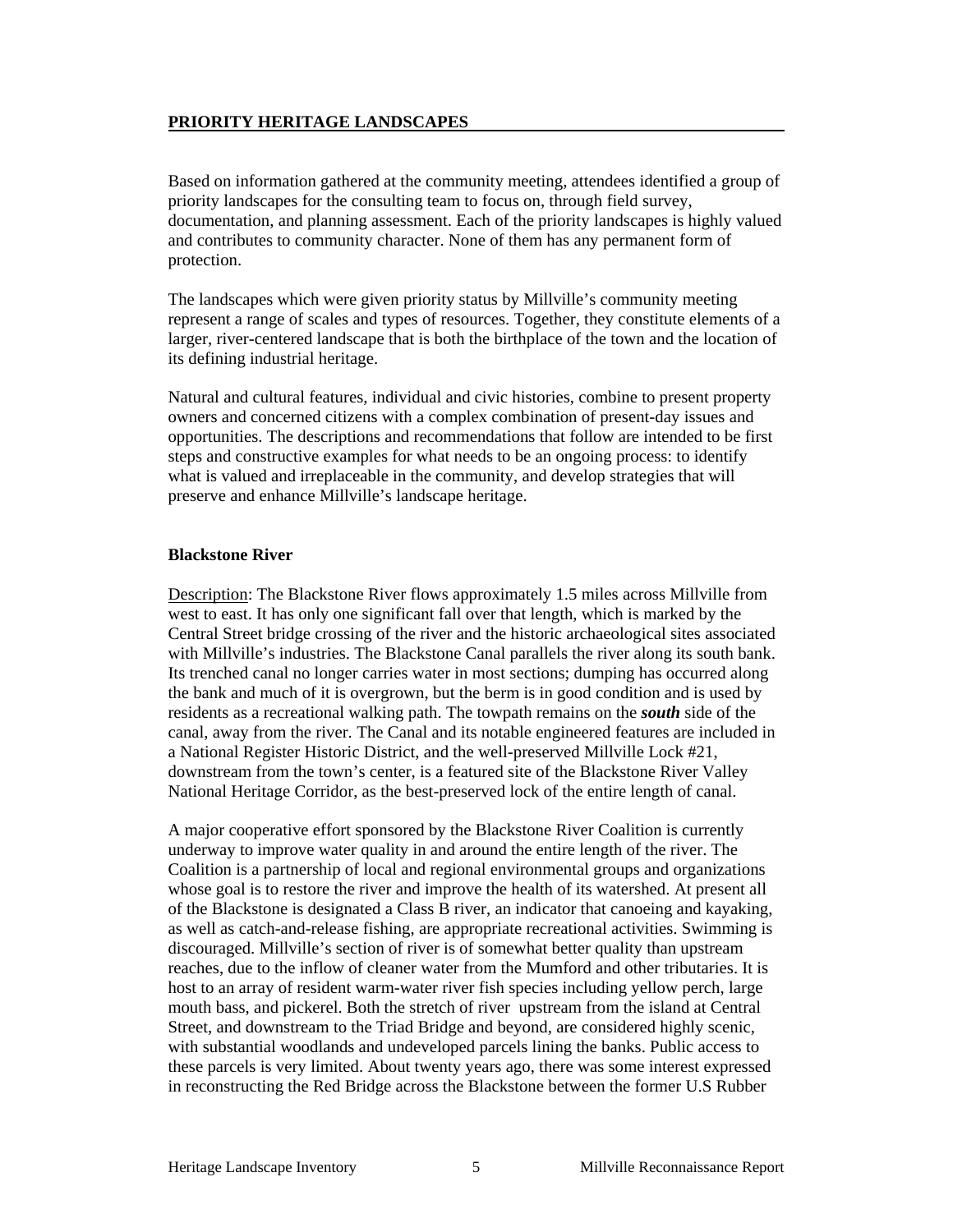property on the north bank and Washington Street on the south. Since that time these plans have been dropped, and are unlikely to be feasible in the future.

 Background: (See below for history of industrial development along the river.) The Blackstone was first dammed in Millville by Samuel Thompson in  $1727 - a$  remarkable feat for the engineering of the period, but one which was simplified by the presence of a mid-river island that served to divide headrace from spillway with relatively little dam construction required. Subsequent mill owners found the site equally amenable to development so that, for two centuries, the river was viewed more as a power source – later with a handy transportation adjunct in the Canal – than a natural environment.



#### Issues:

- The Blackstone has retained a century-old reputation as a severely polluted body of water. This situation is slowly changing, and the Blackstone River Coalition has set a target date of 2015 for the entire length of the river to be fishable and swimmable.
- Access: The even width and smooth water downstream of the Millville dam makes this section of the Blackstone an ideal place to develop for recreational use, both as a historic park and potentially for kayaking, fishing and other outdoor recreation. On the south bank a three acre site is already owned by the Commonwealth, adjacent to a disused roadway*,* Washington Street, leading down to the river from Prospect Street. The remainder of this section of riverfront is owned by Lece Realty Trust, which purchased all of the former U. S. Rubber Co. property after the 1976 fire. Lece Realty is also owner of the island in the river where Central Street crosses; of a small parcel by the street on the north bank; and of two parcels including The Oval farther downstream on the north bank. Further complicating the issue of river access is the line of the Providence and Worcester Railroad property that parallels Main Street and across which no public access is officially permitted.

#### Recommendations:

Become active participants in the Blackstone River Coalition efforts to improve water quality.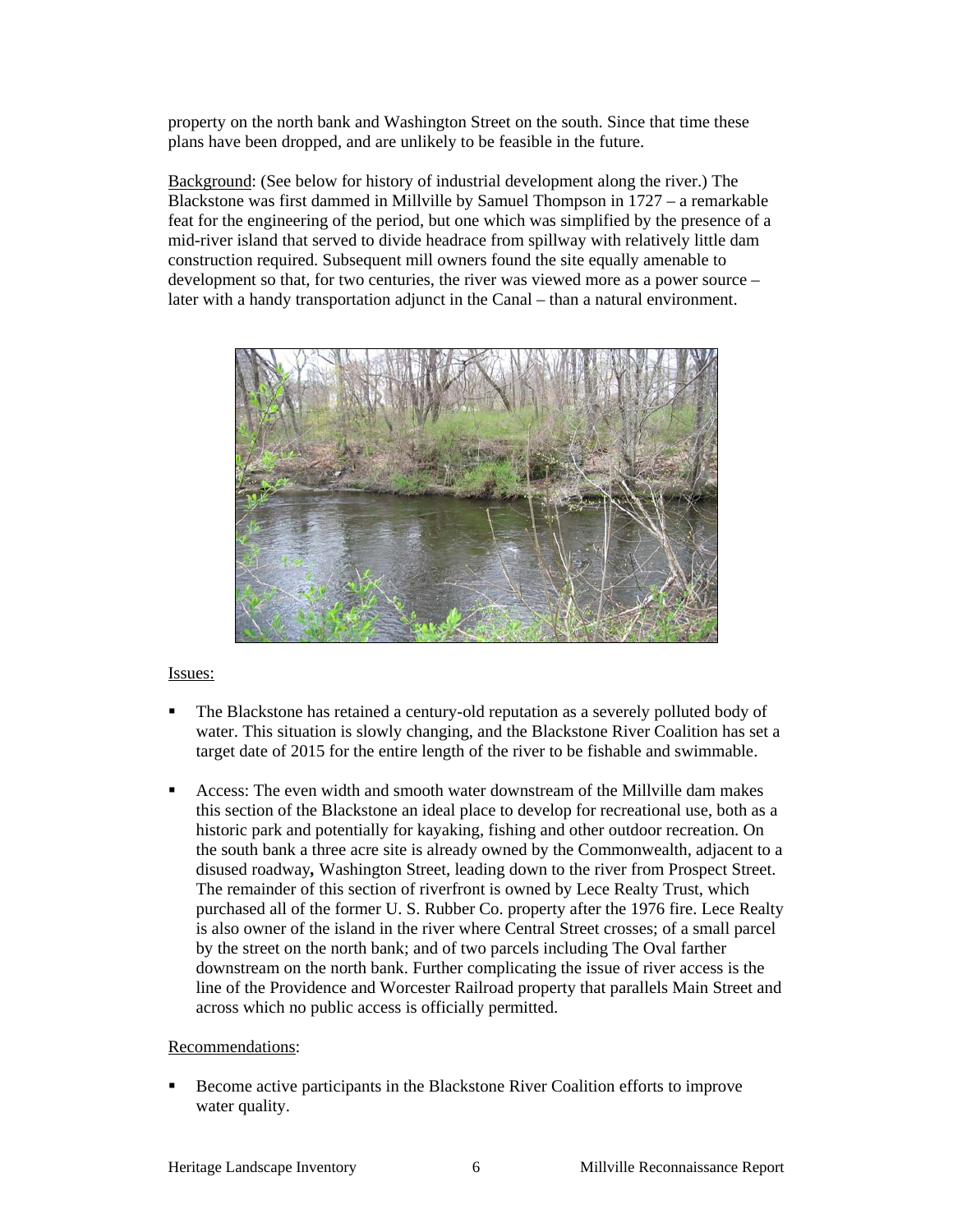Publicize clean-up efforts and recreational opportunities on the Blackstone, in order to build local appreciation for the river and promote broad-based stewardship of its resources.

#### **"The Oval"**, off Main Street

Description: Presently a 2.6 acre parcel of open land, the Oval was originally a baseball field constructed by the U.S. Rubber Company for its employee team. The diamond, though overgrown, is still visible, surrounded by chain link fence and a high backstop behind home plate. Some portion of the field is surfaced in coal dust (Presumably from the mill) which has kept it from totally reverting to grassland. The field was used, within recent memory, for local games and as a Little League field. The privately-owned parcel lies between the Town of Millville's U.S. Rubber land (see above), and an apparent right of way*,* Washington Street, from Main Street to the site of the Old Red Bridge across the Blackstone (no longer extant). This parcel of land, although not individually inventoried, is included within the Main Street National Register Historic District.



 Background: From 1905 to the Depression, baseball played an integral part in the lives of mill workers in the Blackstone Valley. Textile mill owners first formed company baseball teams to encourage teamwork and provide recreation for their employees prior to World War I. During the 1920s the "industrial leagues" became a major recreational focus of Valley towns such as Douglas, Northbridge, Hopedale and Millville. The Industrial Baseball League, Sunset Baseball League, and Blackstone Valley League were among the groups participating in this regional competition on fields and in uniforms underwritten by the local manufacturing companies. Company cutbacks and worker animosity during the Great Depression, however, put an end to company sponsorship. The industrial leagues virtually disappeared between 1931 and 1935, although the Blackstone Valley League was not officially disbanded until 1952. Even today, memories and tales of league baseball and its stars remain a cherished part of Blackstone Valley history. Some time ago, the present owner of the property offered to donate it to the Town but negotiations were unsuccessful.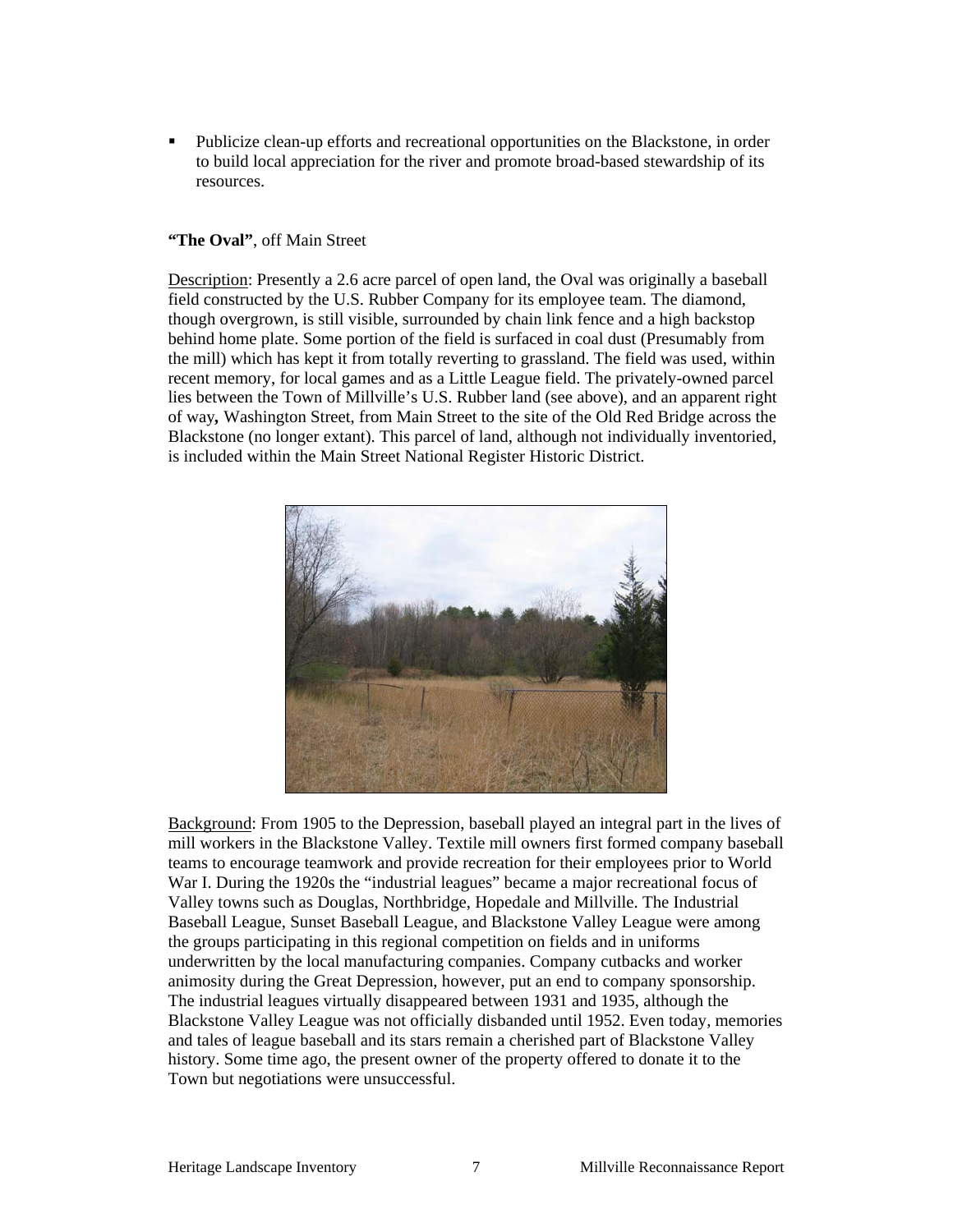#### Issues:

- Owner intentions: this parcel would clearly enhance the Millville riverfront area, since it is adjacent to the town-owned land (see below). It is not clear whether the owner would reconsider his offer of property transfer to the town.
- **•** Deferred maintenance: lack of regular maintenance and use have allowed invasive species to encroach around field edges, and grasses have grown up through packed dirt surfaces; reconditioning of field for competitive use will require significant investment.
- Access issue: While this field would likely be useful, even under private ownership, as a local practice field, it abuts the P & W Railroad line that comes between it and public access from Main Street.

#### Recommendations:

The Oval would provide an excellent initial landscape focus to promote mixed-use development of Millville's riverfront. It would provide community access for all ages to the riverfront area. Its association with the industrial baseball league evokes a significant shared feature of Millville's history and an element of civic pride.

- Share this report with present owner of parcel. It is important for him to know that the town values this land as a significant heritage landscape. Discuss options for municipal acquisition of this parcel from present private owner.
- Record the property as a historic landscape on MHC Form H.
- Discuss value of rehabilitating this playing field with local, school, and Little League officials.
- Develop estimate of rehabilitation costs involved in returning property to competitive use.
- Explore possibilities for partnerships in acquiring and rehabilitating this property. A regional baseball league or a corporate sponsor from a neighboring town might be willing to underwrite or share the expenses of this project.
- Negotiate with  $P \& W$  Railroad for public access along extant right of way (Washington Street) across P & W tracks to town land along Blackstone River.

#### **Woonsocket Rubber Co. Office**, 181 Main Street

Description: This is one of four buildings still standing on the municipally-owned 9.65 acre tract that originally housed the massive Woonsocket Rubber Company (U.S. Rubber) plant. The 1882 company office is a two-story brick, gable roofed Classical-style industrial building with arch headed, stone-silled windows that still retain remnants of window framing and double-hung sash. The office building is a contributing feature of the Main Street National Register Historic District Other buildings on the property include an adjacent brick-faced cement block garage with hip roof, and a clapboard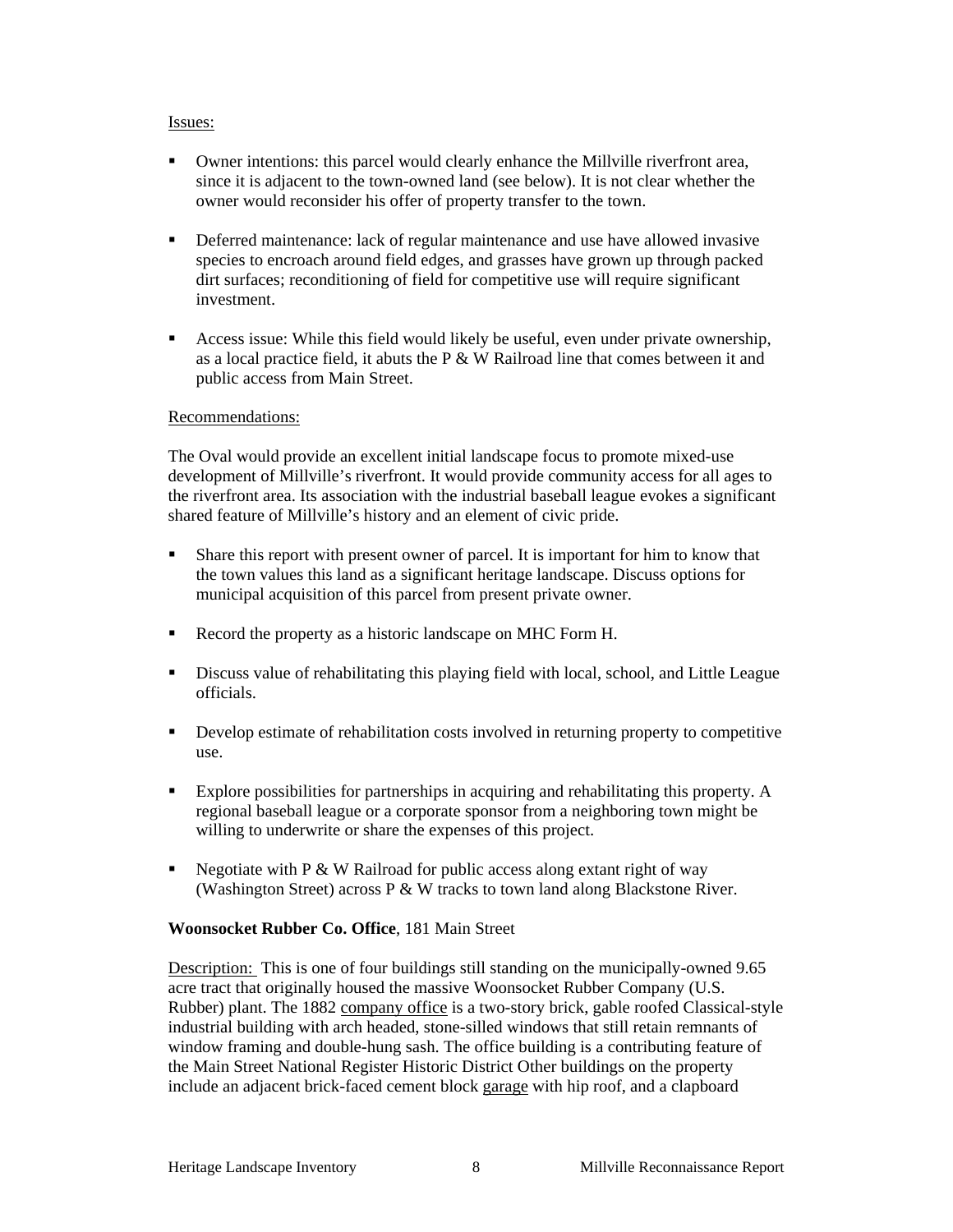walled, shed roofed one story nurses station both from the 1920s. A late  $20<sup>th</sup>$  century aluminum sided utility building stands 500 feet downstream.

At present the yard surrounding the office, which is closed off from access by a chain link fence along the railroad corridor, is being used by MassHighway as a materials storage depot for nearby bridge-raising projects, including construction debris as well as stockpiled new materials and trailers. Rebar is stacked immediately adjacent to the brick office building. Most of the protective plywood window and door coverings on the building have been removed since it was inventoried in 1994. The wooden bulkhead to a cellar entrance on the south end of the building has been pulled away from the structure, and there is open access to the interior. At some point in the past nearly all of the interior woodwork was removed, as well as much of the plaster. Despite these incursions, the mass of the building appears to be in remarkably solid condition, and the cellar floor and woodwork appear relatively dry. The garage and nurses station are in varying stages of disrepair.



The mill access road, now a path, leads from Main Street past the office building to the Blackstone and then parallels the riverbank eastward. Trash and older abandoned vehicles dot the pathway, while stone support piers and other structural remains line the riverbank. The river's edge is shaded by good-sized trees and both sides of the path are grassy. Minor tracks between path and river evidence the area's use by fishermen and wild animals.

Background: The company office building was part of a large plant constructed by the Woonsocket Rubber Company in 1882. Together with the adjoining Lawrence Felting Company, Woonsocket Rubber – later U. S. Rubber – was the dominant employer in Millville, and its failure was instrumental in the bankruptcy of the town in 1933. After the fires of 1976 and 1977, a private owner purchased all of the mill parcels and has retained ownership of many of them to the present. The Town of Millville acquired 181 Main Street in a tax taking in 1999.

#### Issues:

 Immediate issue: disregard of property's fragility and non-supervision by Millville officials of Mass Highway's misuse of storage rights.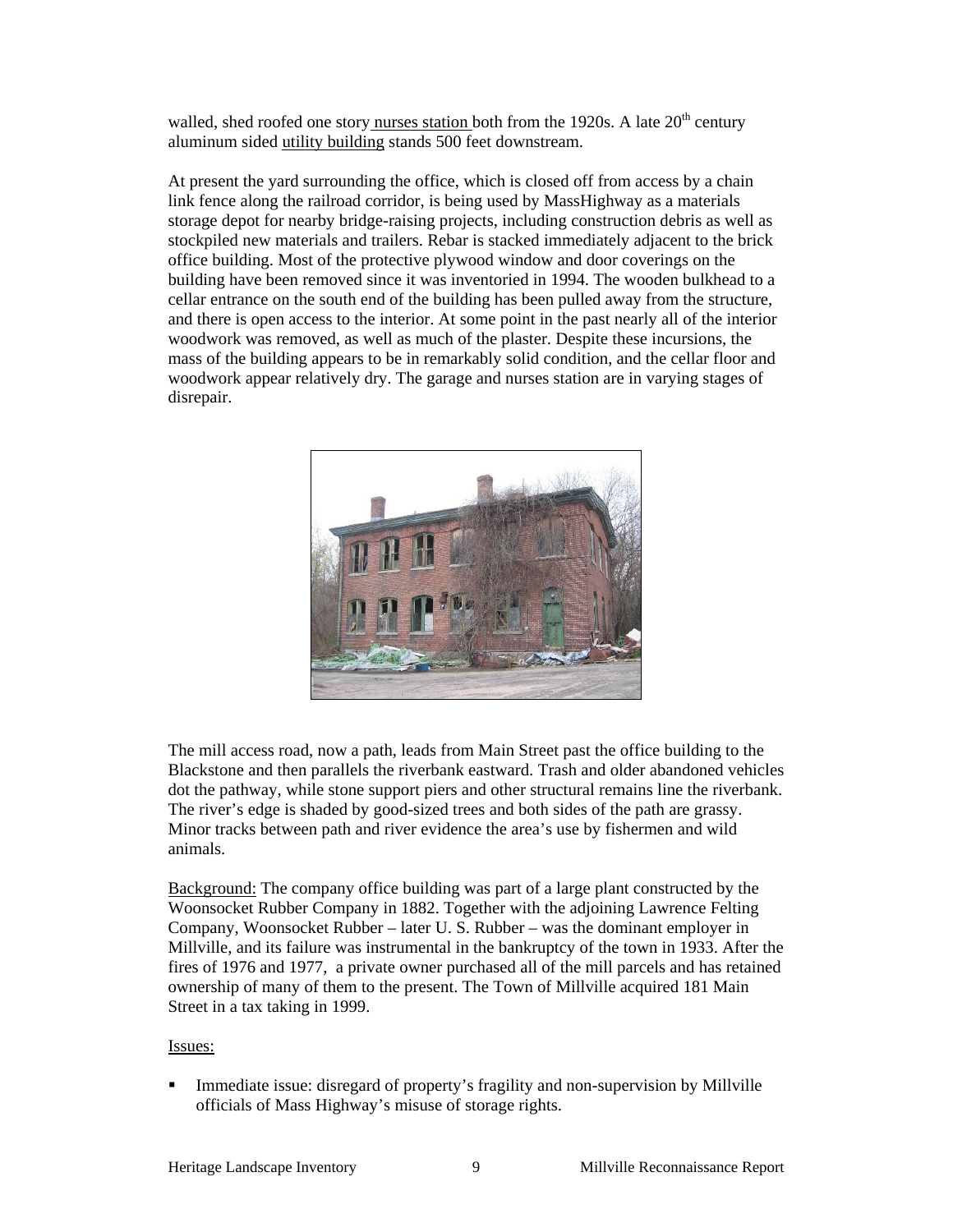- Severe lack of stewardship for historic building resulting in significant safety and vandalism issues.
- Lack of public access to riverfront property due to  $P \& W$  railroad tracks.
- **Possible industrial contamination:** The major and likely most expensive issue concerning adaptive reuse of the building and surrounding property is the likelihood of industrial pollutants on the site. The 2001 planning meeting about the property indicated that a Chapter 21E assessment was underway at the time, but its findings are not known.

#### Recommendations:

- Brick office building:
	- Take immediate steps to protect and preserve the building by installing secure door and window coverings.
	- Evaluate the condition of roof and cover if necessary.
	- Request regular patrols by Millville Police to monitor security.
- **Nurses Station:** 
	- Stabilize building in current condition by removing encroaching vines and shrubbery
	- **Evaluate condition and potential for reuse**
	- Proceed as above if appropriate.
- Garage:
	- Stabilize building in current condition by removing encroaching vines and shrubbery
	- Establish minimal maintenance plan for structure, which may provide useful future storage for site.
- Access: negotiate public access along extant right of way across  $P \& W$  tracks to town land along Blackstone River.
- Consider the office building as structural focal point for Millville riverfront enhancement or development. It is historic. It is apparently structurally sound. It is architecturally attractive. It is within easy access of the river and of Main Street (pending an arrangement with  $P \& W$ ), with adjacent parking.
- Any planning for reuse of the office building should be incorporated into a plan for the nine acres that surround it. Form a Millville Riverfront Steering Committee to revisit the 2001 planning discussion and recommendations for next steps.

#### **Edward S. Hall House**, 5 Central Street

Description: The Hall House is Millville's most ambitious example of the Greek Revival style. It features such stylish elements as a hip roof, a colossal Doric portico, and flush horizontal boarding on the facade. The house is set near the street on a 1.04 acre parcel near the corner of Main Street; the depressed tracks of the Providence and Worcester rail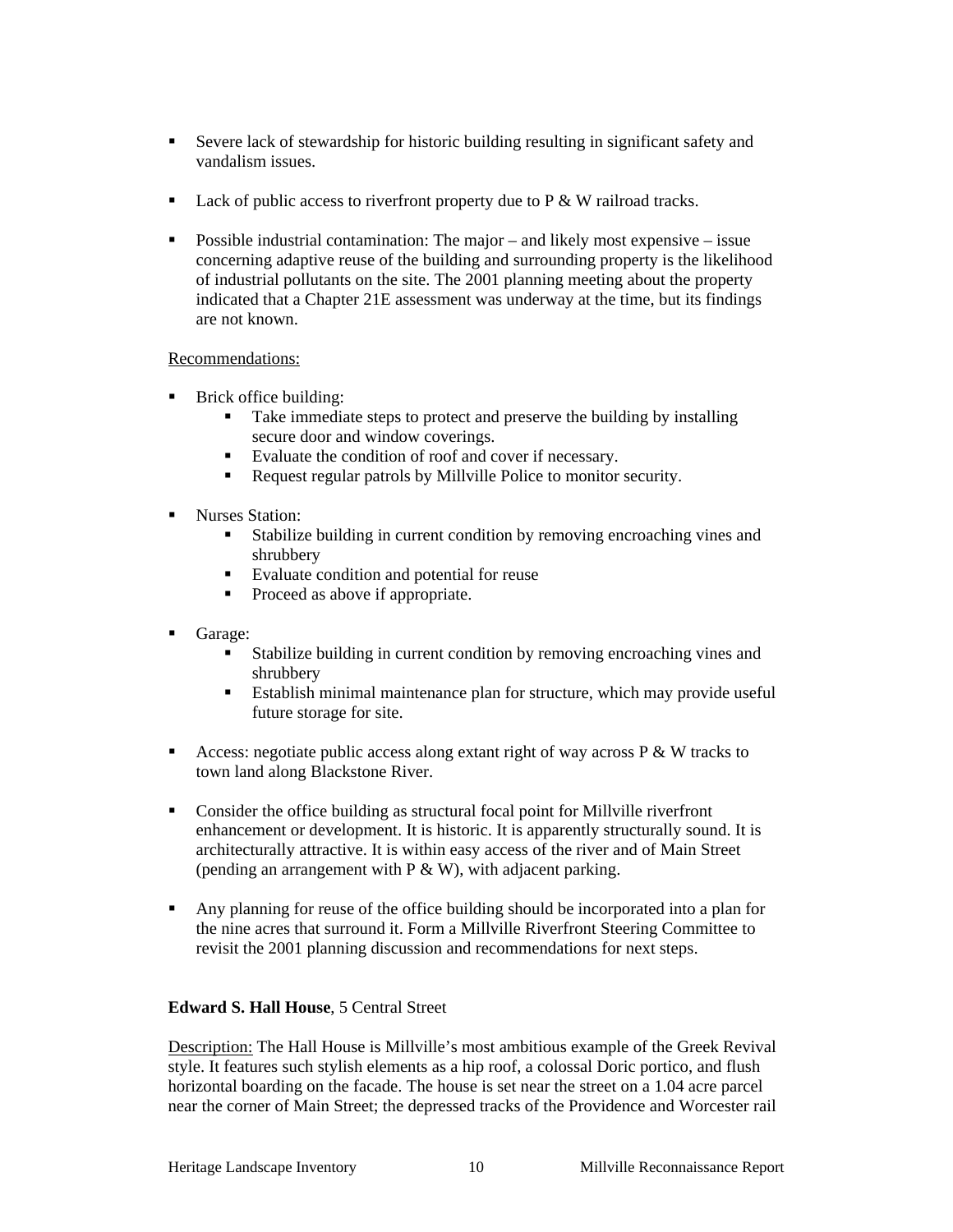line form the parcel's northern boundary. A picket fence on granite curb defines the street edge and a granite path leads to the front door. The two-story, symmetrical building includes a two-story gabled rear ell. A gable-roofed carriage house with sliding barn doors and central cupola stands to the right rear of the yard area. The building's facade is nearly obscured by mature arborvitae; access to Central Street has effectively been cut off by recent elevation of the Central Street bridge directly in front of the property. House and carriage house are in need of substantial maintenance work. The Hall House is a contributing building in the Central Street National Register Historic District.



Background: The Hall House is attributed in some sources to Edward S. Hall, with a construction date of 1854. Another source dates the building to 1838, before Hall's coming to Millville, and speculates that the house was based on an planbook design by architect Asher Benjamin, but no substantiation for this has yet been found. Hall and his brother Charles, who apparently had been managing a woolen mill adjacent to this property since the late 1840s, purchased the mill property from textile manufacturer Welcome Farnum in 1854, renaming the company Hall Woolen Mills. Edward Hall's imposing mansion was carefully sited at the intersection of Central and Main Streets, on a rise that overlooked the mill and the river. The Halls were bankrupted in the 1871 recession and both house and mills passed into other hands. From the 1920s to 1970s, the property was in the possession of Thomas J. and Hannah Lalor, and consequently is often referred to today as the "Lalor House."



#### Issues:

 As a heritage landscape, this property has been badly damaged by the imposition of the raised  $P \& W$  bridge and roadway in its front yard. It is still a beautiful building, with a gracious side and back yard and charming carriage house, but its original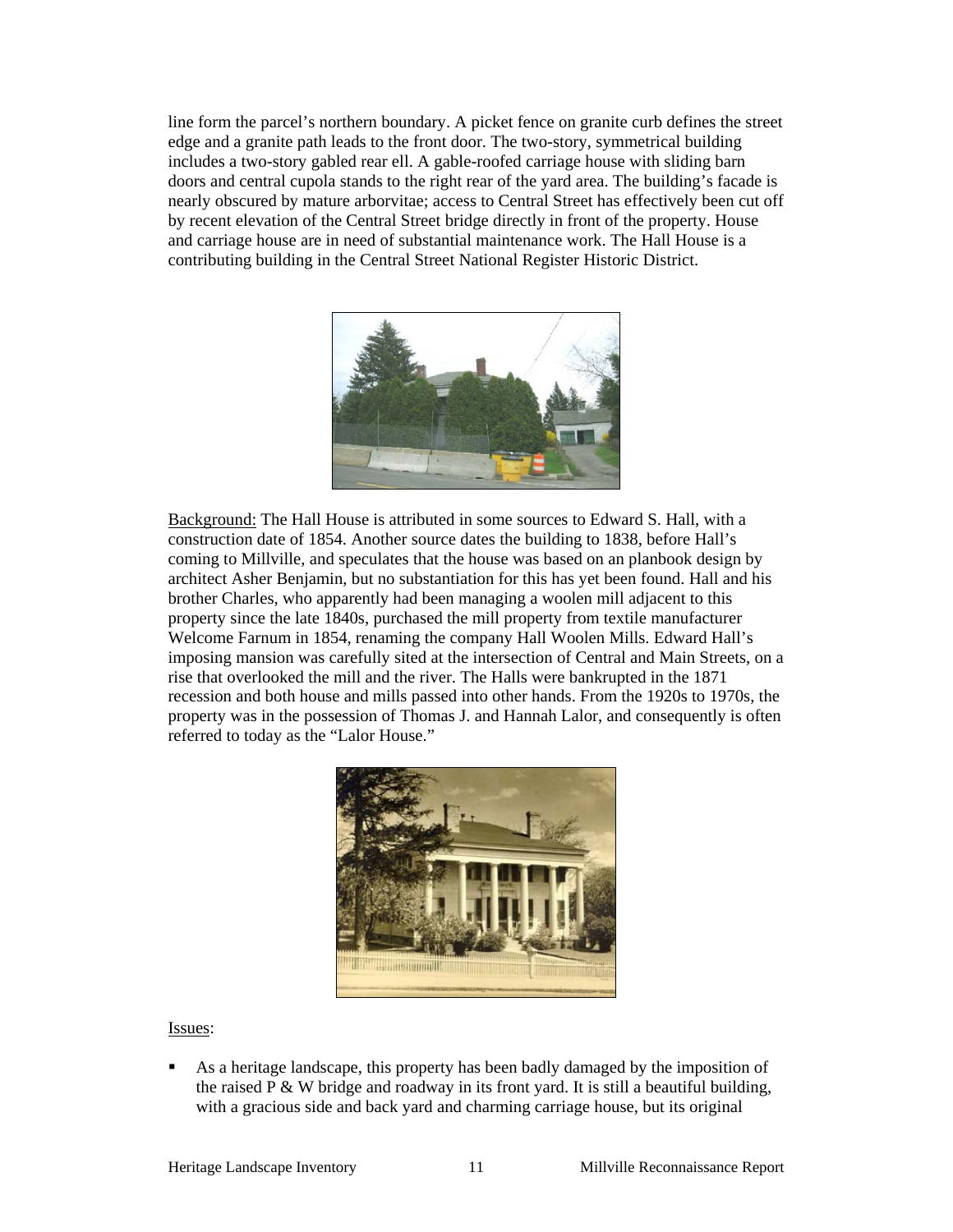picket-fence-and-curb front line has been replaced with safety barrier fencing beside a concrete overpass.

- Deferred maintenance of house and grounds, including massive arborvitae.
- Owner intentions concerning property and lack of permanent protection.

Recommendations:

- Share this report with present owner of parcel. It is important for the owner to know that the town values this property as a significant heritage landscape.
- Maintain contact with the owner and offer to explore purchase or protection options with her should she or her family choose to sell the property.
- Continue to monitor MassHighway activity to secure public access from Central Street – most recently indicated as a stairway down from street level to the townowned former U.S. Rubber property.
- Town and owner should explore feasibility of establishing an alternative public right of way along the edge of the Hall property to town-owned land, while still protecting the privacy of the residence. This might provide an easier access point than the above.

#### **Banigan City Workers Housing**

Description: On the south side of the Blackstone River, twenty-four approximately 5000 square-foot lots line both sides of Hope Street and the uphill side of Prospect Street where they terminate near Angelica Brook. This is New Village, more commonly called Banigan City. Eighteen of the lots include especially large examples of two-family, restrained Shingle style houses. The roads parallel each other and the river, and houses uniformly face the roadways, with varied yard treatments. The Banigan City houses are of uniform plan and style, two-story rectangles with narrow end to the street. The house facade includes a hooded front entry and a two-story polygonal bay window. Recent owners have introduced a range of additions and variations to the houses and applied different sidings, but the group remains easily recognizable as a fine example of late- $19<sup>th</sup>$ century corporate housing and associated landscaping. The 1994 Millville Historic Resources Survey recommended this neighborhood as eligible for consideration as a National Register District.

 Background: Banigan City is Millville's largest cluster of mill housing, built for employees in 1885 on Woonsocket Rubber Company land and named for the company's president Joseph Banigan. The eighteen houses are examples of particularly progressive design in affordable housing for mill workers. Their long, narrow shape, with four rooms arranged front to rear on each floor, provided more space, light and ventilation than earlier worker housing in Millville, and became the model on which subsequent duplexes were built throughout town.

Banigan City was laid out with a cross street, Washington Street, which lead downhill from Hope Street, across Prospect Street, over the disused Blackstone Canal, then across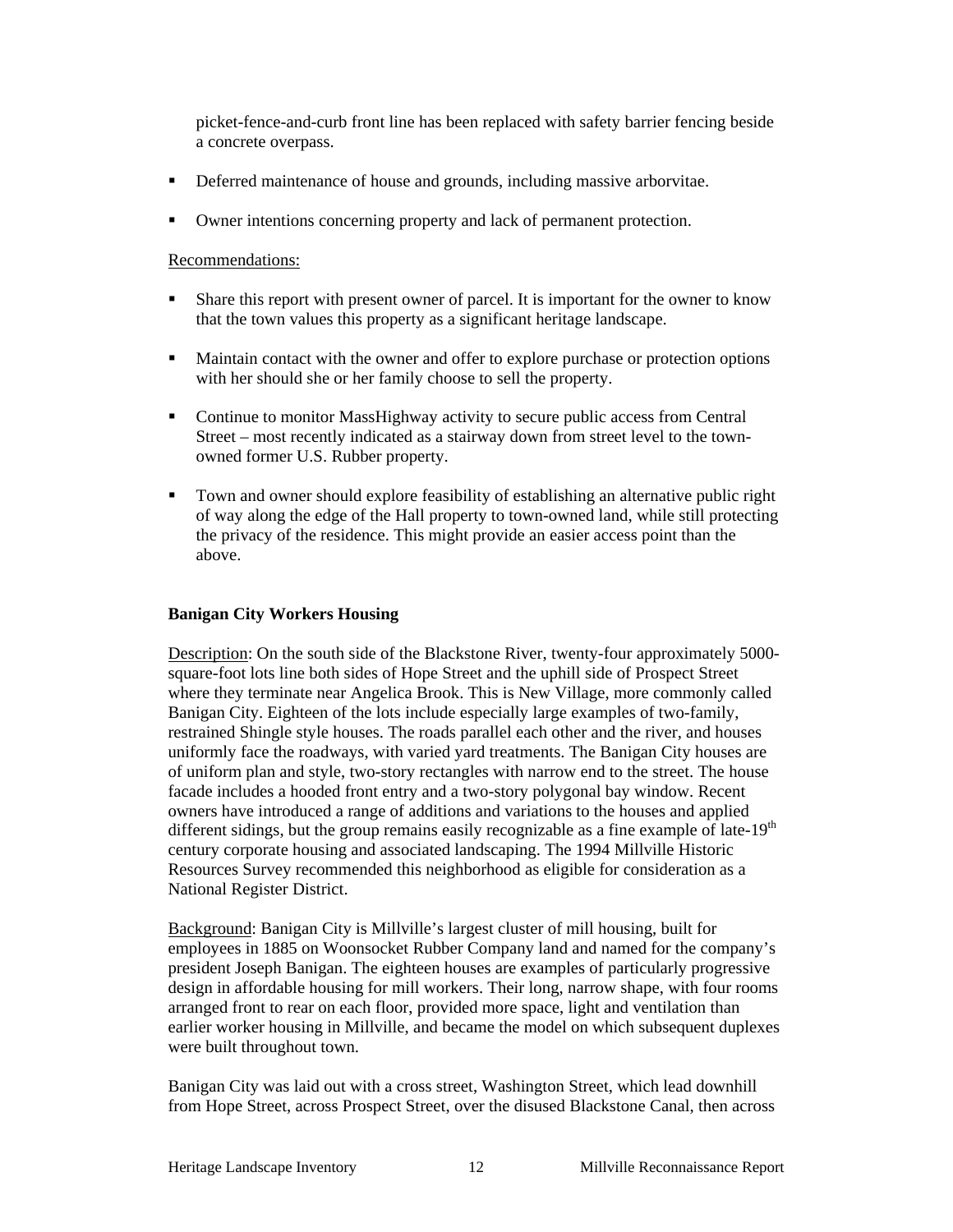the river via a covered bridge to the baseball field and the rubber company plant, over the railroad tracks, and out to Main Street. The only portion of the street still in use is the section connecting Hope and Prospect Streets. A neighborhood two room elementary school, Banigan City School, was built on Prospect Street within ten years of the housing construction.



#### Issues:

 Loss of neighborhood integrity: while pride of ownership is evident in the welltended condition of yards and buildings in Banigan City, at least three of the original buildings are no longer extant. A number of larger houses have recently been built nearby, on the north side of Prospect Street, and there are vacant lots where further construction might take place. A new Senior Center has also just been built on Prospect Street. These modern structures reduce the size of the historic neighborhood.

#### Recommendations:

- Share this report and the 1994 MHC Area Form G information with neighborhood residents, to inform or remind them of the historical value of Banigan City.
- Consider protection of this area through designating it a Neighborhood Conservation District (see Appendix B).
- Incorporate planning for this neighborhood with park planning for the Banigan City Schoolyard (below) and, more broadly, with Millville riverfront planning for the village center section of the Blackstone River*.*

#### **Banigan City Schoolyard**

Description: The site of the Banigan City School, erected in 1897 as a two room schoolhouse for the children of neighboring mill families, is located on a 100 x 200 foot parcel that reaches from Prospect to Hope Streets. The partially wooded parcel slopes down toward the Blackstone River, with a 30' by 36' building foundation between the two streets. A cut granite retaining wall at Prospect Street includes granite steps leading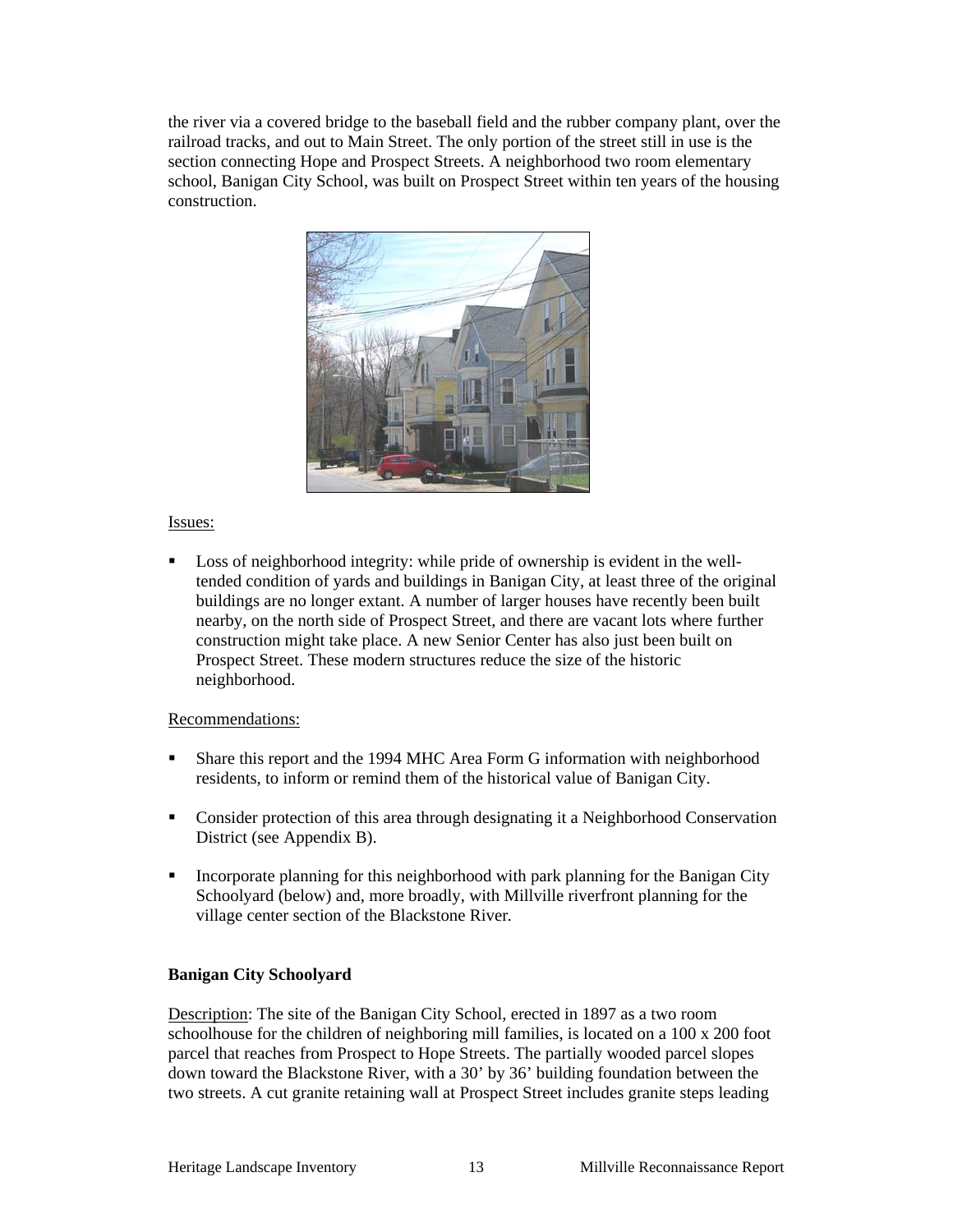to a terrace, with a second set of steps in front of the building foundation. The cellarhole is in moderately stable condition, with some upper wall collapse on the Hope Street side. Banigan City worker houses stand to the east, and a newly erected Senior Center to the west. Senior Center landscaping has cut away a portion of the west slope of the site, and the Center's buried water pipes to a neighboring well cut across the schoolhouse terrace. The site and the adjacent Senior Center are both owned by the Town of Millville.

 Background: This school was built on land donated by the U. S. Rubber Company through its president, Joseph Banigan. Banigan, an immigrant Irish-American, embodied the American rags-to-riches dream of success, and established a widespread reputation for himself through his benevolence and generous donations to civic, religious, and Irish causes and organizations. *D*uring the period of Millville's receivership, the building was closed in 1944 and subsequently razed.



#### Issues:

- This site, between the small Banigan City neighborhood and the Millville Senior Center, is ideal for a small urban park. Community members have suggested that the site be landscaped, and connected by a walkway with the adjacent Senior Center property.
- As a park, the schoolhouse site would provide a buffer between the Banigan City neighborhood and any further development in the Prospect Street vicinity.
- As a park, the site could be an appropriate local memorial to Joseph Banigan, whose constructive influence on the town is still appreciated.
- The park could also serve as one of a series of interpretive stops within easy reach of the Blackstone Bikeway and any future Millville riverfront development along the Blackstone.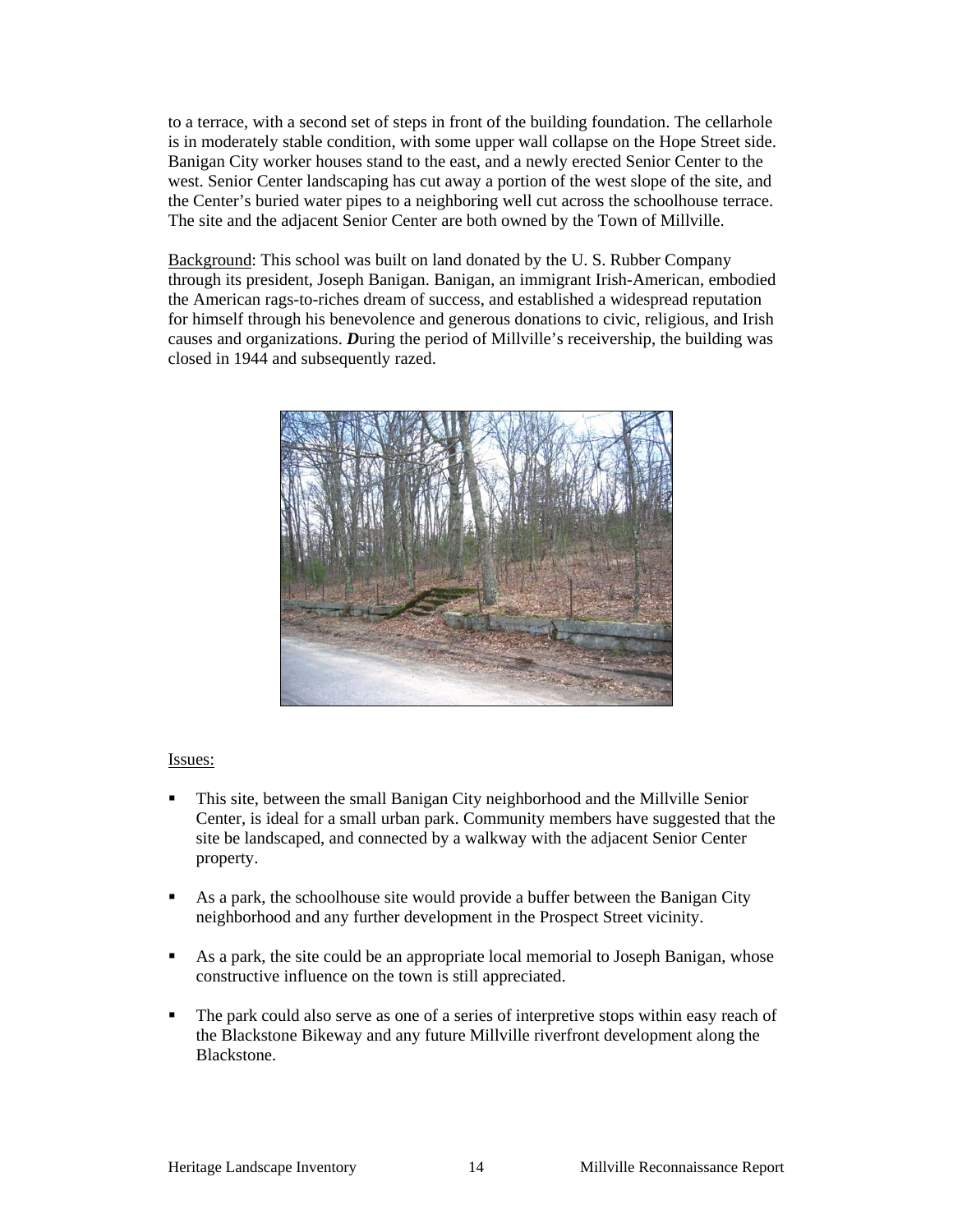#### Recommendations:

- Incorporate planning for this neighborhood with broader neighborhood preservation and development efforts along the Millville riverfront.
- Develop a park site plan, remove the shrubby growth that covers much of the parcel, lay out a walkway to the Senior Center and provide access to Hope Street. A wellplanned sign could interpret the site and the civic significance of Joseph Banigan's contributions to Millville.
- Consider partnering with a local scout troop or garden club in the execution of this plan. This would make an excellent Eagle Scout project.

#### **Udor Tower**, off Central Street

Description: The Udor Tower, dominating the landscape of downtown Millville, stands on bedrock next to the Longfellow Municipal Center at the corner of Central and Fletcher Streets. It is a 25-foot high, 9-foot diameter fieldstone water tower with a carved white marble sign set into the southwest face reading "UDOR TOWER". A recent DCR-funded preservation plan prepared for the Longfellow Municipal Center includes the tower in a landscape design that extends from Fletcher Street on the north, to Central Street on the east, to the Blackstone River on the south and west. A 2007 structural engineering evaluation classifies the masonry as "single leaf" construction and in generally excellent condition. It is a contributing feature of the Central Street National Register Historic District and is considered to be an iconic landmark in the town.



Background: The tower was constructed by Charles H. Fletcher between 1877 and 1886, adjacent to a house he also built on the site, to provide water for household use. It originally included a wooden cistern in the upper portion of the tower, and a conical roof. Fletcher subsequently moved his Queen Anne style house back a short distance on Fletcher Street, and erected a three-story commercial building (no longer standing) beside the tower. It has been suggested that the "Blarney Castle" listed on Fletcher's 1886 tax valuation was this tower, and that the word *udor* derives from the ancient Greek word for water.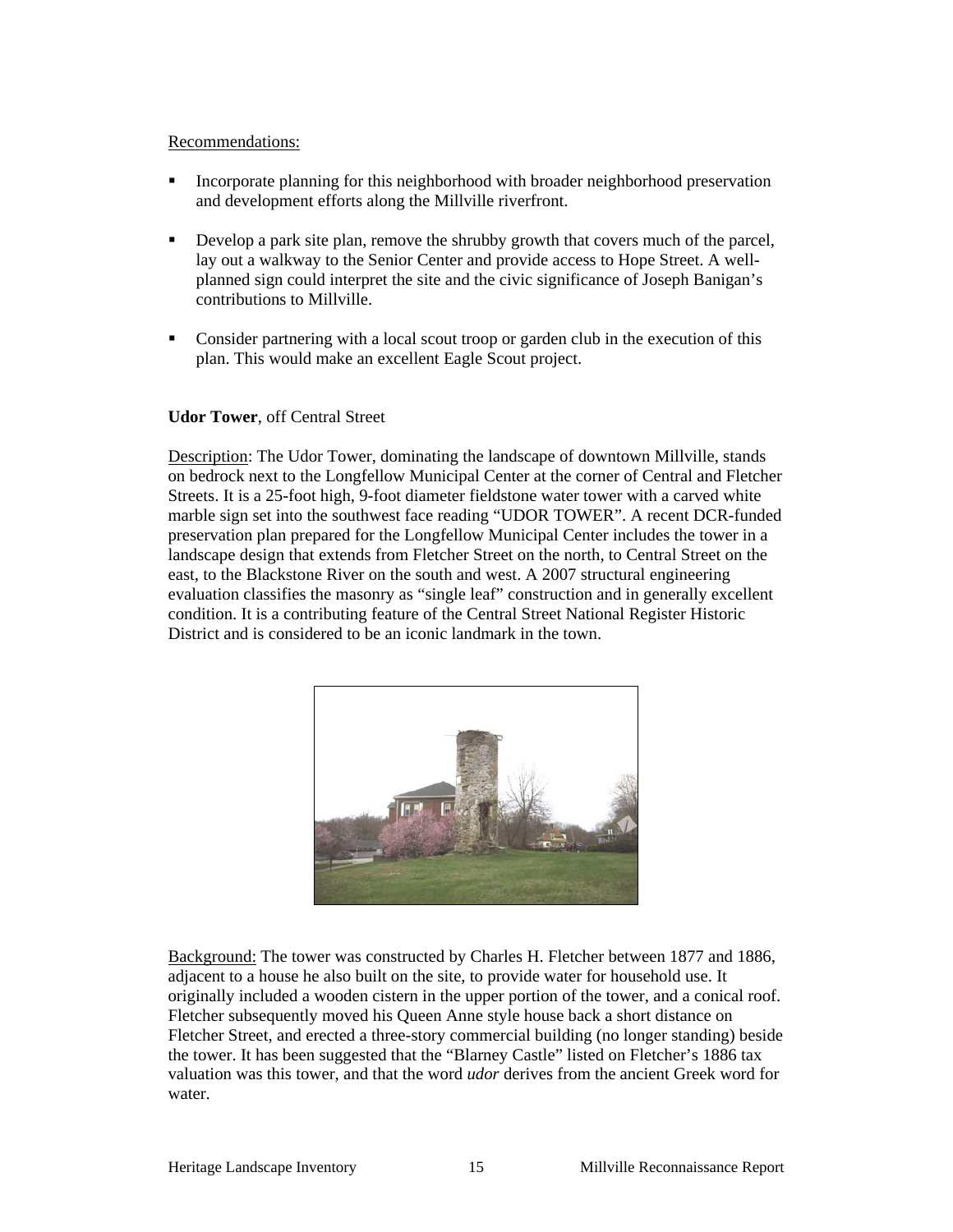#### Issues:

- Lack of appreciation: some residents consider the tower to be an eyesore, and recommend it be dismantled.
- **Maintenance:** Town lacks the means and expertise to maintain tower.
- Funding: 2007 recommendations by Structures North Consulting Engineers for stabilization work total \$70,750. The Millville Historical Commission was unable to achieve the match required by MHC for a Massachusetts Preservation Projects Fund (MPPF) grant to execute Phase I of the recommendations.
- Local fundraising efforts have been drained from Tower to new Senior Center and new school.

#### Recommendations:

- The Udor Tower might be a good focus for some creative fundraising. Fundraising efforts could focus on specific elements of the stabilization project.
- **Historical Commission funds, amounting to \$500 annually, might therefore be freed** up for other near-term projects associated with improvement of the Millville riverfront.
- Explore the possibility of partnering with a professional masons organization in funding or doing work on the tower. Given the interesting characteristics of the tower's stonework, this might be an attractive service project for them.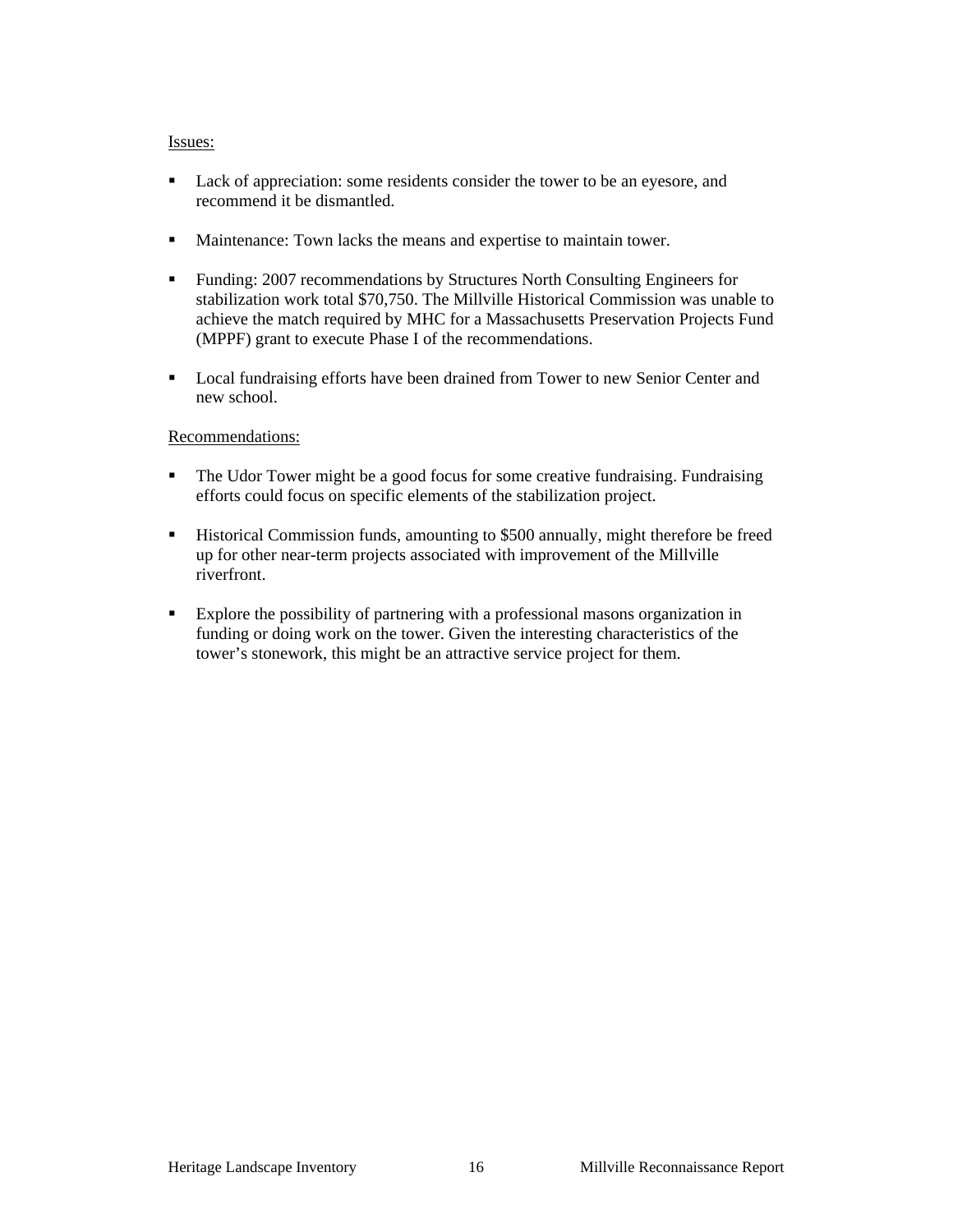

# **PART II**

# **BUILDING A HERITAGE LANDSCAPE TOOLKIT**

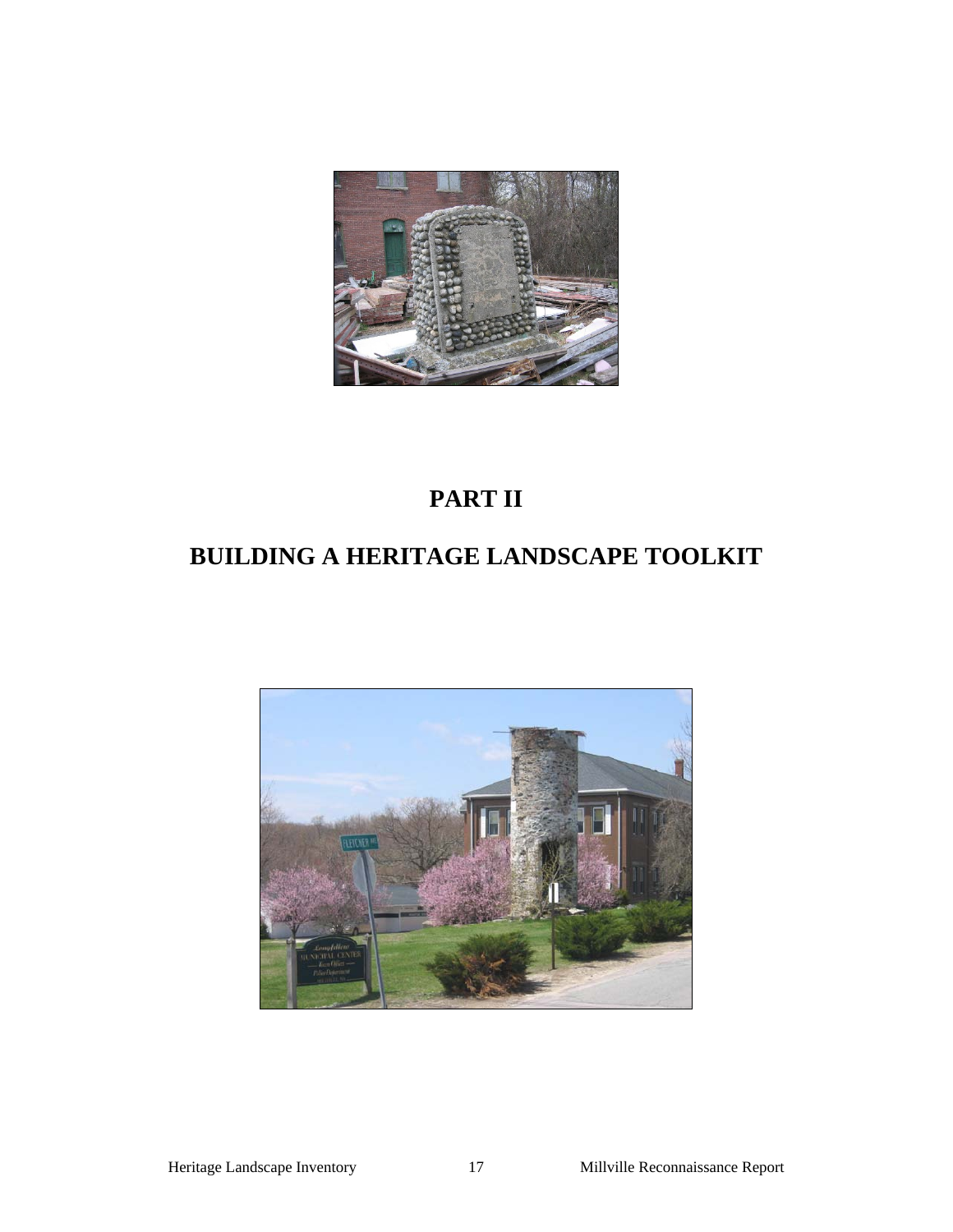#### **EIGHT TOOLKIT BASICS**

As our communities undergo rapid land use changes, heritage landscapes are particularly threatened because they are often taken for granted. There is a broad variety of resources that communities can call upon to protect these irreplaceable resources. Below is a checklist of the basics. Each is discussed in the sections that follow and in Appendix B.

#### **1. Know the resources: Inventory**

We cannot advocate for something until we clearly identify it  $-$  in this case, the physical characteristics and historical development of the town's historic and archeological resources. The necessary first step is to record information about the resources at the Massachusetts Historical Commission.

#### **2. Gain recognition for their significance: National Register Listing**

The National Register of Historic Places is the nation's official list of cultural resources worthy of preservation. Listing brings a number of benefits including recognition, consideration when federally-or state-funded projects may impact the resource, eligibility for tax credits, and qualification for certain grant programs.

#### **3. Engage the public: Outreach, Education and Interpretation**

In order to create a community of advocates, we need to raise public awareness and broaden the base of support. This includes developing opportunities to learn about and celebrate the places and history of the town, as well as to care for them.

#### **4. Think in context: Comprehensive and Open Space Planning**

It is important that Open Space Plans and Comprehensive or Master Plans address heritage landscapes as vital features of the community, contributing not only to unique sense of place but also to environmental, recreational and economic health.

#### **5. Develop partnerships: The Power of Collaboration**

Protecting community character, respecting history, and promoting smart growth are interrelated concerns that impact heritage landscapes and require collaboration across a broad spectrum of the community. This includes communication among town boards and departments, as well as public-private partnerships.

#### **6. Defend the resources: Zoning, Bylaw and Ordinance Mechanisms**

Effective and innovative preservation tools exist in the legal and regulatory realm. These range from a wide array of zoning, bylaw and ordinance mechanisms, to incentive programs and owner-generated restrictions on land use.

#### **7. Utilize the experts: Technical Assistance**

Regulations and creative solutions for heritage landscapes are constantly changing and emerging. Public and private agencies offer technical assistance with the many issues to be addressed, including DRC, MHC, the Heritage Corridor and the Central Massachusetts Regional Planning Commission.

#### **8. Pay the bill: Funding Preservation**

Funding rarely comes from a single source, more often depending on collaborative underwriting by private, municipal, and regional sources. Each town also has a variety of funding sources that are locally-based and sometimes site-specific.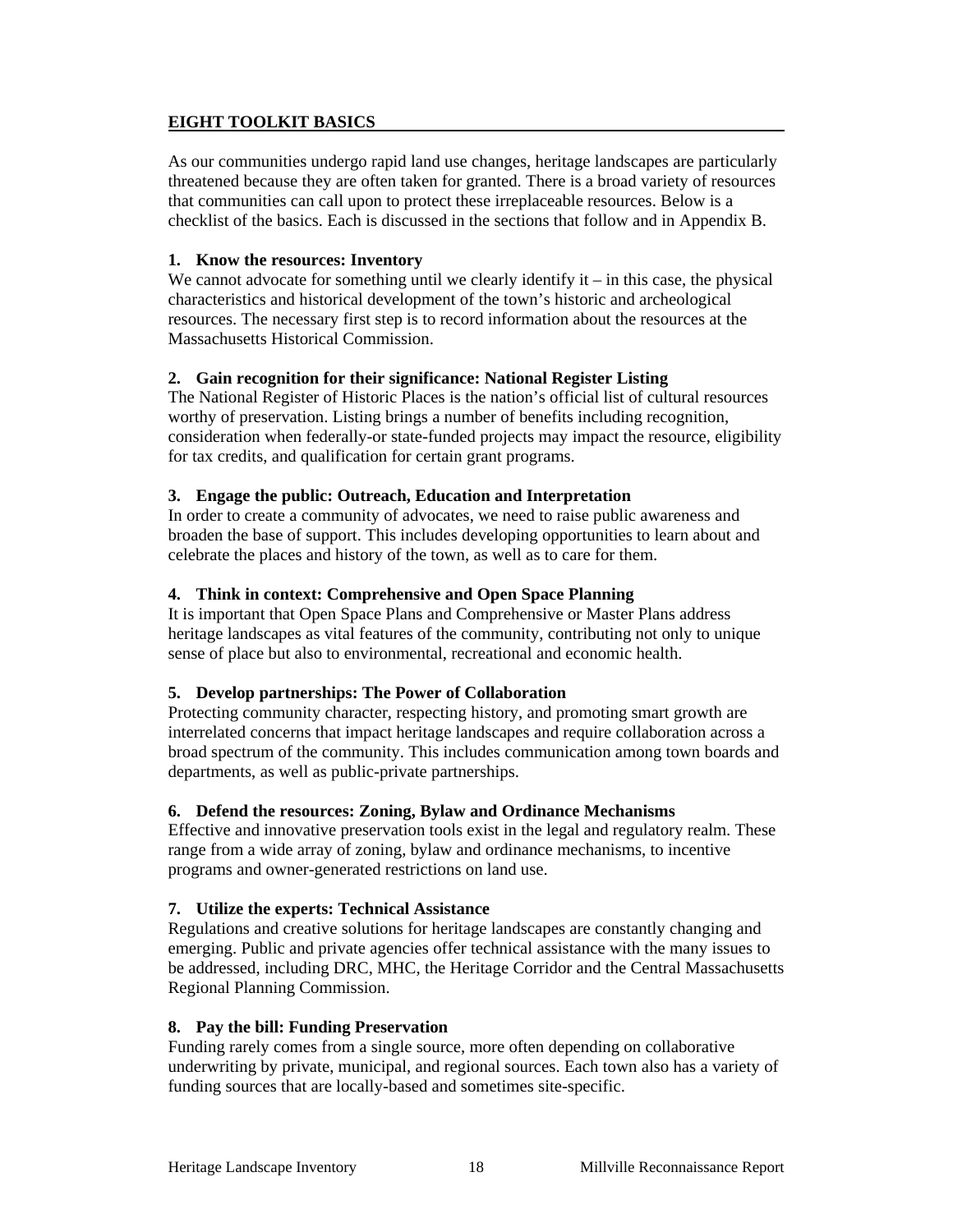## **MILLVILLE'S TOOLKIT – Current Status and Future Additions**

What follows is a review of the tools that Millville already has in place, as well as a number of additional tools that fall within some of the categories noted above. The tools already in place for Millville provide a good foundation for heritage landscape preservation, but their efficacy as protection for the town's natural and cultural resources can be significantly improved by strengthening existing measures and putting others in place. Appendix B includes extended descriptions of preservation measures; the specific applications of those tools to Millville's resources are described below. In addition, the appendix contains a full description of further avenues and creative approaches that Millville can consider in developing a multi-pronged strategy for preservation.

Many of the recommendations that follow apply to the group of landscapes and features described above, considered within the broader context of a Millville "riverfront park." At present, as one resident observed, much of the area *is just looking abandoned – which is what it is.* Yet participants both in the community meeting and during fieldwork at the sites clearly had a vision of the area as it might become: an integrated, well-used and useful heritage area, respectful of Millville's past and attractive to residents, a draw for regional visitors and once again a source of community pride.

Making that vision a reality will require skill, patience, political savvy, money and – perhaps most important – strong determination. Some of the recommendations for the riverfront are self-evident. Some require extensive outlay of time, money and/or political clout. Primary among them are two preliminary requirements:

- Millville needs to clearly **define the goals** and benefits of developing its town land along the Blackstone for recreational use and cultural and natural resource protection.
- Millville needs to **involve the entire community** in this project through:
	- o developing a strong coordinating board or committee,
	- o engaging in ongoing public outreach,
	- o hiring a permanent town planner to serve as supervisory coordinator for the project.

One tool that has been proven to be one of the single most valuable resources in protecting heritage landscapes has been the Community Preservation Act (CPA). Towns that have approved the CPA have been able to leverage funding for such activities as historic resource surveys, acquisition of conservation restrictions and open space, adaptive reuse of historic structures, and signage programs. More information about the CPA can be found in Appendix B under number 6 - Defend the Resources: Laws, Bylaws and Regulations and number 8 - Pay the Bill: Funding Preservation.

The rest of the recommendations are arranged in the same sequence as DCR's toolkit basics checklist. These tools should be considered in combination with those recommendations made in Part I for Millville's priority landscapes.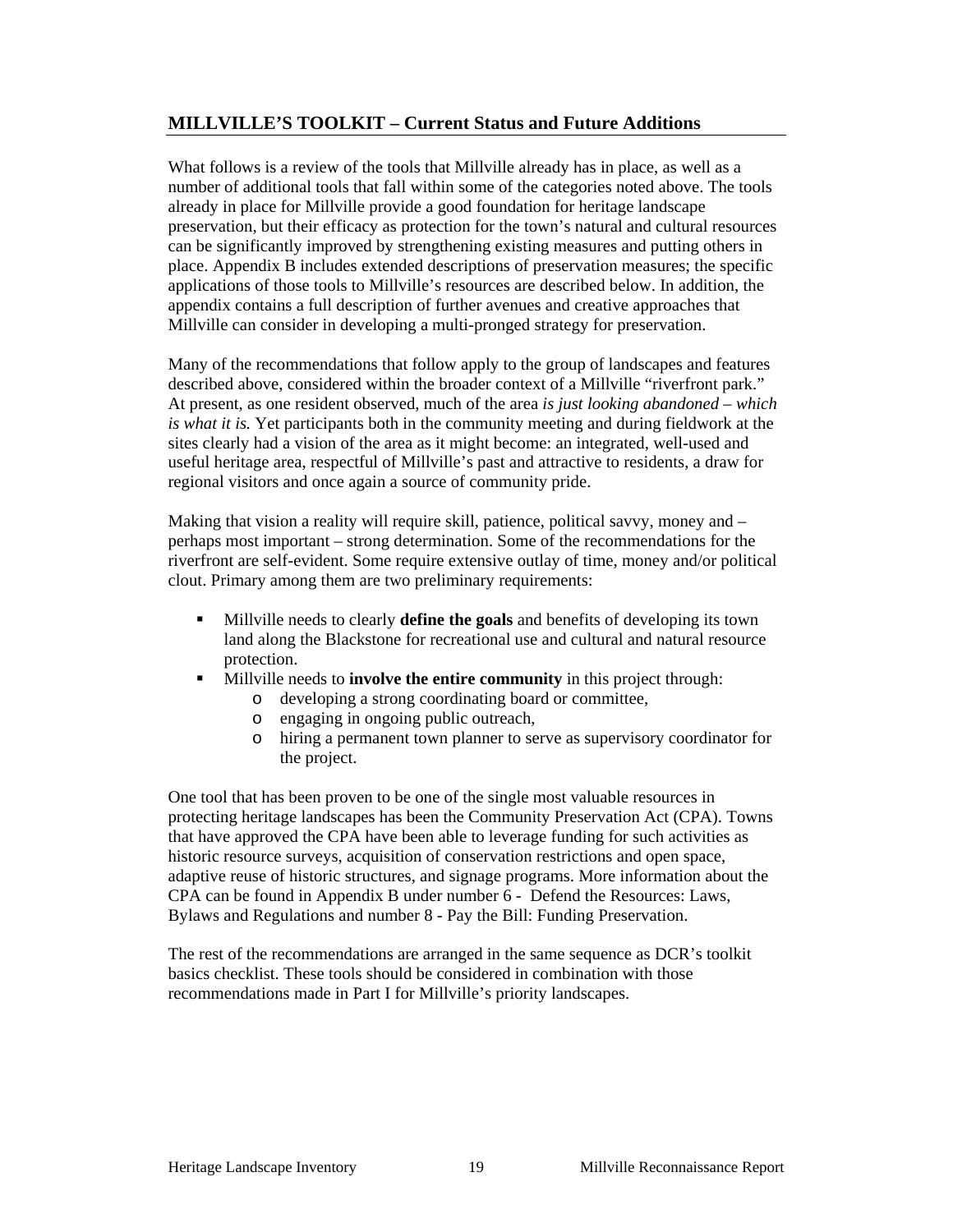#### **1. Know the resources: Inventory**

#### **Current:**

According to the Massachusetts Historical Commission, the town's inventory includes documentation for 275 buildings, structures and sites, primarily within the Blackstone Canal (1995), Central Street (2003), and Main Street (2006) National Register Districts. In addition, Millville has documented one precontact Indian site and nineteen historic archeological sites on MHC inventory forms.

All Millville's priority landscapes with the exception of The Oval have been inventoried in accordance with current MHC standards. A number of them are either included or mentioned in more than one Area survey or National Register District nomination.

#### **Additions:**

It is recommended that a similar, archeological survey be completed for the community but, until such time as that can be accomplished, the Historical Commission should prepare for a reconnaissance-level survey of precontact and, especially, historic industrial sites in town. This can be accomplished by gathering documentary, graphic and cartographic information on known resources. The information gathered will provide a solid basis for professional review and eventual completion of the archeological survey in accordance with MHC standards.

Document The Oval on MHC Form H and file with local and state historical commissions.

#### **2. Gain recognition for their significance: State and National Register Listing**

#### **Current:**

Millville is fortunate to have three neighboring areas designated as National Historic Districts, which incorporate 211 properties and features:

- Blackstone Canal Historic District, 1995
- **Central Street Historic District, 2003**
- **Main Street Historic District, 2006**

The Chestnut Hill Meetinghouse was listed as an individual property in 1984, and is also protected by a Preservation Restriction (2002). All of the above are automatically listed in the State Register of Historic Places.

There are no local historic districts in Millville.

#### **Additions:**

It is recommended that the Millville Historical Commission pursue designation plans with the MHC and revisit their prioritization of sites and areas for listing. A number of other areas, including the Banigan City Worker Housing, were considered potentially eligible for National Register listing.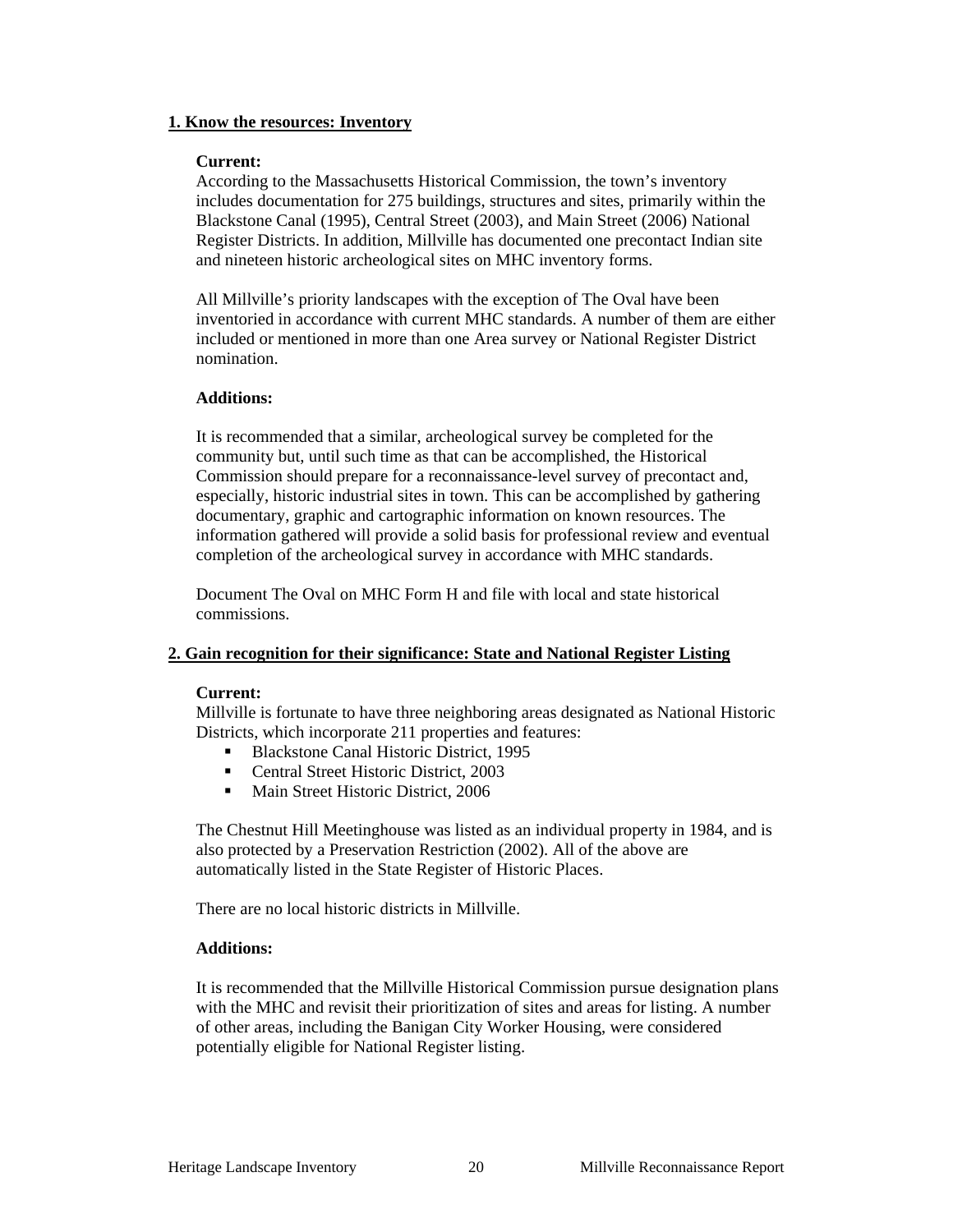#### **3. Engage the public: Outreach, Education and Interpretation**

At this stage in Millville's planning, public outreach is the single most important activity needed to advance the town's proposed preservation and recreational development ideas and plans. It is vital to develop a wide range of ways to reach out to the public and raise heritage landscape visibility.

In 1991, for instance, Millville held a Heritage Celebration day, a festive and familyoriented celebration of the town's rich history. Tours of historic sites, led by costumed interpreters, attracted hundreds of residents and heightened awareness.

#### **Current:**

Historical Commission members have been involved in historic tours for Millville's school children for some time. These are currently being enhanced with in-school activities.

Two Millville Historical Commission members serve as volunteer National Park Service guides. They conduct occasional walking tours in the vicinity of Millville Lock #21, just downstream from the Central Street area, and teach small group classes.

The Blackstone River Valley National Heritage Corridor has published a walking tour guide to Millville that describes the history and significance of a number of central village sites, as well as providing brief historical background to the town as a whole.

#### **Additions:**

Develop consistent signage to be used at historic sites along the riverfront to raise community awareness and make the historic connections between landscape features more apparent.

Preservation Mass, a statewide preservation advocacy organization, is a good source of support for local preservation efforts. Millville should keep in mind the organization's annual *10 Most Endangered* program as way to advocate for resources that are imminently threatened.

Most important to the success of this project is an early and intensive effort to educate and engage Millville residents from all parts of town as to the range of benefits to be derived from the envisioned riverfront improvements – not just those residents within walking distance, or those who are "preservation-minded." Local cable programming, short feature articles in regional newspapers, and the Town's website are all low-cost media that can widely disseminate information and encourage broad-based support for this project.

#### **4. Think in context: Comprehensive and Open Space Planning**

#### **Current:**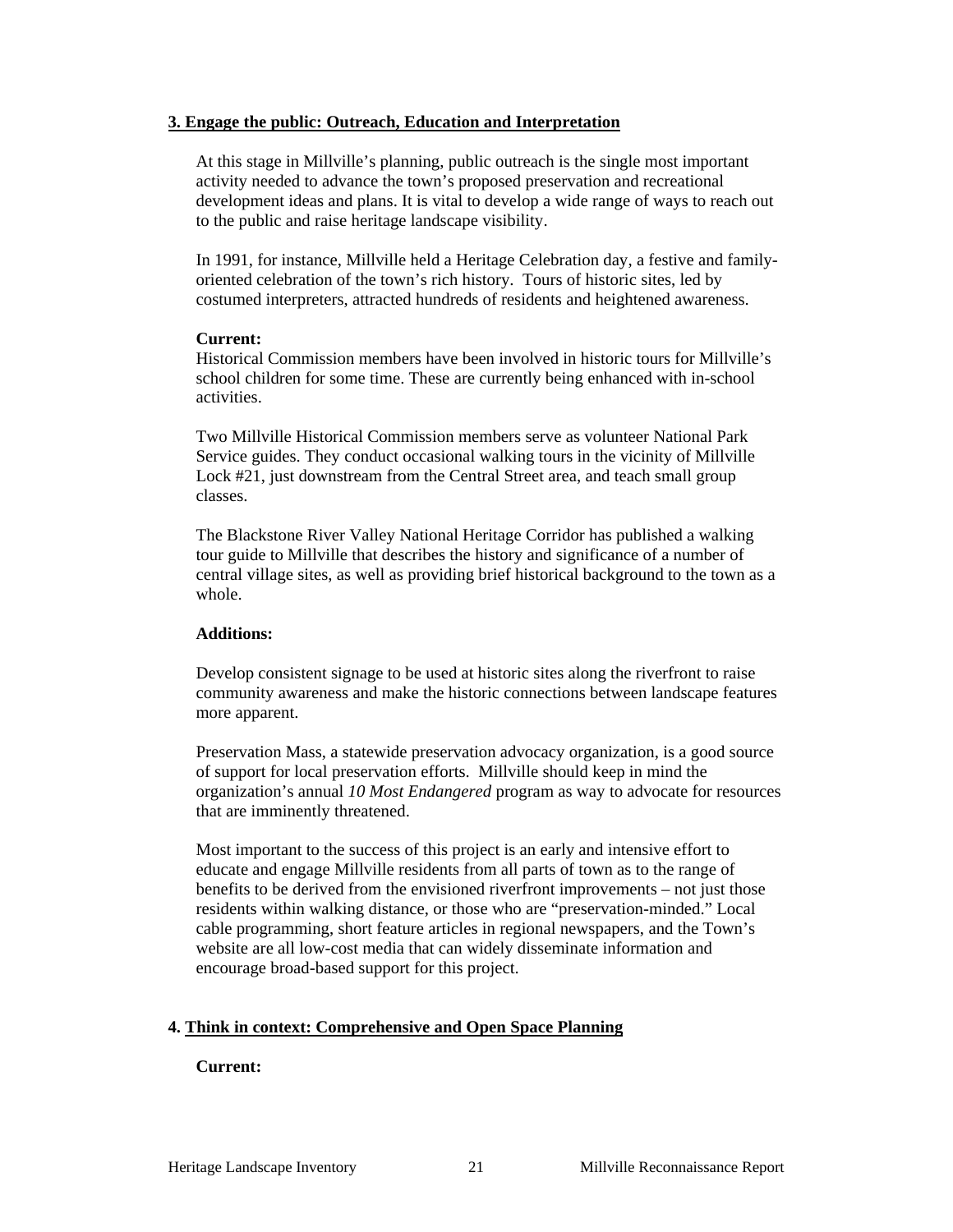Millville prepared a Land Use Master Plan in 1995 that was adopted by the Planning Board. Concerns regarding the impact of commercial development on residential areas led to the plan's not being formally acted on by Town Meeting. The plan is a very thorough and well-thought-out document, conscious of community character and heritage landscapes in Millville. There are many specific recommendations for zoning mechanisms and amenities that will protect and strengthen the town's heritage landscapes.

A number of other, more specific planning initiatives have also taken place in recent years, that specifically impact the downtown and the riverfront area.

- Longfellow Municipal Center Landscape Preservation Plan; 1999.
- Udor Tower structural report; 2007.
- National Register District nominations (see above); 1995, 2003, 2006.
- Results of charrette following town acquisition of 181 Main Street property; 2001.
- Plan for Blackstone River Bikeway
- MassHighway plan and locally-negotiated terms for Central Street bridge work and materials storage

#### **Additions:**

Revisit the Land Use Plan, work to resolve the conflicts that prevented its approval by Town Meeting, adopt the Plan and lay out an action plan for its implementation. As mentioned, Millville needs to clearly define the goals and benefits of developing its town land along the Blackstone for recreational use and cultural and natural resource protection. To begin, revisit the plans and studies that have already been prepared for the riverfront area. Edit and amalgamate the information and proposals into a cohesive strategic action plan with which to move forward.

Supplement strategic plan with any further research needed on current conditions (for instance, a historic structures report and Chapter 21E report for U.S. Rubber company property)

In addition, Millville needs an Open Space and Recreation Plan, both to plan for protection and improvement of its open space resources and to make funding available for the town from the state's Division of Conservation Resources. Highlight the issues and opportunities associated with Millville riverfront planning, as they are detailed in the present reconnaissance report.

#### **5. Develop Partnerships: the Power of Collaboration**

The Land Use Plan recommended that permit applications for structures in the vicinity of the Town's National Register Districts be submitted by the Building Inspector to the Historical Commission for recommendations concerning ways to preserve the visual and historic integrity of the area. This kind of collaboration would be very helpful for Millville as it works to achieve the multiple objectives of preservation and growth, and has been successful in other communities.

More specifically in regard to conservation and multi-use recreational development of the riverfront, collaboration is not a goal, but rather a necessity. The first step in collaboration is to establish a Steering or Heritage Landscape Committee composed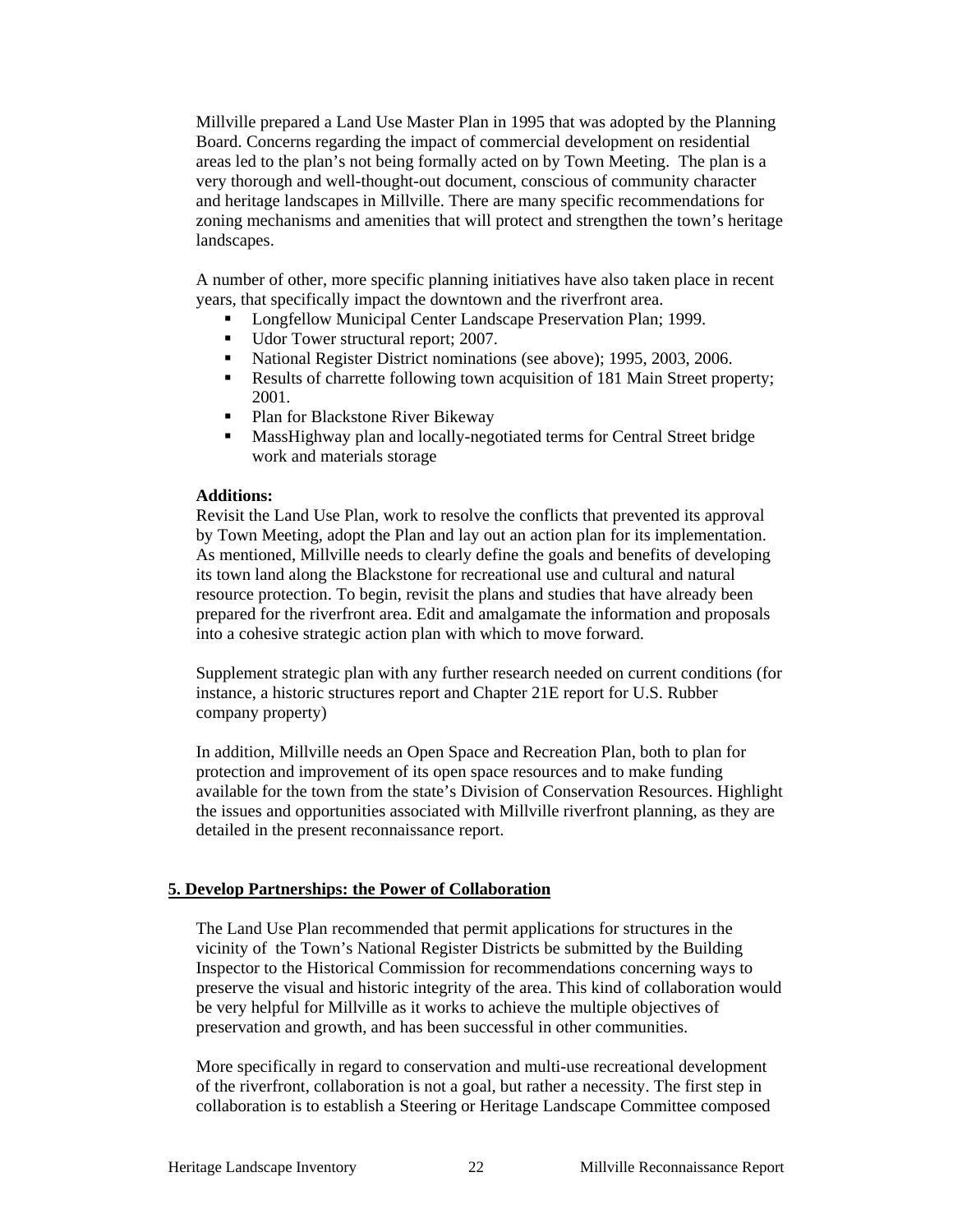of selected stakeholder representatives, to guide the planning and implementation of the Park through to completion.

The number and range of present stakeholders – to say nothing of potential new partners – is impressive. The Steering Committee needs to look to and work with all of the stakeholders in one way or another to realize its vision. Stakeholders include:

- **Town of Millville**
- **Millville Historical Commission and Historical Society**
- Massachusetts Historical Commission (historic and archaeological resources)
- $\blacksquare$  MassHighway (District 3)
- **Private landowners including Lece Realty and Banigan City homeowners**
- **Millyille Senior Center**
- **•** Department of Conservation and Recreation (Blackstone Bikeway; Millville Lock)
- National Park Service (Blackstone River Valley National Heritage Corridor)
- **Providence and Worcester Railroad (landowner; right of way; public access;** fall foliage train tours)
- Blackstone River Association (water quality; recreational use of waterway)

It is vital that there be strong links between community economic development, open space, and recreation agendas in order to successfully address Millville's environmental and development challenges. There should be regular joint meetings of the town boards involved with land-based and cultural resource issues. This scheduled interaction will help to maintain communication, coordinate planning priorities, and advance programs that support and promote community character and heritage landscapes.

#### **6. Defend the Resources: Zoning, Bylaw and Ordinance Mechanisms**

#### **Current Mechanisms**

Village Center Zoning: Millville adopted Village Center Zoning to preserve the character of the village center by modifying setbacks and encouraging a compact growth pattern.

#### **Additional Mechanisms**

Open Space Zoning is recommended in the Land Use Plan, which includes a thorough description of the mechanism. This plan and its recommendations have not yet been enacted. The town did, however, recently apply for a smart growth grant to create an open space residential development.

Adopt Site Plan Review as recommended in the Land Use Plan, which allows a Town board to obtain detailed information on a proposed development and assess its impacts on the neighborhood and the town. Millville is the only town in the Blackstone Valley without a Site Plan review provision.

Adopt the Scenic Roads Act (MGL Chapter 40-15C) as recommended in the 1995 Land Use Plan and designate roads for which there would be review and approval for the removal of trees and stone walls within the right-of-way.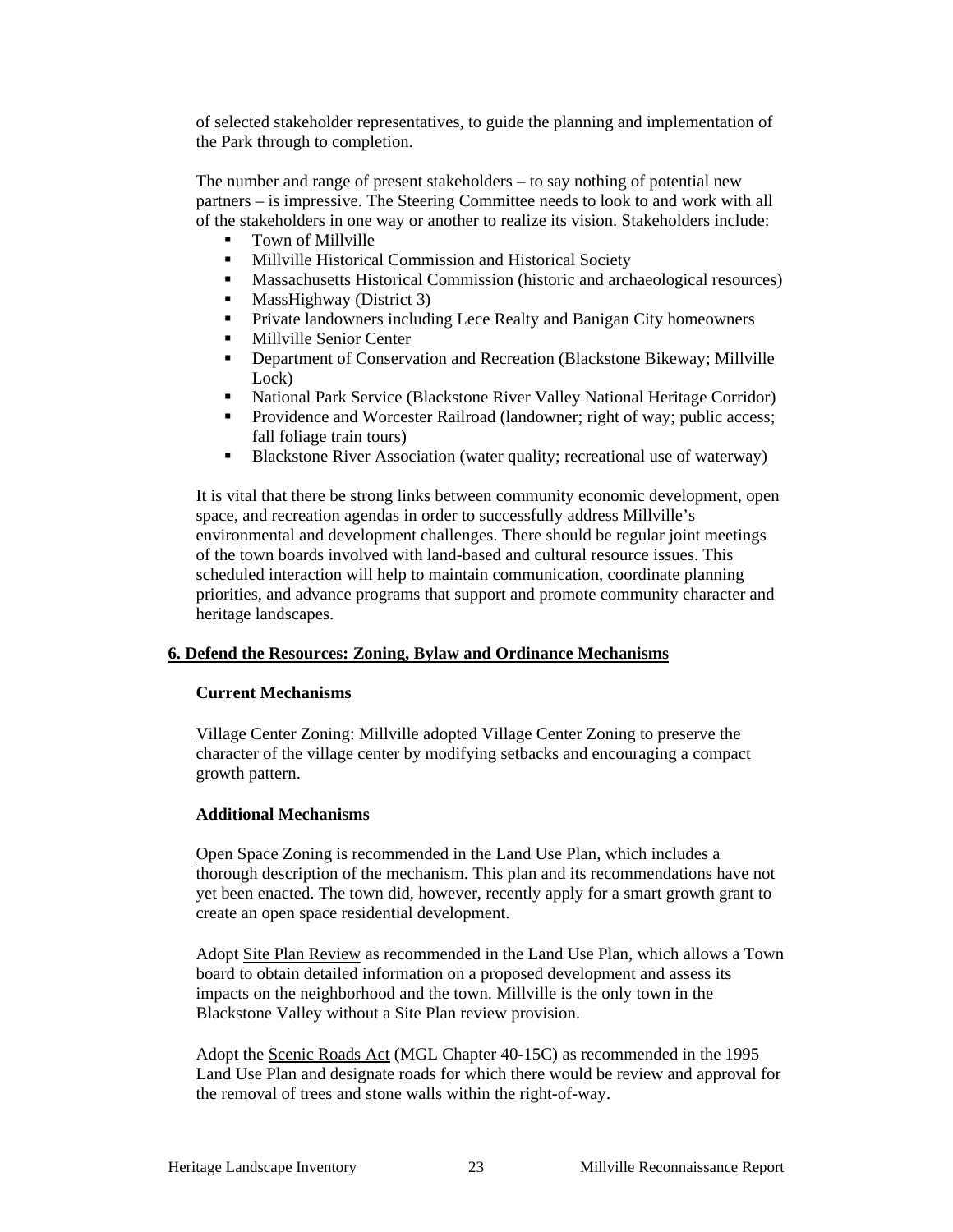Develop policies and implementation standards for road maintenance and reconstruction, including bridge reconstruction, which address the scenic and historic characteristics while also addressing safety. This is an important public process in which the community may have to accept responsibility for certain costs to implement standards higher than those funded by MassHighway Department.

Concerning historic preservation specifically, it is important for Millville to move beyond National Register designation and consider additional protective mechanisms that would preserve privately-held parcels within the riverfront area, such as the Hall House property and The Oval. Three strategies have consistently proven effective as basic preservation tools in communities throughout Massachusetts.

**Demolition Delay Bylaws** provide a time period in which towns can explore alternatives to demolition. The Millville Historical Commission should work with MHC staff to develop a bylaw that would best suit Millville's needs. They should also work with other town groups to publicize the advantages of a demolition delay bylaw to the community. The most valuable aspect of this bylaw is that it creates space within which to have a conversation about how private and public needs can both be met in the service of preservation. Many towns have found that a delay of one year is the most effective time frame within which to negotiate alternatives to demolition. A majority of the bylaws apply to all structures built over 50 years ago, in accordance with federal standards.

**Neighborhood Architectural Conservation Districts (NACD**), further explained in Appendix B, are local initiatives that recognize special areas within a community where the distinctive characteristics of buildings and places are preserved and protected. Banigan City is a good example of a neighborhood that would benefit from such local designation.

**Local Historic Districts (LHD),** further explained in Appendix B, are also local initiatives and the strongest form of protection to preserve special areas with distinctive buildings and places. Millville's Land Use Plan recommended this as a preservation mechanism, particularly given the residential development pressures that will increasingly be exerted on the town.

#### **7. Utilize the experts: Technical Assistance**

There are many sources of technical assistance to which Millville can turn for guidance on the varied issues associated with this cluster of priority landscapes. Staff from the Blackstone Heritage Corridor, from the Department of Conservation and Recreation, and from the Massachusetts Historical Commission, are knowledgeable and helpful in the areas of preservation and conservation planning, as well as being able to connect local proponents with other regional and governmental sources of support.

A list indicating the wide range of available governmental and non-profit sources of technical assistance can be found in Appendix B.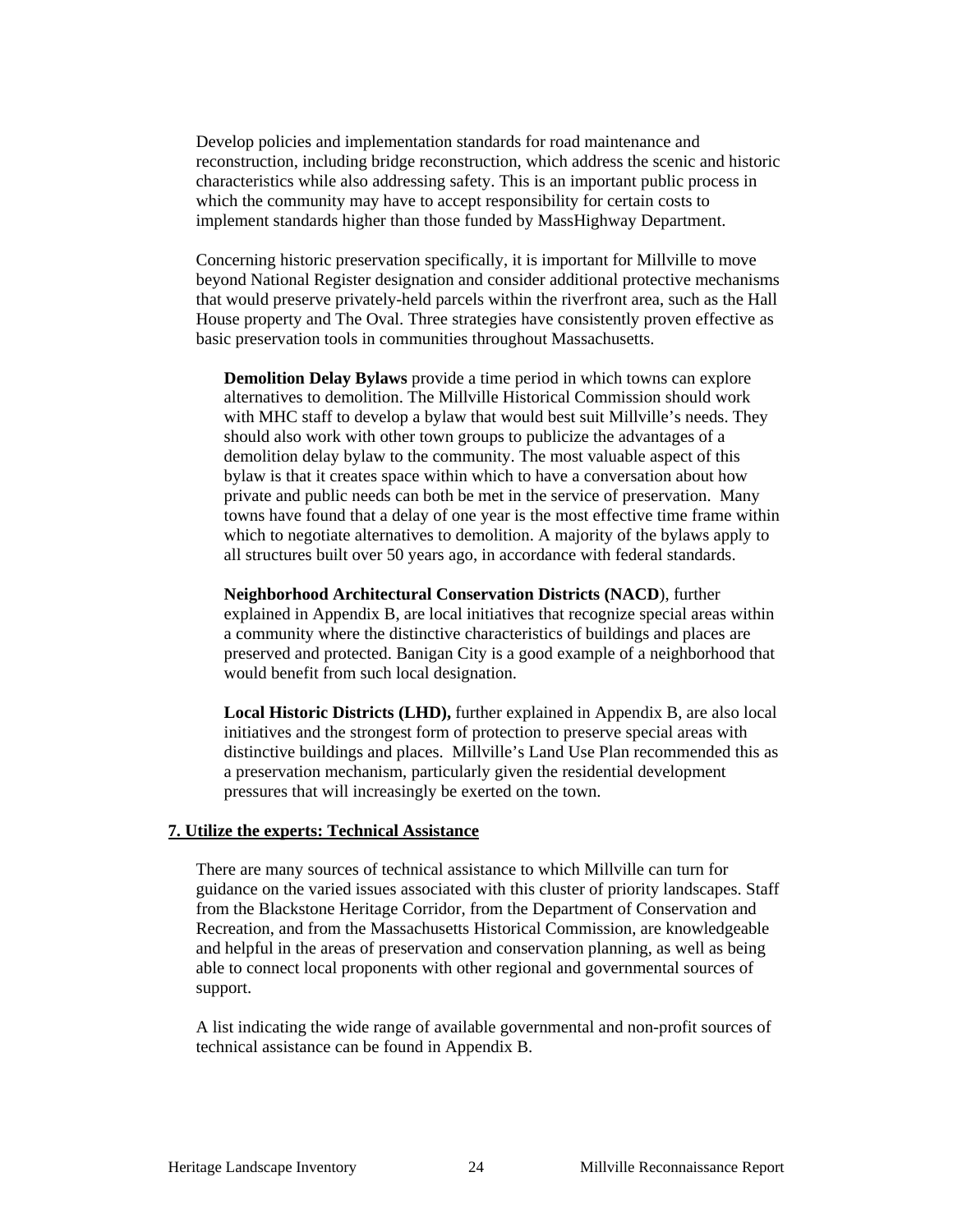#### **8. Pay the bill: Funding Preservation**

It is clear that Millville's small size and limited tax base make it impossible for the town to foot more than a small portion of the bill for the envisioned riverfront project. The town can make a big dent in its share of the bottom line, however, through passage of the Community Preservation Act as soon as possible. In consequence of this action, Millville would create a matching-funds base that could be earmarked for open space acquisition (The Oval), historic preservation (Udor Tower; Mill Office), recreation (riverfront planning and development), and other aspects of the larger project.

There are numerous other funding sources that can be tapped for the Millville riverfront project, but their identification, and the exact role they might play, is dependent on completion of the planning process described in #4.

See Appendix B of this report for an overview of preservation funding sources. Millville's heritage landscape along the Blackstone engages the interests of organizations and agencies well beyond the preservation community, however, and many of these may prove to be useful investment partners.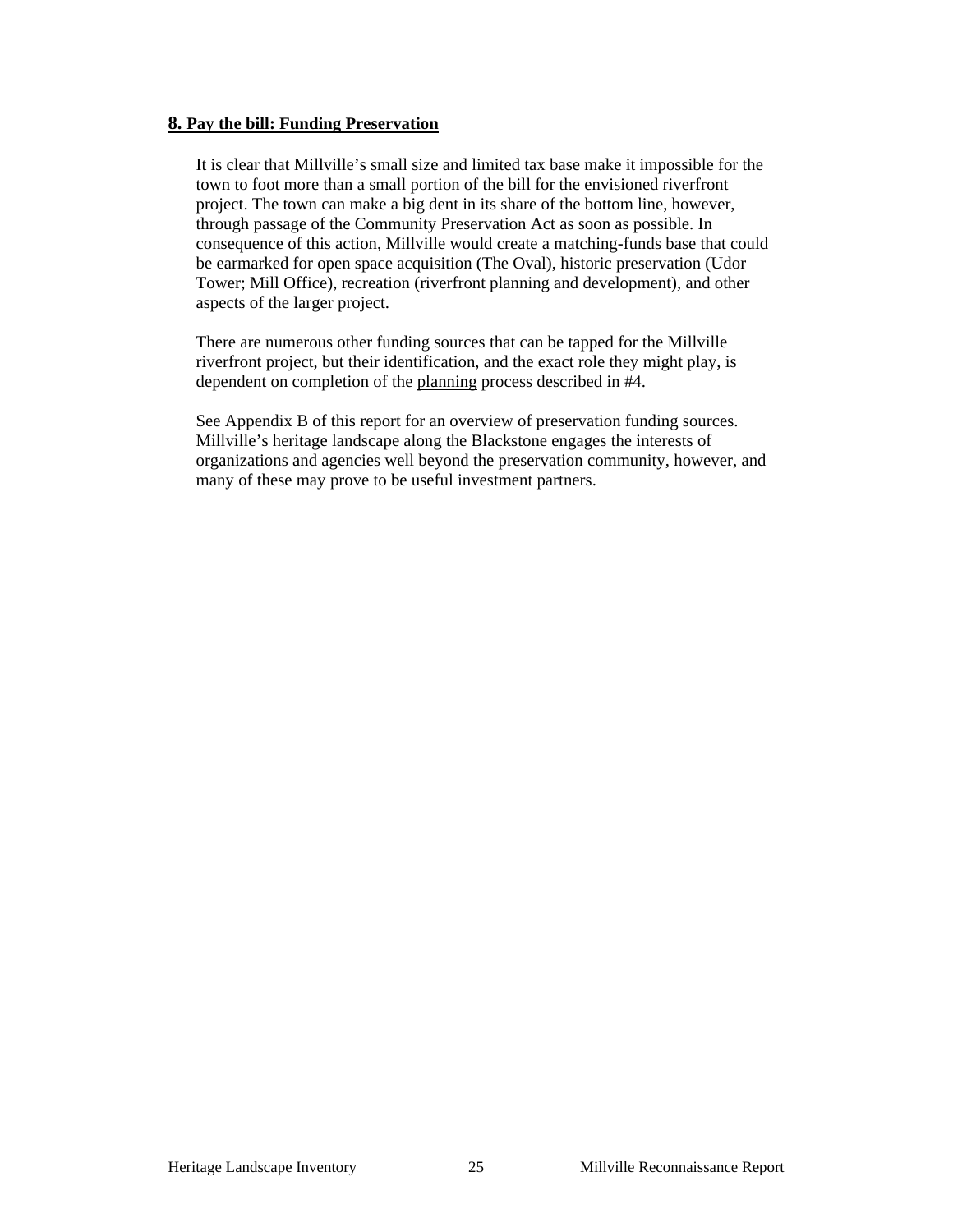#### **CONCLUSION AND IMPLEMENTATION**

Millville's residents have a strong sense of place, defined by the town's varied natural features and the historic land use patterns that grew out of them. The town has already done extensive documentation and evaluation of the most significant buildings and sites in the vicinity of the Blackstone. It must now also look beyond these resources to the landscapes, streetscapes, rural roads, neighborhoods and other natural and cultural assets that more broadly define the community's character. Like most municipalities, Millville is facing multiple pressures for change that will have permanent impact on land-based uses and natural resources. Special places within the community that were once taken for granted are now more vulnerable than ever to change.

The Millville Reconnaissance Report is a critical tool in starting to identify the rich and diverse heritage landscapes in Millville and in developing creative preservation strategies and partnerships. Millville will have to determine the best ways and sequence in which to implement the recommendations discussed above. The town would do well to form a Heritage Landscape Committee, as described in DCR's publication, *Reading the Land*.

Some of the landscapes identified in this report will benefit from further documentation in accordance with MHC guidelines. The documentation in turn will provide an information base for the local publicity needed to build consensus and gather public support for landscape preservation. Implementing many of the recommendations in this report will require a concerted effort by, and partnerships among municipal boards and agencies, local non-profit organizations, and regional and state agencies and commissions.

There are no quick fixes for the challenges of managing growth and funding preservation. Many of the recommended tasks and approaches will require cooperation and negotiation to be successful. They will require time and a good dose of patience, as volunteer schedules, legislative procedures, and funding cycles try to mesh.

Circulating this Reconnaissance Report is an essential first step. The recommendations should be presented to the Board of Selectmen, who represented Millville in its application to the Heritage Landscape Inventory program. Copies of the report should be available on the town's web site and distributed to town departments and boards, particularly Millville's Historical Commission, Planning Board, and Conservation Commission and will also be useful for the Millville Historical Society, neighborhood associations, local land trusts, and other preservation organizations. Finally, a reference copy belongs in the town library. All of these circulation efforts will broaden citizen awareness, and result in increased interest and support for Millville's heritage landscapes.

#### **Finally, the project team suggests that the following recommendations be the top three priorities for Millville as the town works to protect the character of its community:**

- 1. Create a Millville Riverfront Steering Committee to oversee planning and development of the town's heritage riverfront.
- 2. Engage Millville's citizens in heritage planning and activity.
- 3. Work for passage of the CPA in Millville.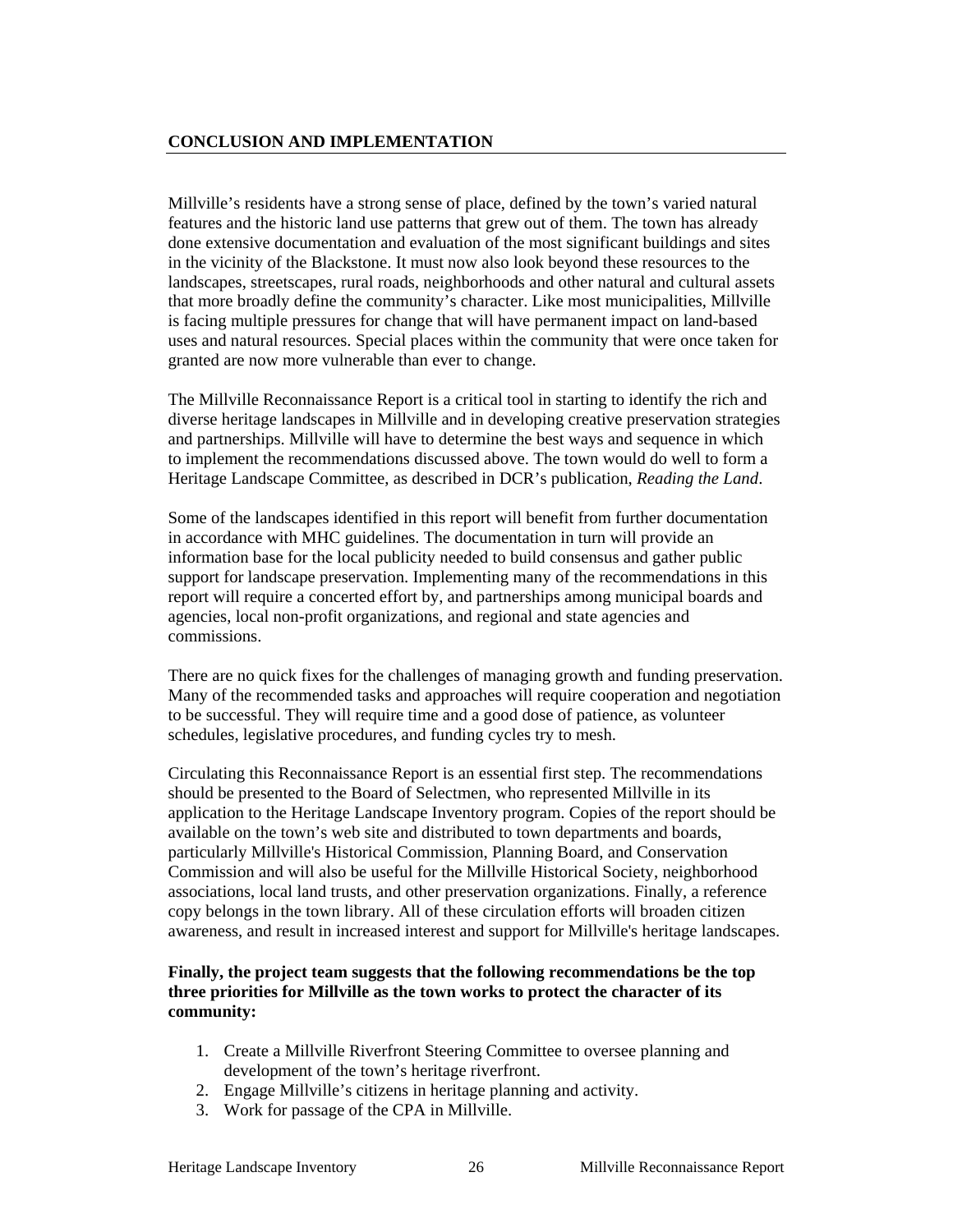## **APPENDIX A**

#### **MILLVILLE HERITAGE LANDSCAPES**

This list was generated by local participants at the Heritage Landscape Identification meeting held in Millville on March 15, 2007 and follow-up fieldwork on April 30, 2007. **There are undoubtedly other heritage landscapes that were not identified at the HLI meeting noted above.** The chart has two columns, the name and location of the resource are in the first; notes about the resource are in the second. Landscapes are grouped by land use category. Abbreviations used are listed below.

 $APR =$  Agricultural Preservation Restriction CR = Conservation Restriction  $LHD = Local Historic District$   $NR = National Register$ PR = Preservation Restriction **Bold** = Priority Landscape

Summary of Priority Landscapes:

**Blackstone River "The Oval" Woonsocket Rubber Co. Mill Office Edward S. Hall House Banigan City Workers Housing Banigan City Schoolyard Udor Tower** 

| <b>Agriculture</b>                                                         |                                                                                                                                            |  |  |
|----------------------------------------------------------------------------|--------------------------------------------------------------------------------------------------------------------------------------------|--|--|
| DiCecco Farm                                                               | house and fields; raise horses; some acreage developed as house lots.                                                                      |  |  |
| stone silo<br>Vineyard St.                                                 | short stone silo remnant, part of Medric Ethier farm property                                                                              |  |  |
| <b>Archaeology</b>                                                         |                                                                                                                                            |  |  |
| Old Red Bridge                                                             | site by Blackstone River and Canal includes granite abutments of wooden<br>covered bridge between Banigan City and U.S. Rubber Co.         |  |  |
| <b>Civic</b> / Institutional                                               |                                                                                                                                            |  |  |
| <b>Banigan City</b><br>Schoolyard<br>Prospect & Hope Sts.                  | site of school, of which stone foundation and steps remain; now open space<br>adjacent to new senior center (located in Cole's Field)      |  |  |
| <b>Chestnut Hill</b><br>Meetinghouse<br>Thayer $St. +$ Chestnut<br>Hill Rd | with cemetery; built 1769 as Mendon's South Parish meetinghouse.<br>Georgian, square-plan two-story clapboard structure. NRI 1984; PR 2002 |  |  |
| Old Millville Cemetery<br>Chestnut Hill & Main<br><b>Sts</b>               | earliest known cemetery in town                                                                                                            |  |  |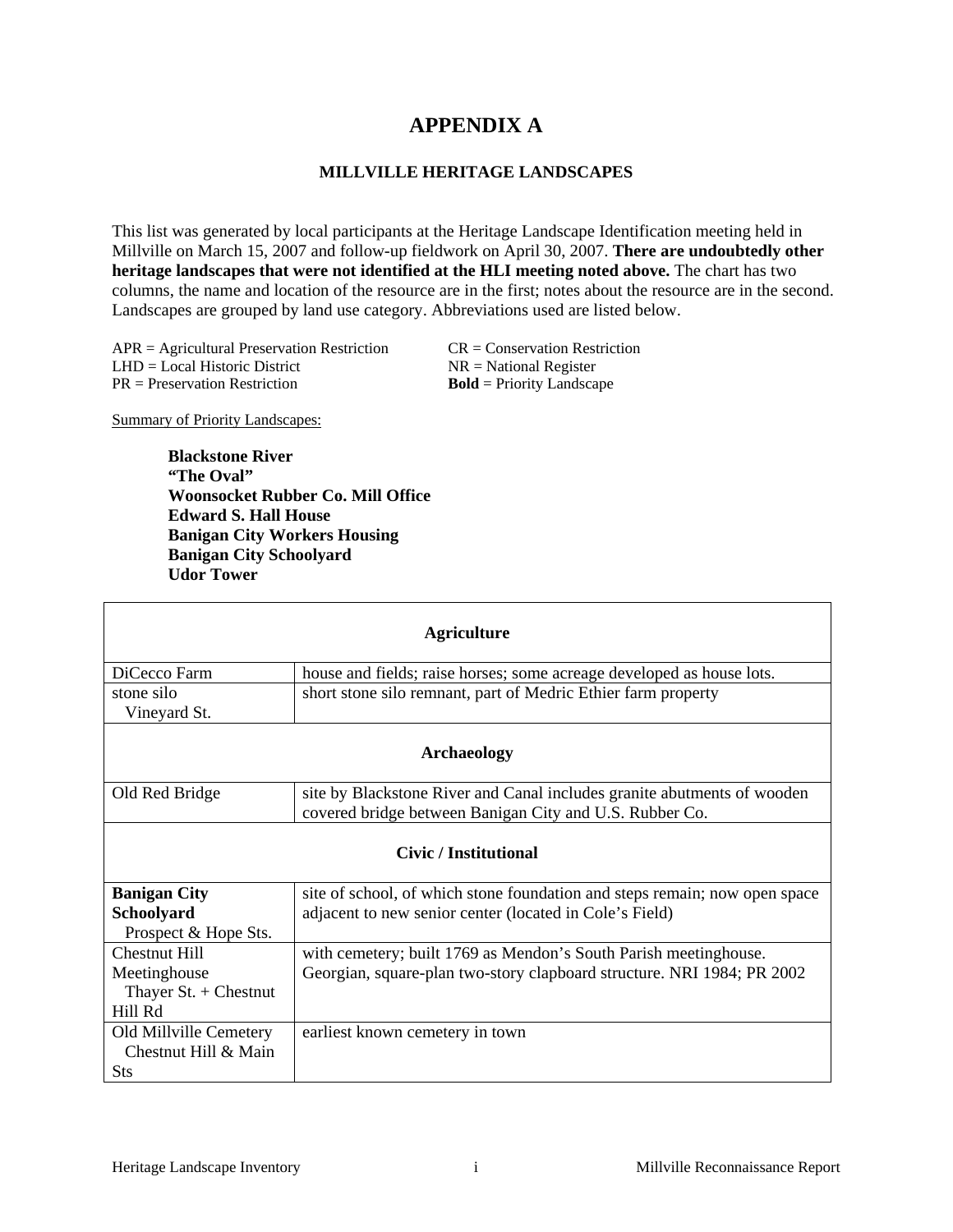| <b>Wilson Family Cemetery</b>        |                                                                              |  |  |
|--------------------------------------|------------------------------------------------------------------------------|--|--|
| Providence St.                       |                                                                              |  |  |
| <b>Wilson Cemetery</b>               |                                                                              |  |  |
| Central St.                          |                                                                              |  |  |
| Norden Cemetery                      | located in Uxbridge and Millville; founded by benevolent society of          |  |  |
|                                      | Scandinavian millworkers.                                                    |  |  |
| St. John's Church                    |                                                                              |  |  |
| Central St.                          | stone building                                                               |  |  |
| New Hope Baptist                     |                                                                              |  |  |
| Church                               | Originally a Lutheran church, now home to a Baptist congregation.            |  |  |
| <b>Central Street</b>                |                                                                              |  |  |
| Longfellow Municipal                 | Brick building, originally Longfellow School (1851); annex, now police       |  |  |
| Center                               | station, was built as nursery/kindergarten addition                          |  |  |
| Fletcher St.                         |                                                                              |  |  |
| little red schoolhouse               | now private home                                                             |  |  |
| Chestnut Hill Rd                     |                                                                              |  |  |
| Polish American                      | Civic institution representative of a prominent ethnic group in town.        |  |  |
| Citizens Club                        |                                                                              |  |  |
| Ironstone St.                        |                                                                              |  |  |
| VFW/American Legion                  | now closed                                                                   |  |  |
| Post                                 |                                                                              |  |  |
|                                      |                                                                              |  |  |
|                                      | <b>Commercial / Industrial</b>                                               |  |  |
|                                      |                                                                              |  |  |
| <b>Mill Office</b>                   | brick mill-office building of U.S. Rubber Co., now town-owned. Only          |  |  |
| 181 Main St.                         | substantial building remaining of town's largest employer.                   |  |  |
| <b>Udor Tower</b>                    | cylindrical stone water tower for commercial building (no longer standing)   |  |  |
| off Central St.                      | on Central St. in front of the current Municipal Center.                     |  |  |
| blacksmith shop                      | said to be inspiration for Longfellow's Village Blacksmith.                  |  |  |
| Millville Lock #21                   | best preserved lock on Blackstone Canal; owned by the Commonwealth           |  |  |
|                                      | and managed by DCR; intended to be developed as park and trail but           |  |  |
|                                      | presently no access except small pedestrian walkway.                         |  |  |
| granite quarry                       |                                                                              |  |  |
|                                      |                                                                              |  |  |
| <b>Miscellaneous</b>                 |                                                                              |  |  |
| <b>Blackstone River</b>              | Includes associated historic, scenic and potential recreational resources;   |  |  |
| and Canal                            | focus of interest is on area around and including the island at Central St   |  |  |
| theme: viewscapes                    | - from Carroll Property                                                      |  |  |
|                                      | - from Mayflower Hill beyond lock, looking toward river                      |  |  |
|                                      | - from behind Bergeron House on Lincoln St                                   |  |  |
|                                      | - from Main St. east end: south-facing vista of river, railroad bridge, lock |  |  |
|                                      | area; twinkling lights of town at night.                                     |  |  |
| theme: stone walls                   | throughout town                                                              |  |  |
|                                      |                                                                              |  |  |
| <b>Open Space/ Recreation/ Parks</b> |                                                                              |  |  |
|                                      |                                                                              |  |  |
| "The Oval"                           | old baseball field built by U.S. Rubber Co for industrial league games;      |  |  |
|                                      | presently privately owned; adjacent to 181 Main St. town-owned property.     |  |  |
|                                      |                                                                              |  |  |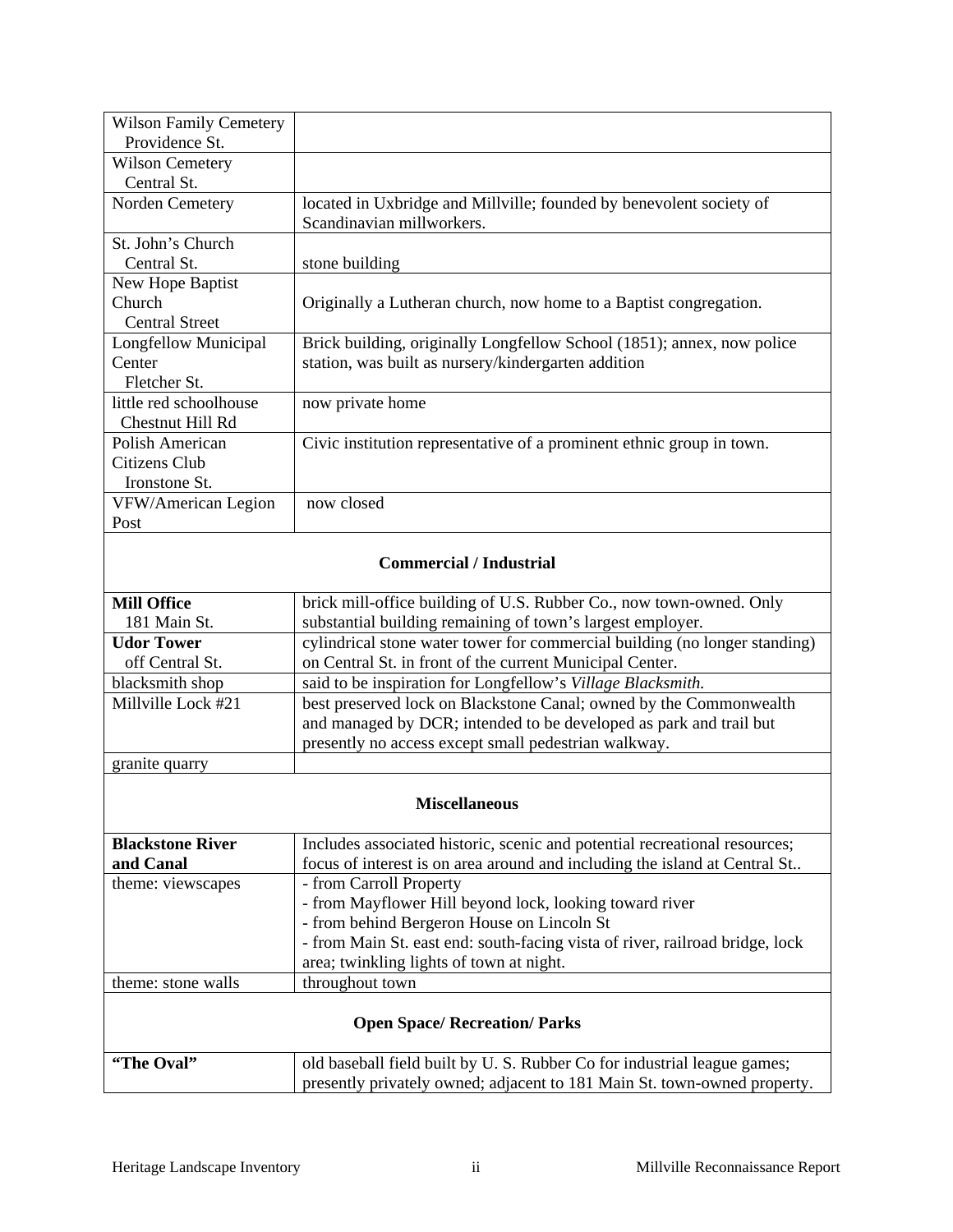| Roswell-King property          | town land behind new elementary school; includes trail down into deep      |  |
|--------------------------------|----------------------------------------------------------------------------|--|
|                                | valley, improved with bridge over seasonal stream built as Eagle Scout     |  |
|                                | project; landscape includes exposed rock face, deep pool. "You'd think you |  |
|                                | were in the middle of nowhere;" "kind of a special place".                 |  |
| <b>Soldiers Memorial Park</b>  |                                                                            |  |
| <b>Town Hall Park</b>          | now open space; was location of original town hall                         |  |
| Mansfield Pond                 |                                                                            |  |
| pond near Hill St.             |                                                                            |  |
|                                |                                                                            |  |
| <b>Residential</b>             |                                                                            |  |
| <b>Edward S. Hall House</b>    | aka Lalor House; c. 1840-50; Greek Revival style with pillared portico.    |  |
| <b>Central Street</b>          | Located in Central St NHD, adjacent to town-owned 181 Main St.             |  |
| <b>Banigan City Workers</b>    | duplex houses built by U.S. Rubber Co, c. 1885.                            |  |
| <b>Housing</b>                 |                                                                            |  |
| Hope + Prospect Sts.           |                                                                            |  |
| Main St / Chestnut Hill        | mid-19 <sup>th</sup> century terraced housing; one brick house c. 1850.    |  |
| Chesley St.                    | worker cottages                                                            |  |
| Preston St.                    | triple-deckers on steep hillside                                           |  |
| <b>Central Street Historic</b> |                                                                            |  |
| District                       | National Register District, 2003                                           |  |
| Main Street Historic           |                                                                            |  |
| District                       | National Register District 2006                                            |  |
|                                |                                                                            |  |
| <b>Transportation</b>          |                                                                            |  |
| <b>Triad Bridge</b>            | three-tier railroad crossing of Blackstone River; proposed Blackstone      |  |
|                                | bikeway designed to cross on this bridge                                   |  |
| <b>Grand Trunk Railway</b>     | one section, near Harkness Road, used to be "a nice Sunday afternoon       |  |
| rail bed                       | walk"; abutments visible on Central Street constructed for overpass. Grand |  |
|                                | Trunk railbed, c. 1912-1915, was never completed.                          |  |
| <b>Thayer Street</b>           | scenic road: winding; stone walls; some new houses                         |  |
| <b>Quaker Street</b>           | scenic road                                                                |  |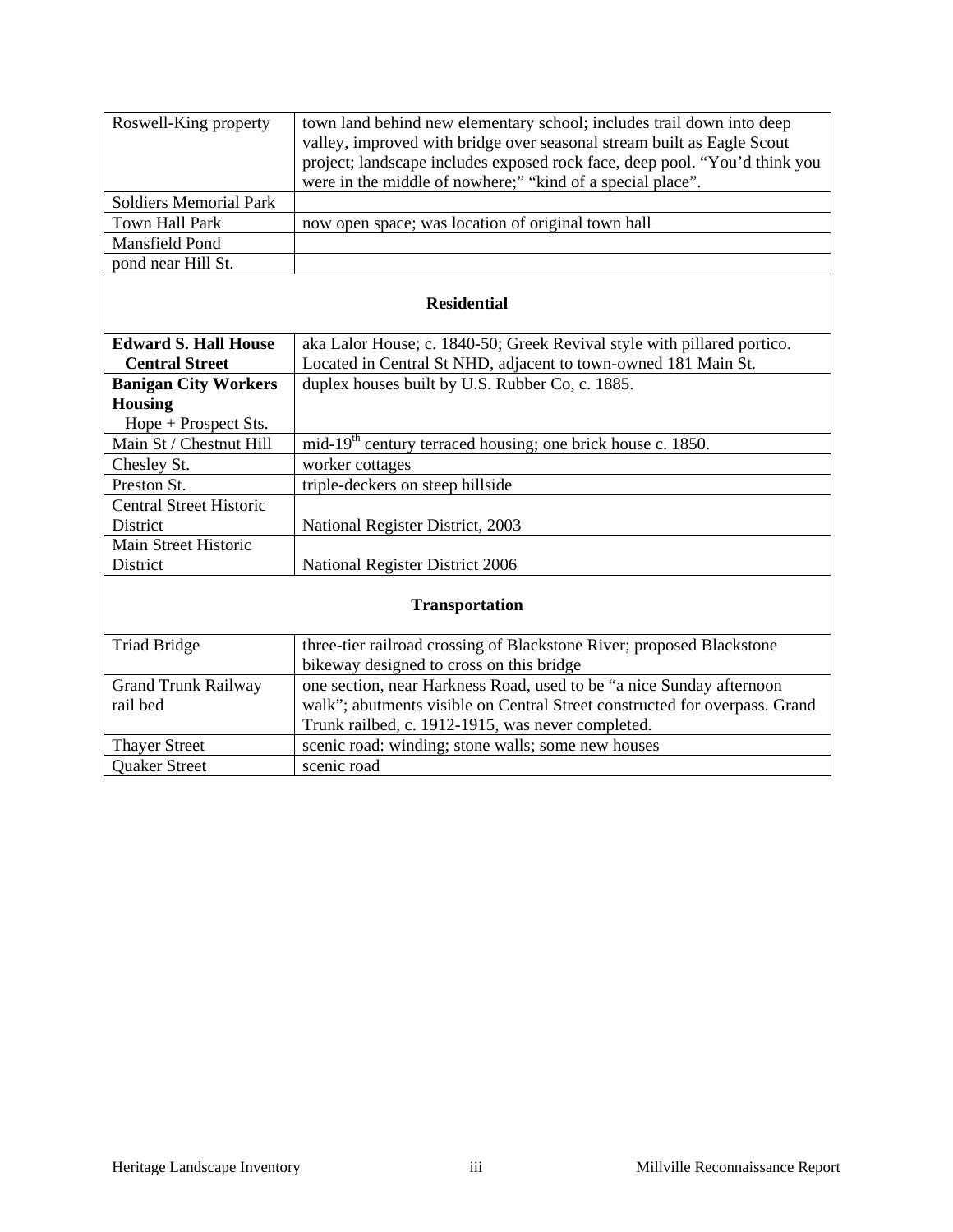#### **APPENDIX B**

#### **GUIDE TO PRESERVATION AND PLANNING TOOLS FOR HERITAGE LANDSCAPES**

Preservation planning is a four-step process: **identification, evaluation, education** and **protection**. Within the realm of protection, there is a vast array of tools that communities can call upon and that are most effective when used in combination with one another. Stewardship of these resources involves education and community support, planning with a clear set of goals, and regulatory mechanisms.

Three useful documents to consult when planning preservation strategies are:

- ♦ Department of Conservation and Recreation, *Reading the Land*
- ♦ Massachusetts Historical Commission, *Survey Manual*
- ♦ Massachusetts Historical Commission, *Preservation through Bylaws and Ordinances*

The following eight sections – based on the Toolkit Basics – detail the resources and strategies available for heritage landscape preservation—from documentation and evaluation, to public education, to regulating activities and finding the revenue necessary to fund the effort.

#### **1. KNOW THE RESOURCES: INVENTORY**

The vital first step in developing preservation strategies for heritage landscapes is to record information about the resources on MHC inventory forms. One cannot advocate for something unless one knows precisely what it is – the physical characteristics and the historical development.

Survey methodology has advanced since the early work of the 1980s. If a community had survey work done during that time period, it is time for an inventory update, looking at resources in a more comprehensive and connected way than may have been done at that time. Even if survey work is more recent, there may be a need to document more resources throughout the community.

Using the Massachusetts Historical Commission survey methodology:

- ♦ Compile a list of resources that are under-represented or not thoroughly researched, beginning with heritage landscapes.
- ♦ Document unprotected resources first, beginning with the most threatened resources.
- ♦ Make sure to document secondary features on rural and residential properties, such as outbuildings, stone walls and landscape elements.
- ♦ Record a wide range of historic resources including landscape features and industrial resources.
- ♦ Conduct a community-wide archaeological reconnaissance survey to identify patterns of prehistoric and historic occupation and to identify known and probable locations of archaeological resources associated with these patterns. Known and potential precontact and historic archaeological sites should be professionally field-checked to evaluate cultural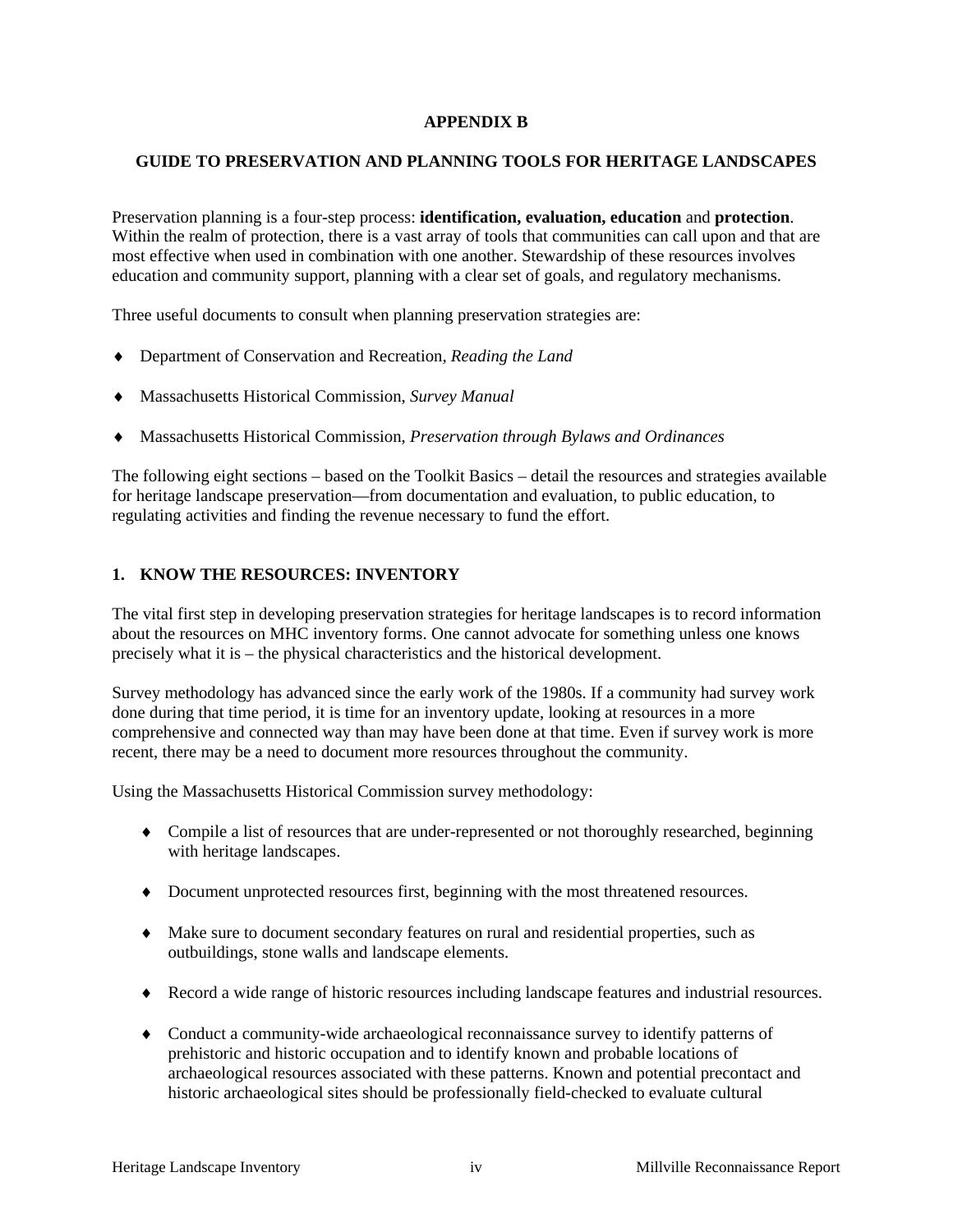associations and integrity. A professional archaeologist is one who meets the professional qualifications (950 CMR 70.01) outlined in the State Archaeologist Permit Regulations (950 CMR 70.00).

**NOTE:** The Inventory of Archaeological Assets of the Commonwealth contains sensitive information about archaeological sites. The inventory is confidential; it is not a public record (G.L. c. 9, ss. 26A (1)). Care should be taken to keep archaeological site information in a secure location with restricted access. Refer to the MHC article "Community-Wide Archaeological Surveys" which appeared in Preservation Advocate, Fall 2005, and which can be found at the following MHC link: http://www.sec.state.ma.us/mhc/mhcpdf/pafall05.pdf.

#### **2. GAIN RECOGNITION FOR THEIR SIGNIFICANCE: NATIONAL REGISTER LISTING**

Survey work includes evaluation of whether resources meet the qualifications for National Register listing. This will provide new information about the eligibility of properties. Using the information generated in the survey work and the accompanying National Register evaluations, expand your town's National Register program.

♦ Develop a National Register listing plan, taking into consideration a property's or area's integrity and vulnerability. Properties in need of recognition in order to advance preservation strategies should be given priority.

#### **3. ENGAGE THE PUBLIC: OUTREACH, EDUCATION AND INTERPRETATION**

The best stewards and advocates for heritage landscape protection are members of the community. There are many ways to communicate the importance of these special places to the public, and to connect their preservation with the shared values and goals that community members have already expressed in various planning documents and forums.

Think creatively about how to educate the community about the values and threats to heritage landscapes, and how each town resident benefits from these special places. Use a combination of strategies to get the word out about heritage landscapes and preservation of community character, including:

- ♦ **Festivals and Tours** Tours are a great way to draw attention to the history around us, and to engage more people in caring for it. Consider hosting a Heritage Celebration Day including tours and family-friendly activities, or plan a celebration around a particular place or area on a meaningful date. Make sure events are well publicized.
- ♦ **Signage and Banners** Signs are a very effective way to announce special historic sites and districts. Banners can also bring attention to the significance of an area and make a celebratory statement about its contribution to the town.
- ♦ **Written Materials** Clear, concise and engaging written material with engaging illustrations is a reliable way to relay information about community character and heritage landscapes. Make use of fact sheets and flyers to get the word out on particular issues such as a town ordinance that protects heritage landscapes, a threat that needs to be addressed, or an upcoming event.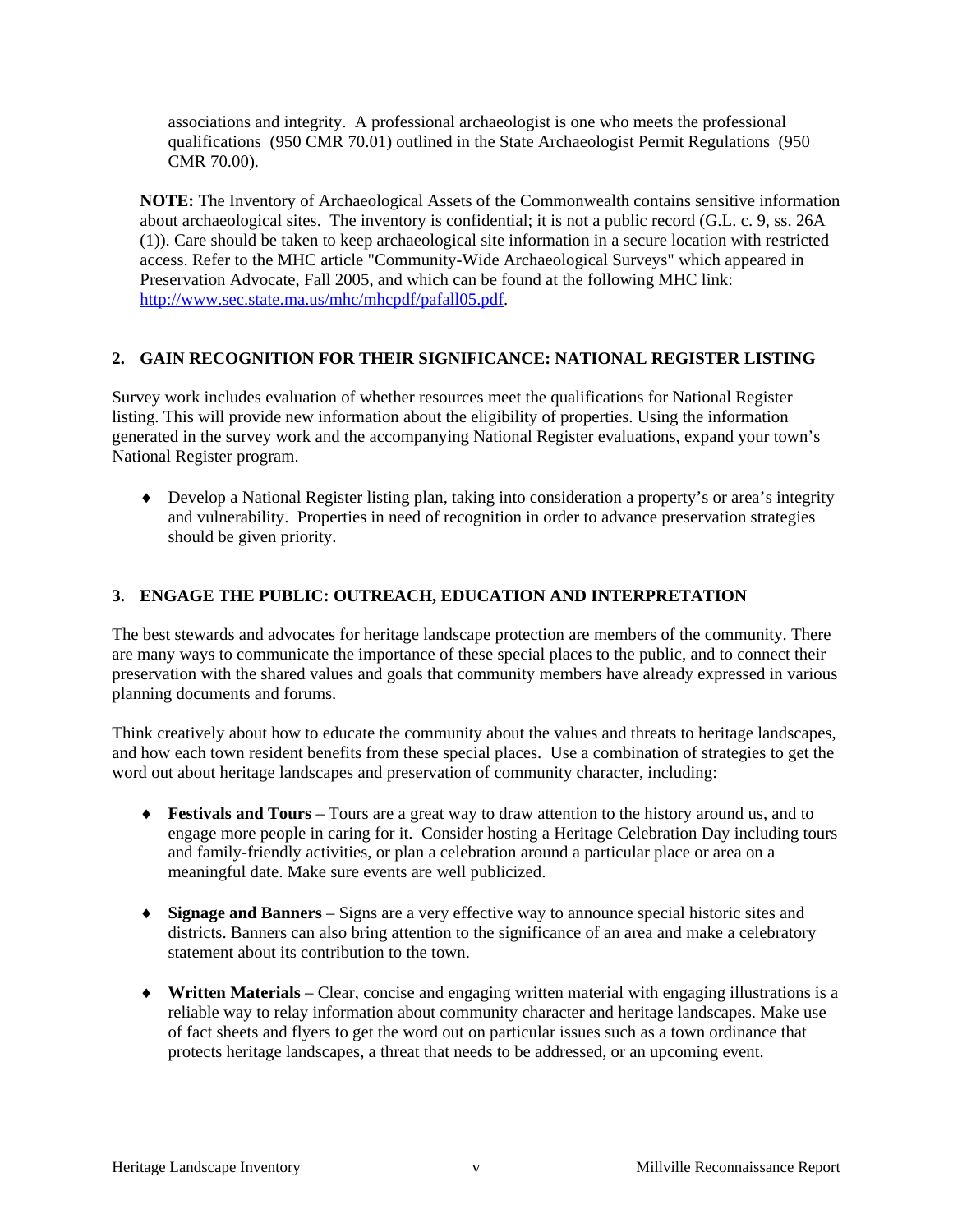- ♦ **School Curricula** Start teaching at a young age. Children are very receptive to engaging stories, and there are no better stories to excite childrens' imaginations and build pride of place than stories of their town's past and present. Teachers have an opportunity to connect history with environmental issues through classroom study, hands-on history projects, and field exploration of a town's heritage landscapes. Subsequently, students have an opportunity to teach their parents that preservation is everybody's business.
- ♦ **Lectures and Workshops** Use these forums to raise awareness, educate at a deeper level about the community's history and its resources, and broaden the base of interest.
- ♦ **Website** Keep Historical Commission and local historical organizations' entries on the town's website current, and include information about issues, proposals for preservation strategies, and upcoming events.
- ♦ **Press Releases** Use all avenues including press releases to keep the public informed when a meeting or event is about to occur. Work with local reporters to develop special interest articles that highlight landscape resources.

Remember that bringing an issue or a heritage landscape to people's attention once will have only shortterm effect. Outreach, education and interpretation must be ongoing concerns that involve preservation and conservation interests, teachers and community organizations in repeated projects to attract and engage the general public.

#### **4. THINK IN CONTEXT: COMPREHENSIVE AND OPEN SPACE PLANNING**

Communities use a variety of planning exercises and documents to define their goals and vision of the future, address community-wide issues, and recommend measures to respond to them. There are state mandates for towns to prepare Comprehensive or Master Plans and Open Space and Recreation Plans.

- ♦ Comprehensive or Master Plans provide an important frame of reference for land use decisions, and incorporate all of a community's issues including economic development, housing and transportation into an integrated plan. Heritage landscapes need to be seen through the lenses of community character, historic preservation, environmental health, and economic viability and growth. Their future and the values they contribute should be addressed within these multiple perspectives, not solely as historical assets of the community.
- ♦ Like Comprehensive Plans, Open Space Plans look holistically at the community—its history, demographics and growth patterns, and current conditions—to make recommendations that protect open space and natural resources for ecological health and public benefits. The Heritage Landscape Inventory Program provides a framework for looking at these important resources, and this new understanding should be incorporated into Open Space Plans.

#### **5. DEVELOP PARTNERSHIPS: THE POWER OF COLLABORATION**

Because heritage landscapes encompass such a broad range of resources and issues—from preservation of town centers, scenic roads and river corridors to promotion of smart growth and economic development – stewardship of these resources involves many interests in a community. It is essential that there be good communication between the many departments and committees that address issues related to heritage landscapes. Collaboration between public and private partners is also an essential element in a successful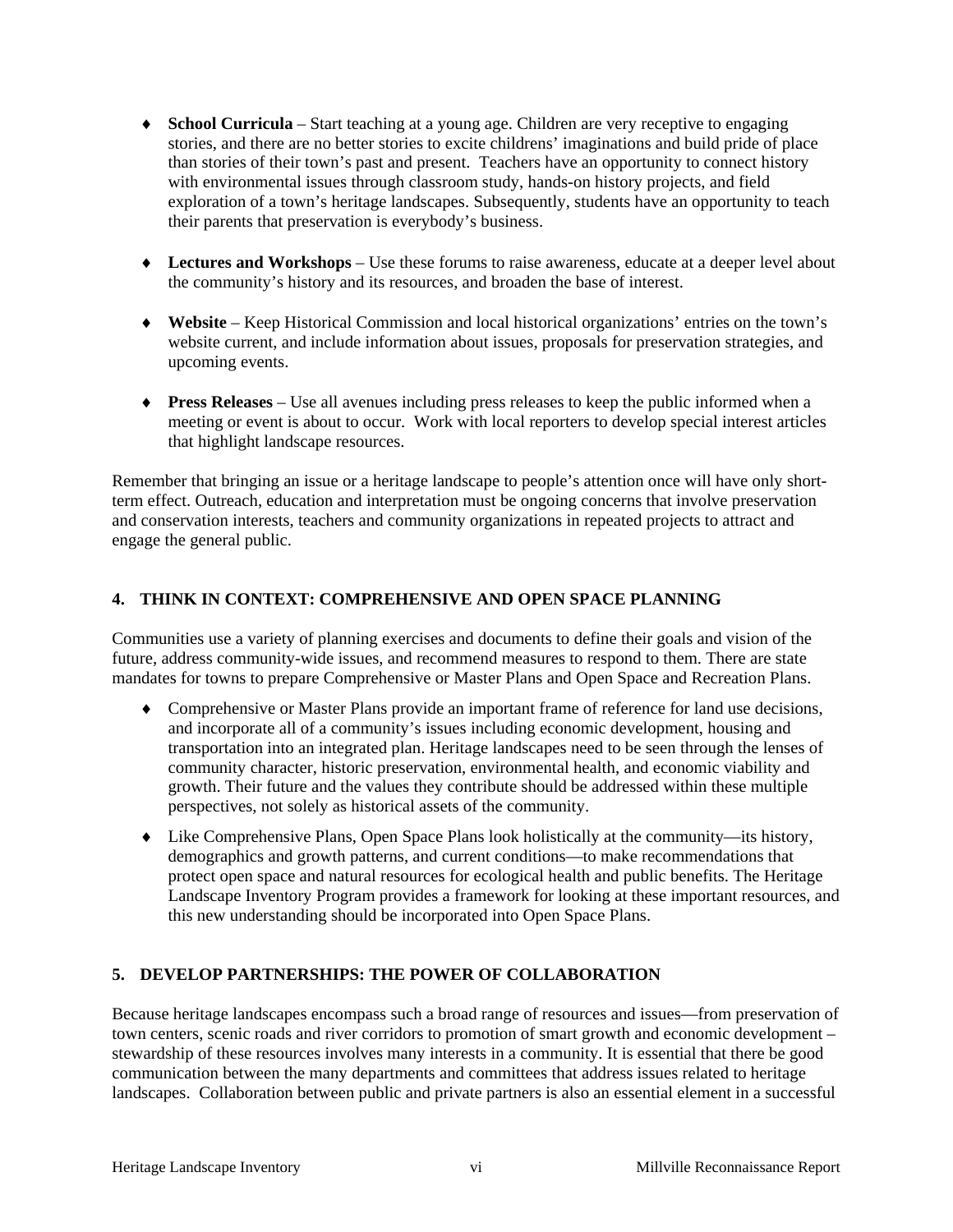preservation strategy. National Heritage Corridor personnel are helpful guides to partnership opportunities for projects you may have in mind.

- ♦ Broaden the base. Preservation, particularly preservation of landscapes, is not just for the Historical Commission. It is important that the cause not be marginalized by those who view preservation as opposed to progress, or to personal interests. A look at DCR's *Reading the Land* shows the range of organizations and viewpoints that value heritage landscapes.
- ♦ Nurture public-private partnerships. Friends groups, neighborhood associations, and local land trusts all have important roles to play to spread the word, and to expand the capacity of the public sector to care for heritage landscapes.
- ♦ Take advantage of forums created to share issues and ideas. For instance, the Massachusetts Department of Agricultural Resources offers a "cluster" format for monthly discussion and information exchange meetings among area farmers.
- ♦ Share resources across communities. Towns that lack funding for a town planner position, for instance, have found that "sharing" a planner with another community can be quite effective.

#### **6. DEFEND THE RESOURCES; LAWS, BYLAWS AND REGULATIONS**

A wide range of laws, bylaws and regulations is available to protect heritage landscapes. Following are brief descriptions of some of the most widely used and/or most effective of these tools, arranged alphabetically.

#### **Adaptive Reuse Overlay District**

An Adaptive Reuse Overlay District is superimposed on one or more established zoning districts in order to permit incentive-based reuses of existing built properties. These districts can be created to allow for the adaptive reuse of properties of a certain kind, or within a specified area within a community. As an overlay zone, all regulations pertaining to the underlying zone apply, except to the extent that the overlay zone modifies or provides for alternatives to the underlying requirements.

#### **Agricultural Preservation Restrictions (APR)**

This program, managed by the Department of Agricultural Resources, offers to pay farmers the difference between the "fair market value" and the "agricultural value" of farmland located on prime agricultural soils, in exchange for a permanent deed restriction which precludes any use of the property that will have a negative impact on its agricultural viability. This program is different from the *Chapter 61* program, which provides tax incentives for short term restrictions.

#### **Community Preservation Act**

The Community Preservation Act is statewide enabling legislation that allows communities to assemble funds for historic preservation, open space protection and affordable housing through a local property tax surcharge (up to 3%, with some allowable exemptions) and state matching funds. These funds can support a wide variety of activities, including inventory and documentation of historic resources, restoration and acquisition.

#### **Conservation Restrictions (CR)**

A permanent deed restriction between a landowner and a holder - usually a public agency or a private land trust; whereby the grantor agrees to limit the use of his/her property for the purpose of protecting certain conservation values in exchange for tax benefits. EOEEA's Division of Conservation Services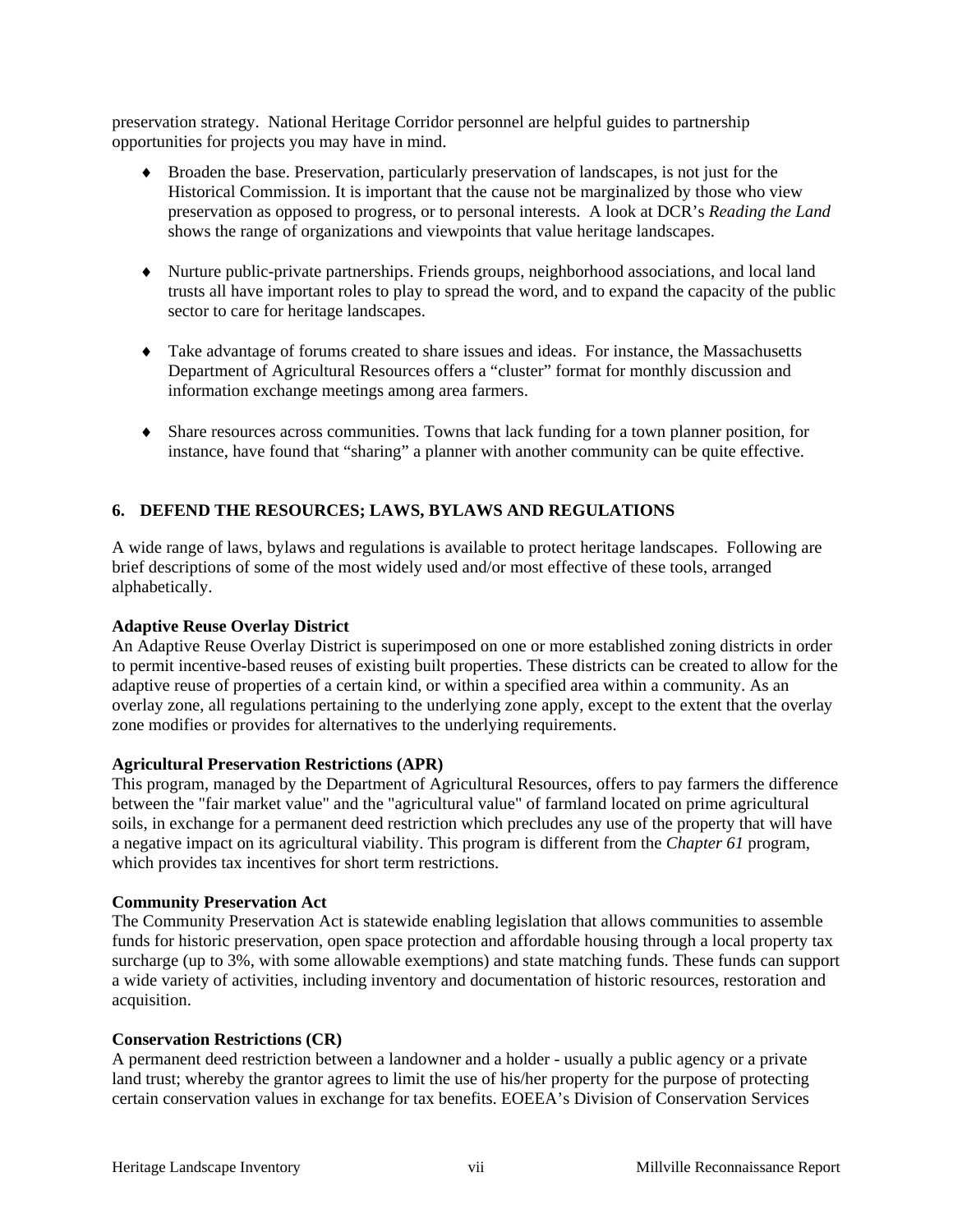provides assistance to landowners, municipalities, and land trusts regarding conservation restrictions and has produced *The Massachusetts Conservation Restriction Handbook* as a guide to drafting conservation restrictions.

#### **Corridor Protection Overlay District**

A Corridor Protection Overlay District is intended to promote appropriate development within a given corridor, serving to protect natural (and sometimes cultural) resources. As an overlay zone, all regulations pertaining to the underlying zone apply, except to the extent that the overlay zone modifies or provides for alternatives to the underlying requirements. The Corridor Protection Overlay District can be used cooperatively by adjoining communities to help maintain continuous protection across town lines.

#### **Demolition Delay Bylaw**

With a Demolition Delay Bylaw, requests for a permit to demolish a historic building must first be reviewed and approved by the local historical commission. Demolition Delay Bylaws are either list-based (applying only to a specific list of buildings that have been previously identified), age based (applying to all buildings that are older than a certain age – typically 50 years), or categorical (applying only to resources that meet a specific criteria, such as having been documented on Massachusetts Historical Commission forms). If the historical commission does not approve of the demolition and deems a structure significant, it can impose a delay period, during which time the property owner is encouraged to explore alternatives to demolition. Delay periods of 6 months are common, although communities are increasingly adopting delay periods of up to one year.

#### **Design Review**

Design Review is a non-regulatory process that is undertaken by a town appointed Design Review Board. The board reviews the design of new construction and additions – typically those taking place in already built-up areas. Recommendations are made to the planning board to help preserve appropriate building patterns and architectural styles, with the goal of maintaining the overall character of a given area. Design Review Boards often limit their review to exterior architectural features, site design and signage.

#### **Downtown Revitalization Zoning**

Downtown Revitalization Zoning seeks to encourage businesses to locate in downtowns. Zoning of this nature is typically written to be attractive to businesses of a certain kind that would work well within the given infrastructure and transportation needs, but can also incorporate some of the same elements as Village Center Zoning (see below), such as encouraging mixed use development at a pedestrian-friendly scale, with minimal setbacks and offsite parking.

#### **Flexible Development Zoning**

Flexible Development Zoning allows for greater flexibility and creativity when subdividing land, to conform and work with the natural and cultural resources of a site and minimize alteration or damage to these resources, rather than follow standard requirements of subdivision regulations. While this does not prevent land from being subdivided, it does allow for the protection of some features, serves to preserve some undeveloped land, and promotes better overall site planning.

#### **Local Historic Districts (LHD)**

LHDs recognize special areas within a community where the distinctive characteristics of buildings and their settings are preserved. They offer the strongest form of protection available for historic resources. LHDs are administered by a Local Historic District Commission (distinct from the community's Local Historical Commission), which reviews proposed exterior changes to buildings within the district. The kinds of changes that are reviewed vary according to the terms of the local bylaw.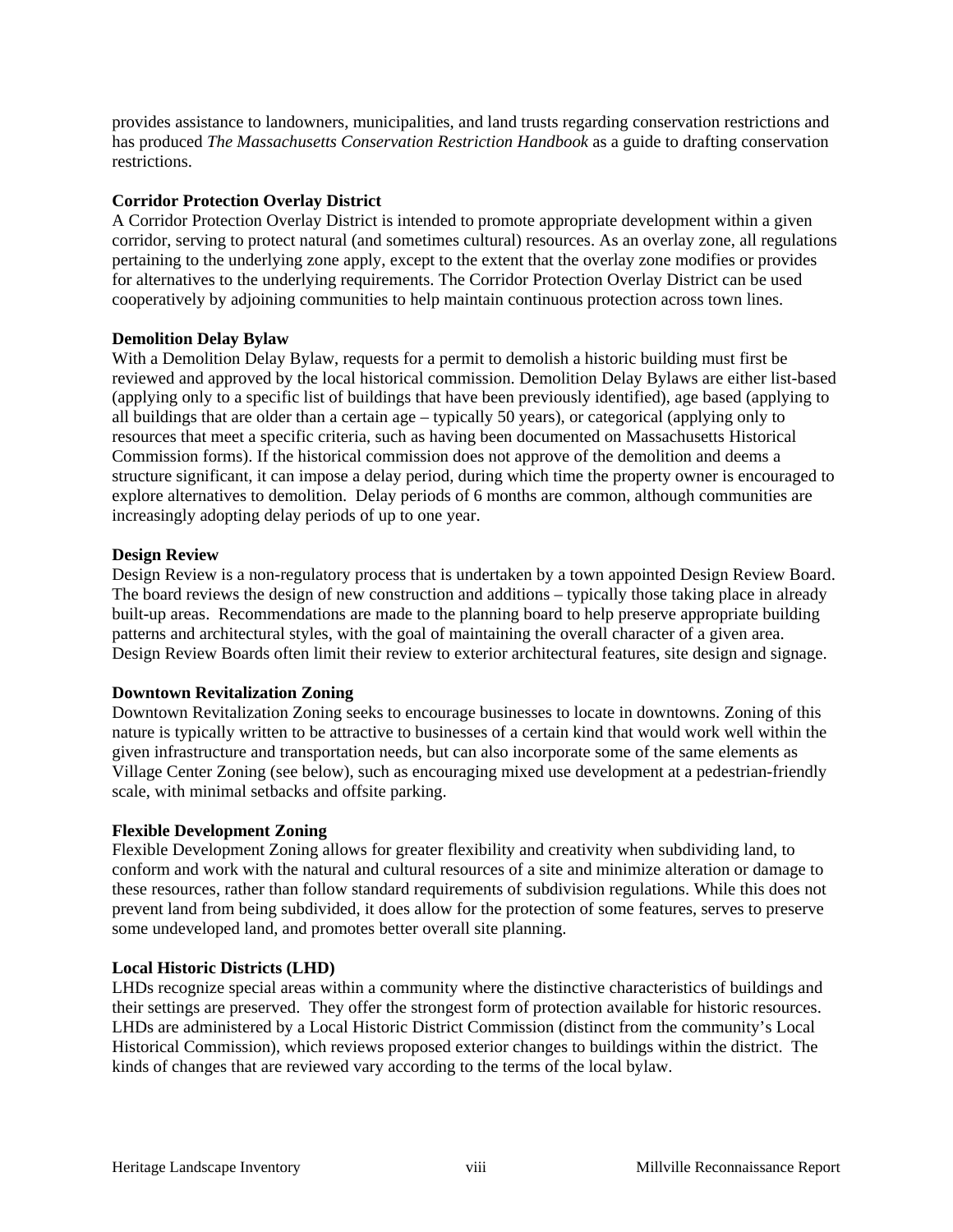#### **Neighborhood Architectural Conservation Districts (NCD)**

Neighborhood Architectural Conservation Districts (sometimes known as Neighborhood Conservation Districts) are local initiatives that recognize special areas within a community where the distinctive characteristics of the neighborhood are important. They are less restrictive than Local Historic Districts in that they focus on a few key architectural elements and massing, scale, and setback in an effort to embrace overall neighborhood character. As in Local Historic Districts, changes are reviewed by a Neighborhood Architectural Conservation District Commission.

#### **Open Space Zoning**

Open Space Zoning – also known as Cluster Development Bylaw, Open Space Communities Zoning, Open Space Development Overlay District, Open Space Preservation Subdivision, or Open Space Residential Development – allows greater density than would otherwise be permitted on a parcel, in an effort to preserve open space. Typically, construction is limited to half of the parcel, while the remaining land is permanently protected under a conservation restriction.

#### **Right to Farm Bylaw**

A Right to Farm Bylaw asserts the rights of farmers to pursue agricultural activities, provides community support for farming activities and requires dispute resolution so that abutters cannot make nuisance claims. Agricultural landscapes are widely considered to be significant heritage landscapes for which there is constant concern of potential development. This bylaw serves to help active farmers remain just that - active.

#### **Scenic Overlay District Zoning**

Scenic Overlay District Zoning protects scenic vistas by providing for a no-disturb buffer on private lands, thereby helping to maintain specific viewpoints. This type of zoning is more far-reaching than a Scenic Roads Bylaw (see below) and may be applied to numbered routes.

#### **Scenic Roads Bylaw**

The Scenic Roads Bylaw requires that a public hearing be held prior to the removal of any trees or stone walls that fall within the public right of way on a designated scenic road. Depending on how it is written, the bylaw may apply to a predetermined list of roads or encompass all roads in a community (other than numbered routes). The bylaw applies whenever there is any public or private impact to trees or stone walls within the right of way, including activities such as road widening, utility company work or creating private driveways.

#### **Scenic Vista Protection Bylaw**

Scenic Vista Protection Bylaws require additional design criteria for any proposals for new construction in areas that are determined by the town to be a scenic vista. Vistas may encompass natural, cultural and historic features.

#### **Shade Tree Act**

The Shade Tree Act is a part of MGL Chapter 87, which defines all trees within the public way as public shade trees. The municipal Tree Warden is responsible for the care, maintenance and protection of all public shade trees (except those along state highways). Trimming or removal of any public shade trees greater than 1.5" in diameter requires a public hearing. Chapter 87 applies to all communities; however, some communities have adopted their own Shade Tree Act Bylaws that provide stricter regulations than those mandated in Chapter 87.

#### **Site Plan Review**

Site Plan Review provides the planning board (and other boards and committees, depending how the bylaw is written) with an opportunity to consider a variety of community concerns – such as impacts to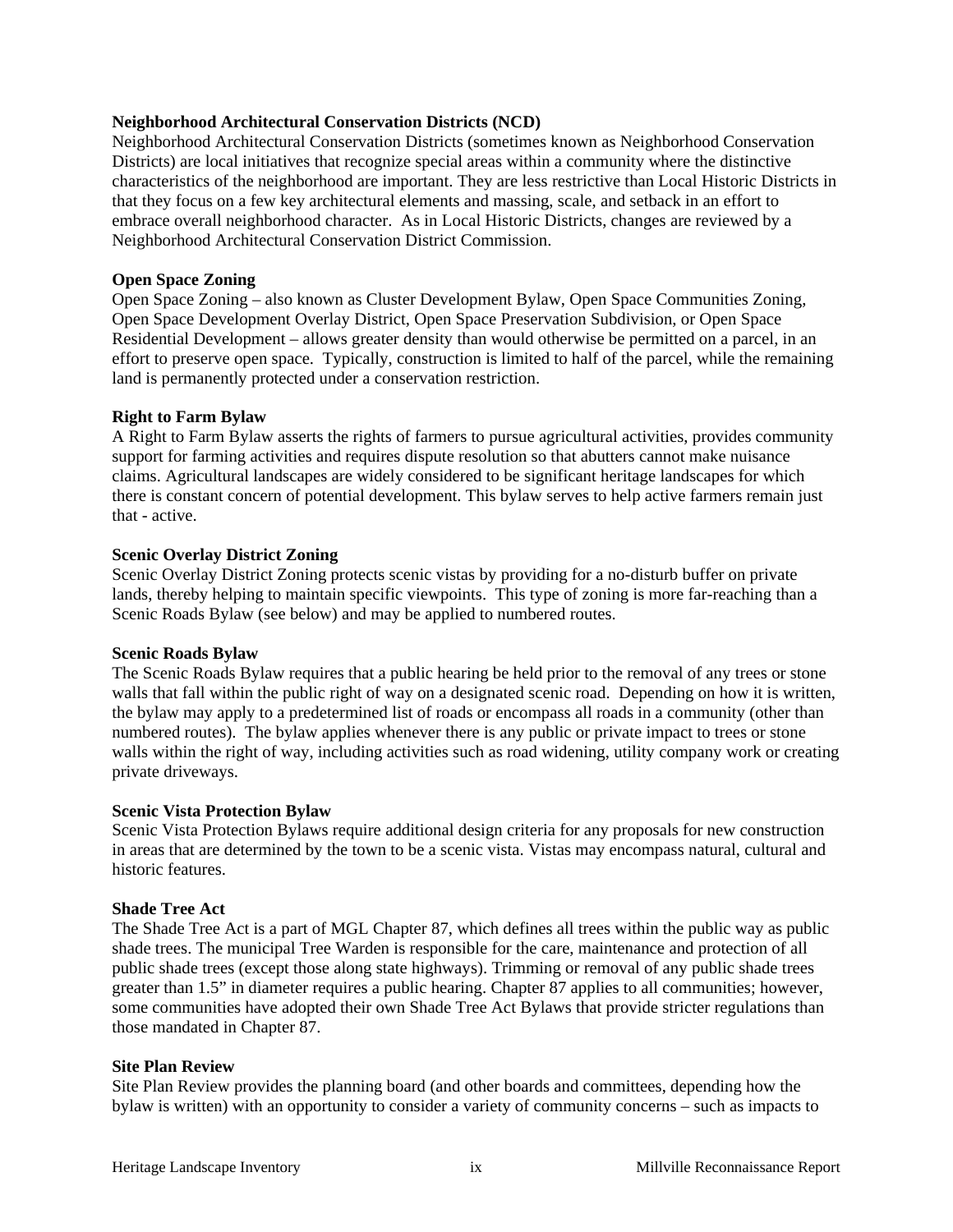vehicular circulation, scenic vistas, topography and natural resources – during the permit process. Boards may comment on site plans and request changes to the design. Site Plan Review is typically limited to large scale projects and tied to the special permit process.

#### **Smart Growth Zoning – Chapter 40R**

Smart Growth Zoning (Chapter 40R) provides financial rewards to communities that adopt special overlay zoning districts allowing as-of-right high density residential development in areas near transit stations, areas of concentrated development, or areas that are suitable for residential or mixed use development. Such zoning can help direct compact growth to areas that are already developed – such as historic village centers – thereby discouraging growth in less suitable areas.

#### **Transfer of Development Rights (TDR)**

TDR is a regulatory technique that allows a landowner to separate building or development rights from the property and sell them, receiving compensation for preserving land and allowing for the development to occur in areas selected for higher density projects. In essence, development rights are "transferred" from one district (the "sending district") to another (the "receiving district"). As a result, development densities are shifted within the community to achieve both open space preservation and economic goals without changing overall development potential.

#### **Village Center Zoning**

The goal of Village Center Zoning is to meet the needs of a small-scale, mixed-use, pedestrian-friendly area by encouraging compact development. New construction is required to be built at a scale that is compatible with the neighborhood and to have a reduced (or no) setback from the street. Parking may be directed to discourage large lots in front of buildings. Village Center Zoning shares many similarities with Traditional Neighborhood Development, and the terms are sometimes used interchangeably.

#### **Wetlands Protection Act and Bylaws**

The Wetlands Protection Act (MGL Chapter 131, Section 40) protects wetlands by requiring a careful review by local conservation commissions of proposed work that may alter wetlands. The law also protects floodplains, riverfront areas, land under water bodies, waterways, salt ponds, fish runs and the ocean. Communities may also adopt their own Wetlands Protection Bylaw, providing stricter regulations than those mandated in Chapter 131.

#### **7. UTILIZE THE EXPERTS: TECHNICAL ASSISTANCE**

Beyond DCR and the Heritage Corridor, technical assistance is available from many governmental and non-profit sources, most often free of charge to municipalities and non-profit organizations.

- ♦ American Farmland Trust: Clearinghouse of information supporting farmland protection and stewardship.
- ♦ Central Massachusetts Regional Planning Commission: The regional planning agency charged with assisting communities with local planning efforts in this region.
- ♦ Citizen Planner Training Collaborative: Provides local planning and zoning officials with training opportunities and online information; they also hold an annual conference to support land use planning.
- ♦ Green Valley Institute: Provides technical assistance about land use planning to communities within the Quinebaug-Shetucket Heritage Corridor. Web site and publications contain information of use to communities throughout the region.
- ♦ Massachusetts Historical Commission: Provides technical assistance as well as grants to municipalities and nonprofits for preservation planning and restoration projects.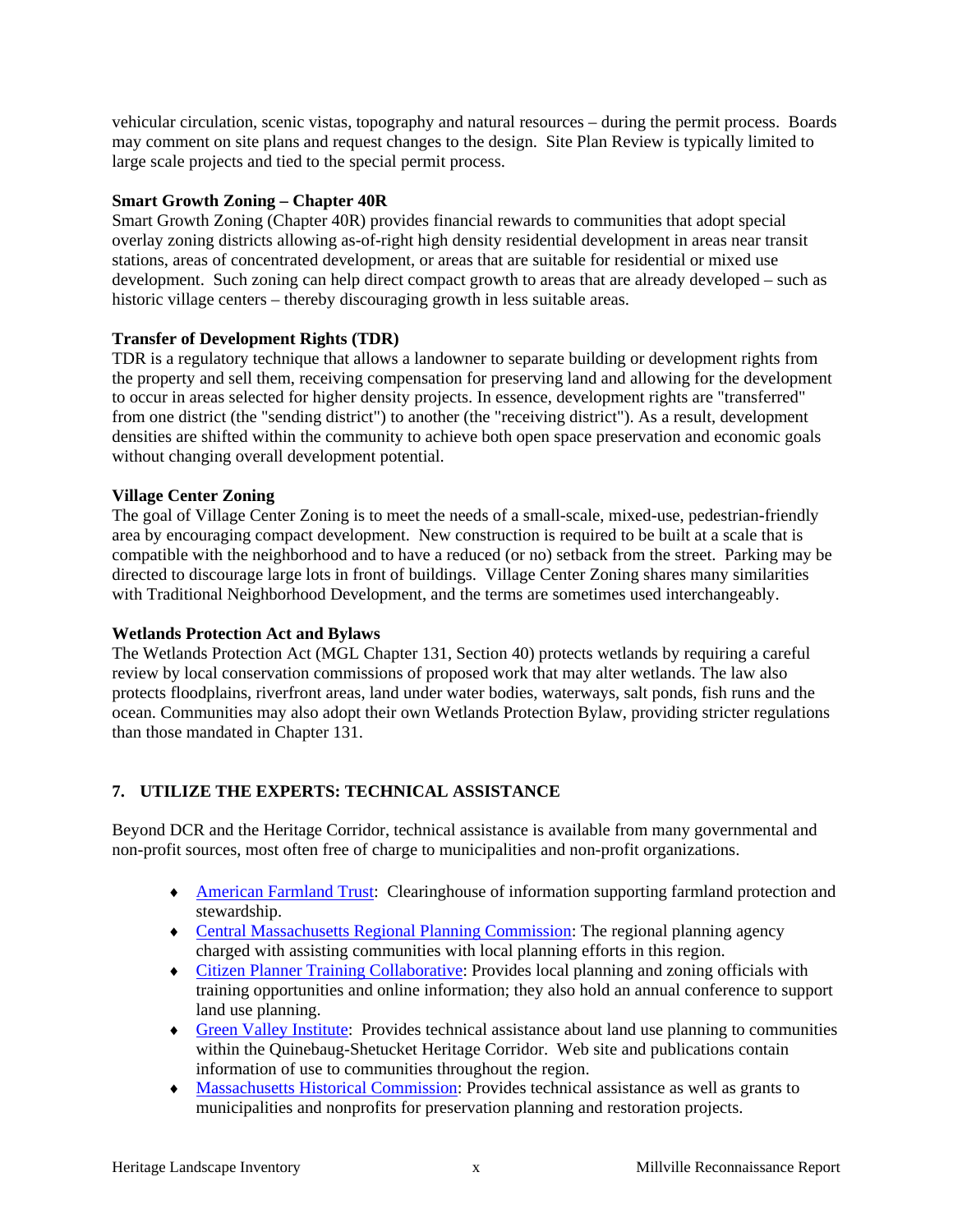- ♦ New England Small Farm Institute: A non-profit dedicated to providing technical assistance, information and training to farmers.
- ♦ The Trustees of Reservations: Offers conservation and landscape protection workshops, publications and connections through the **Putnam Conservation Institute.** The Trustees also manages a unique **Conservation Buyer Program** that links interested sellers with conservation-minded buyers and assists with establishing permanent property protection mechanisms.
- ♦ Massachusetts Department of Agricultural Resources is the state agency dedicated to supporting the agricultural activities in the state through special initiatives, programs and technical assistance.
- ♦ The Trust for Public Land is a national non-profit that assists municipalities with land conservation efforts.

#### **8. PAY THE BILL: FUNDING PRESERVATION**

Funding for preservation projects is an important aspect of implementing strategies to protect heritage landscapes. There are local, state, regional, national and non-profit funding programs and resources that can assist communities in preservation and land conservation-related issues. The availability of such assistance varies from year to year and private property is not always eligible for funding. Examples include:

#### **Local Funding Assistance**

♦ Towns that have adopted the **Community Preservation Act (CPA)** find it to be an excellent funding source for many heritage landscape projects. While tricky to pass in lean economic times, the number and types of projects that are benefiting across the Commonwealth makes the CPA worthy of consideration. Such projects include MHC inventory, National Register nominations, cemetery preservation, open space acquisition and preservation and restoration of public buildings. The CPA (M.G.L. Chapter 44B) establishes a mechanism by which cities and towns can develop a fund dedicated to historic preservation, open space and affordable housing. Local funds are collected through a 0.5% to 3% surcharge on each annual real estate tax bill. At the state level, the Commonwealth has established a dedicated fund which is used to match the municipality's collections under the CPA. The amount of the surcharge is determined by ballot vote at a local election.

Adoption of the Community Preservation Act, by a majority vote on a ballot question, fosters **partnerships** among historic preservationists, conservationists and affordable housing advocates. At least 10% of the funds must be used to preserve historic resources; at least 10% must be used to protect open space; and at least 10% must be used to advance affordable housing. The remaining 70% must be used for one of these three uses as well as recreational needs and can be distributed in varying proportions depending upon the projects that the city or town believes are appropriate and beneficial to the municipality. Additional information about the CPA can be found at www.communitypreservation.org.

♦ Municipalities can establish **land acquisition funds**, increasing their revenue from sources such as an annual fixed line item in the municipal budget; income from forestry, farming and leasing of town-owned land; gifts and bequests; grants and foundation funding; and passage of the CPA, detailed above.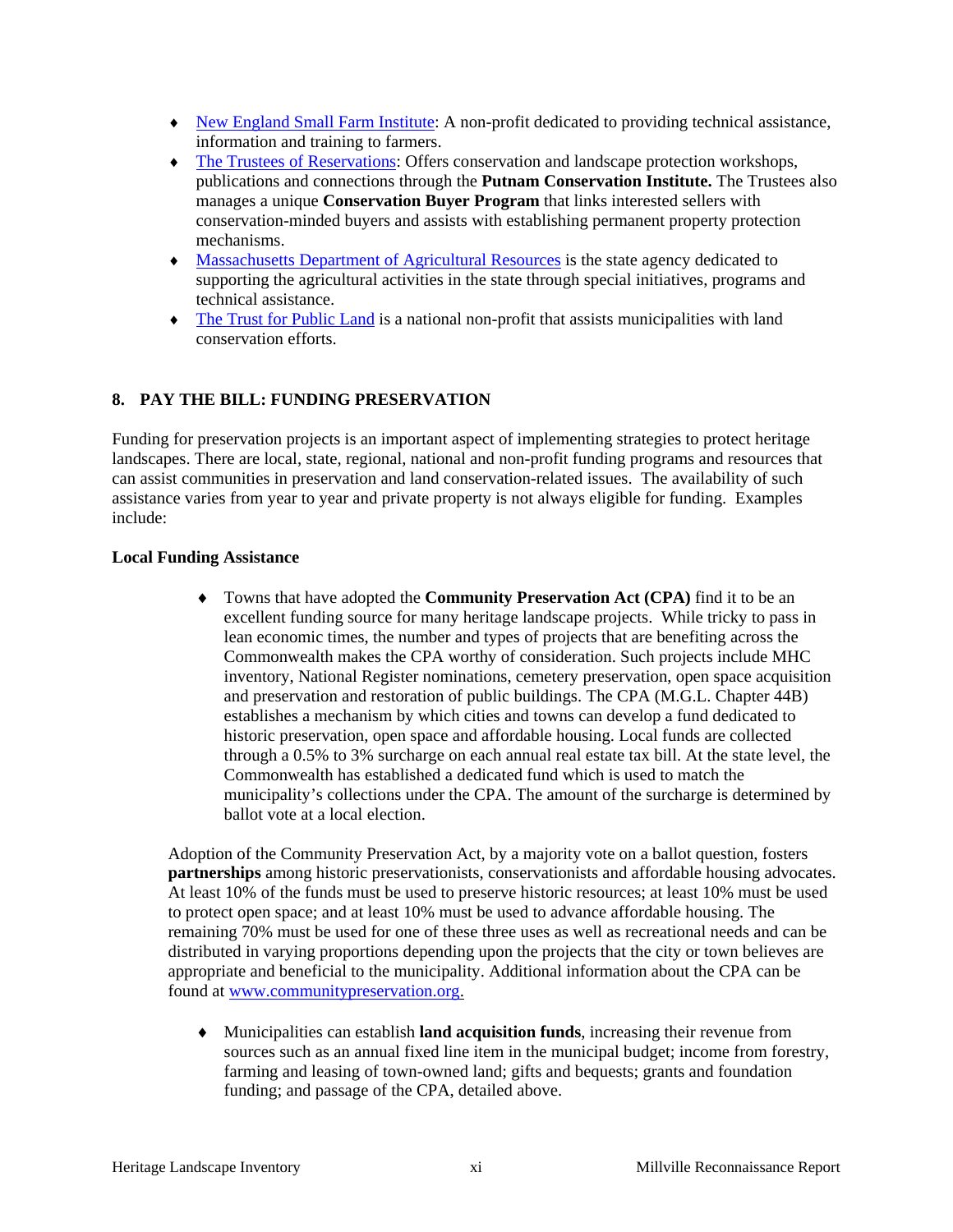#### **State Funding Assistance**

Funding for a variety of preservation projects, primarily for municipalities and non-profit, is available through the Massachusetts Historical Commission (MHC), the EOEEA Division of Conservation Services (DCS), the Department of Conservation and Recreation (DCR) and other state agencies. Further information on these programs is available on the agency websites.

- ♦ MHC **Survey and Planning Grants** support survey, National Register and a wide variety of preservation planning projects.
- ♦ The **Massachusetts Preservation Projects Fund (MPPF),** administered through the MHC, funds restoration and rehabilitation projects.
- ♦ Towns that have a local historic district bylaw may apply for **Certified Local Government (CLG)** status which is granted by the National Park Service (NPS) through the MHC. At least 10% of the MHC's yearly federal funding allocation is distributed to CLG communities through Survey and Planning matching grants. To become a CLG, the town completes an application; after being accepted as a CLG, it files a report yearly on the status of applications, meetings, and decisions; in return the town may apply for the matching grant funding that the MHC awards competitively to CLGs annually. Presently 18 cities and towns in Massachusetts are CLGs. **NOTE:** CLG status is dependent in part on a municipality having at least one Local Historical District as evidence of the community's commitment to historic preservation.

Open Space Plans, with a requirement of updating the plan every five years, make a community eligible for **Executive Office of Energy and Environmental Affairs (EOEEA) grants** and technical assistance programs through the Department of Conservation Services.

- ♦ The **Massachusetts Self-Help Program** of DCS assists local conservation commissions in acquiring land for the purposes of natural and cultural resource protection and passive outdoor recreation.
- ♦ The **Massachusetts Urban Self-Help Program,** another DCS initiative, is geared toward assisting towns and cities in acquiring and developing land for park and outdoor recreation purposes.
- ♦ DCS **Conservation Partnership Grants** assist non-profits in acquiring interests in land for conservation or recreation, and have also been used in the past to help protect active agricultural lands.
- ♦ The **Federal Land and Water Conservation Fund**, distributed through the DCS, can support heritage landscape protection by providing up to 50% of the total project cost for the acquisition or renovation of park, recreation or conservation areas. Municipalities, special districts and state agencies are eligible to apply.

The **Department of Conservation and Recreation (DCR)** administers a variety of grant programs that can help with heritage landscape preservation:

**Urban and Community Forestry** grants fund projects which will result in sustained improvements in local capacity for excellent urban and community forestry management.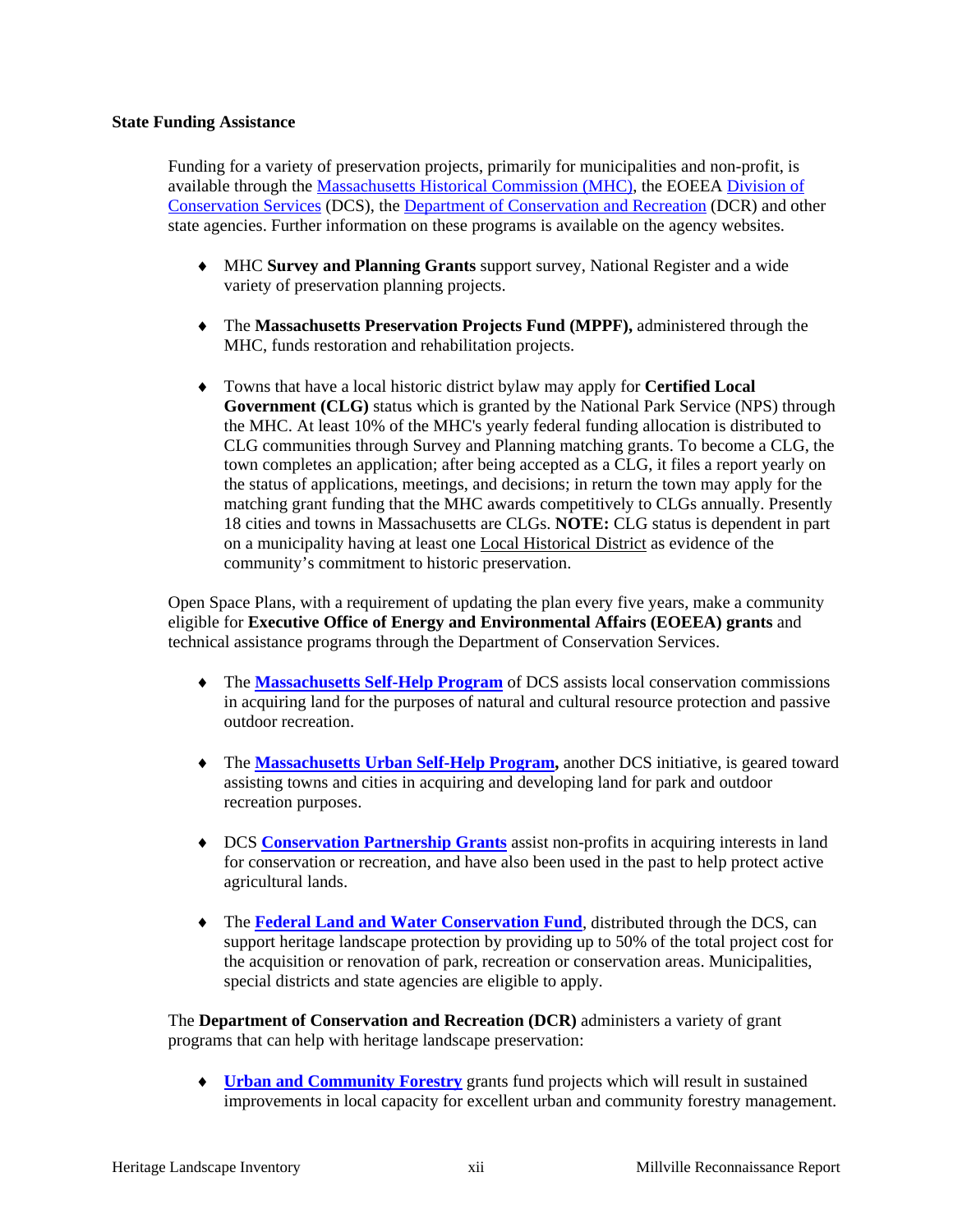♦ The **Recreational Trails Grant** Program provides funding on a reimbursement basis for a variety of recreational trail protection, construction, and stewardship projects.

The **Department of Agricultural Resources Farm Viability Enhancement Program** works with farmers to develop sound business plans and funding assistance to implement them.

#### **Regional and Non-Profit Funding Assistance**

- ♦ The **John H. Chafee Blackstone River Valley National Heritage Corridor Commission's Heritage Partnership Program** supports projects in corridor towns that further the Corridor goals of historic preservation, community revitalization, ecological restoration, land use planning, riverway development and educating people about the Valley's heritage. Communities and organizations located within the Corridor are eligible to receive funding, subject to availability.
- ♦ **Quinebaug and Shetucket Rivers National Heritage Corridor** provides mini-grants to member towns, supporting preservation of heritage landscapes including projects involving sustainable agriculture, river clean-ups, open space planning and natural resource conservation.
- ♦ The **Greater Worcester Community Foundation** provides grants to non-profit organizations for community enhancements.
- ♦ **The Trust for Public Land** (TPL) is a national, nonprofit, land conservation organization that conserves land for people to enjoy as parks, community gardens, historic sites, rural lands and other natural places. TPL helps communities identify and prioritize lands to be protected; secure financing for conservation; and structure, negotiate and complete land transactions. TPL's New England Office recently launched the **Worcester County Conservation Initiative**, to accelerate the pace of land conservation in central Massachusetts by helping communities plan and finance conservation projects.
- ♦ The **National Trust for Historic Preservation** offers a variety of financial assistance programs. Based on the availability of funding, the National Trust awards more than \$2 million in grants and loans each year for preservation projects nationwide.
- ♦ The **Central Massachusetts Regional Planning Commission (CMRPC)** does not administer grants, but can work with communities to write grants or help them find funding.

#### **Federal Funding Assistance**

♦ The **Farmland and Ranchland Protection Program** of the U.S. Department of Agriculture has protected 85 farms to date in Massachusetts on 6,335 acres with matching funds. Eligible organizations are federally recognized Indian tribes, states, local government, and nongovernmental organizations. They are required to provide 50-50 matching funds for purchase of conservation easements in land with prime, productive soils that are subject to a pending offer, for the purpose of limiting conversion to non-agricultural uses of the land.